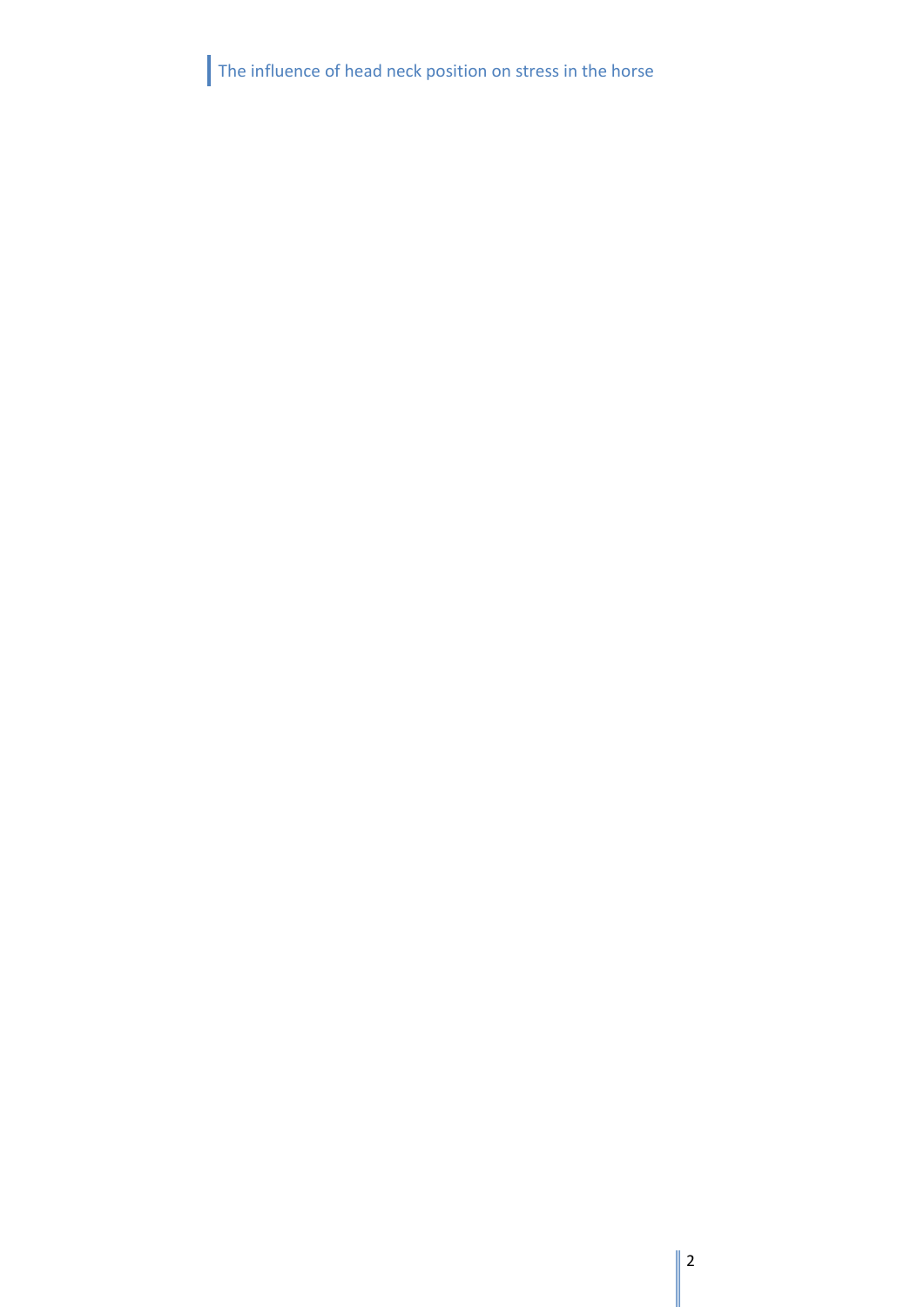## Index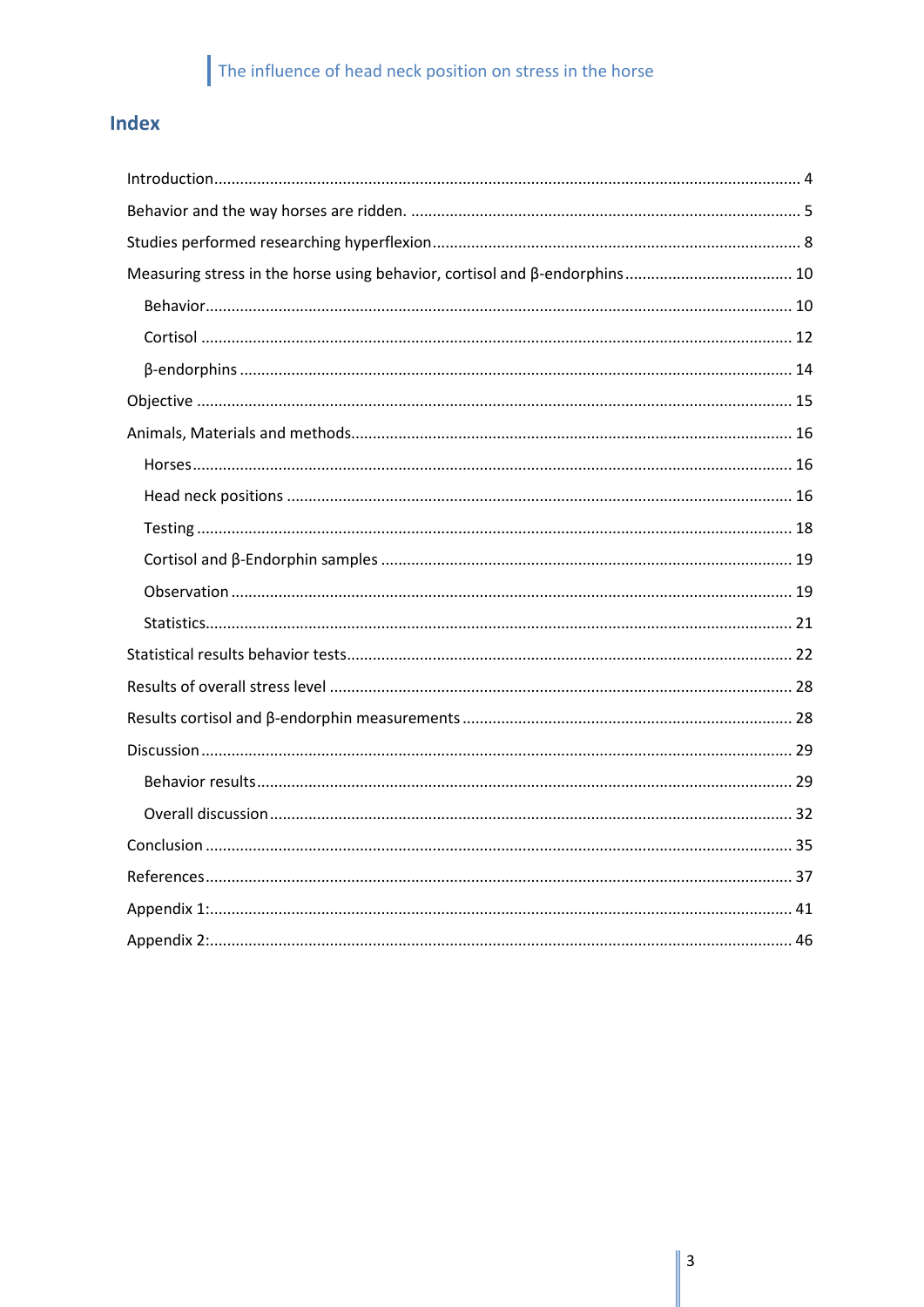## <span id="page-3-0"></span>**Introduction**

There has been considerable controversy in the media about the method used for training horses, called "*Rollkur*", *"Low deep and round"* or "*over-bending*". Some riders, members of the public and knowledgeable experts in equestrian sports, including dressage, considered the technique unnecessary, offensive to the viewer and - most important - a potential welfare issue to the horse (FEI-Workshop 2006). Therefore a workshop was organized by the FEI in 2006 about the use of overbending in FEI competition to investigate the issues surrounding the technique. According to the general principal of the FEI the object of dressage is "the development of every horse into a happy athlete through harmonious education". As a result the horse is calm, supple, loose and flexible. But also confident, keen and attentive thus creating a perfect understanding between rider and horse (FEI-Dressage-rules 2009). The FEI code of conduct implies that the welfare of a horse should be a paramount and under no circumstance be compromised. This code prohibits training methods that are abusive or cause fear in the horse and training methods that are used in horses that are not properly trained (FEI-Dressage-rules 2009).

There hasn't been a formal definition to describe "over-bending". The German press introduced the term "Rollkur" and the English press introduced the term "bite-the-chest". During the FEI workshop in 2006 the term "*hyperflexion*" was introduced and the following definition of hyperflexion was suggested: *"Hyperflexion of the neck is a technique of working or training to provide a degree of longitudinal flexion in the midregion of the neck that cannot be obtained by the horse itself for prolonged period of time without welfare implications."*

But also: *"There must be an understanding that hyperflexion as a training aid must be used correctly, as the technique can be an abuse when attempted by an inexperienced or unskilled rider or trainer"* (FEI-Workshop 2006)*.*

This means that it can be a serious impairment to the welfare of the horse when hyperflexion is used the wrong way.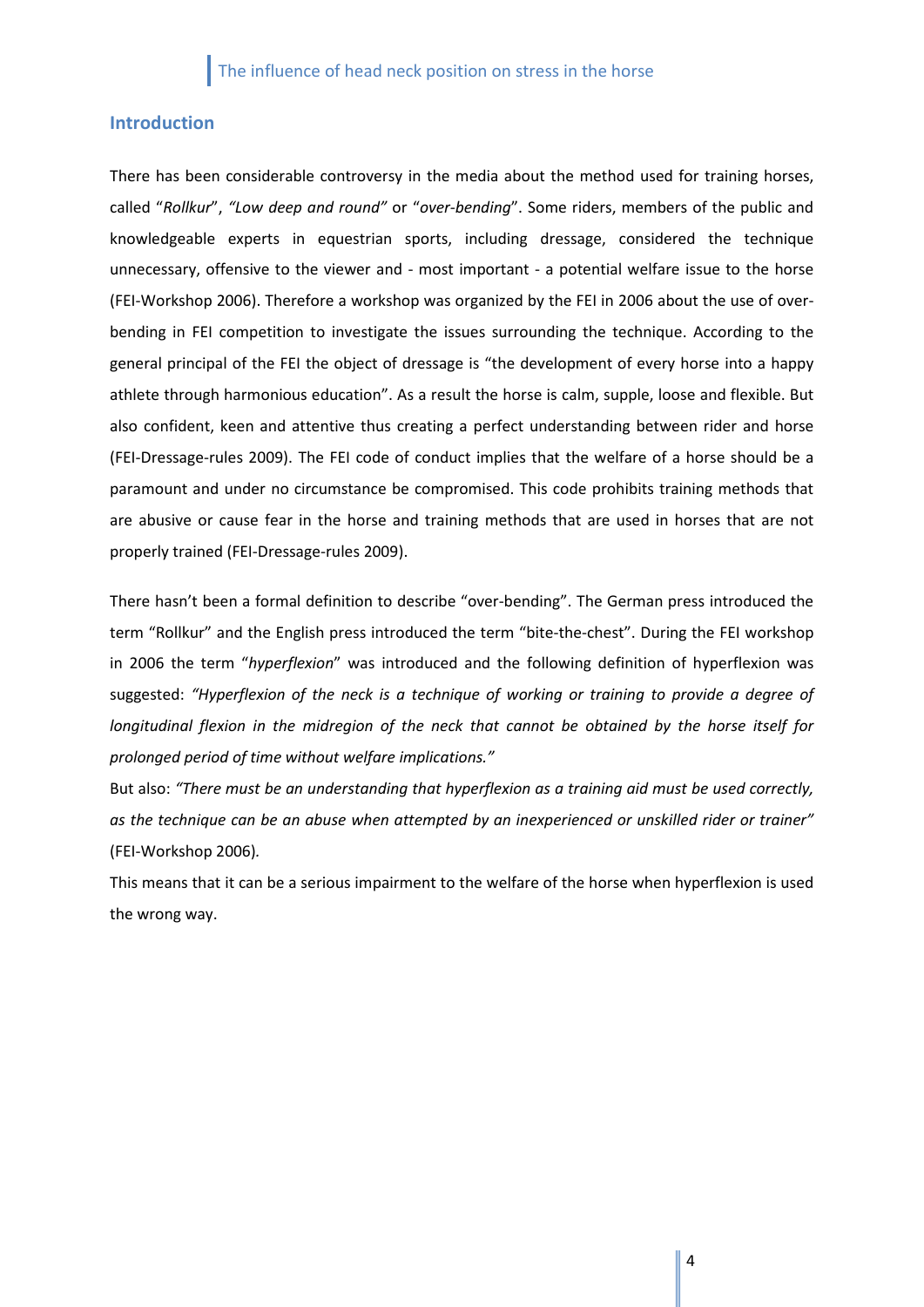## <span id="page-4-0"></span>**Behavior and the way horses are ridden.**

In the last century the way horses are ridden and kept has changed significantly. In the  $18<sup>th</sup>$  century riding changed from mainly functional to an art. The baroque philosophy was to render a horse so supple that its natural gaits and displays became even more beautiful and could be performed on request. The goal was to develop this through a slow process without the use of violent means (Ödberg and Bouissou 1999). The modern way of schooling is more coercive compared to the baroque philosophy and high results are to be reached quicker, which means that there are high expectations to be met by the horse. Ödberg (1999) suggests that a high percentage of horses are slaughtered at a relatively young age, because the way they are ridden is leading to problem behaviors and consequently to "difficult horses" or "problem horses". It is suggested that when the horses become too difficult to handle and go from owner to owner they finally end up in the abattoir (Ödberg and Bouissou 1999). In this article no scientific proof was presented whether the main reason for the high numbers of young horses being slaughtered, was because they were badly schooled or ridden and therefore became too difficult to handle. Nevertheless the modern way of horsemanship has several consequences for the horse that has to cope with the way it is kept and ridden and the expectations of the owner it has to fulfill in its performance. Therefore, thought should be given to the best way of horsemanship and training so trainers and owners can handle in best interest of the welfare of the horse.

Equitation science is a hot issue and the first equitation science symposium was held at the Equine Behaviour Centre in Melbourne Australia (First Equine Equitation Science Symposium 2005). The aim was to offer a symposium to inform attendants about the science behind equitation and by that way improve horsemanship by implementing behavioral science in equitation. Hereby the welfare of the horse can be improved and undesirable behaviors caused by flaws in the horse-human relation can be reduced. By means of equitation science more understanding of the horse's behavior can help to improve the human-horse relationship (McGreevy 2007). When it's possible to better understand equine behavior and therefore are capable to measure variables, it enables us to compare techniques that are used to train and ride horses and measure the consequences on the horses' welfare. With the background mentioned above we can more easily identify the way we handle horses and improve them, so the welfare of the horse is impaired as little as possible. To measure validated ethological or physiological stress parameters, for example, is one way of determining if the horse's welfare is impaired. One possibility of doing this is by measuring behavioral signs that are associated with the horse experiencing stress.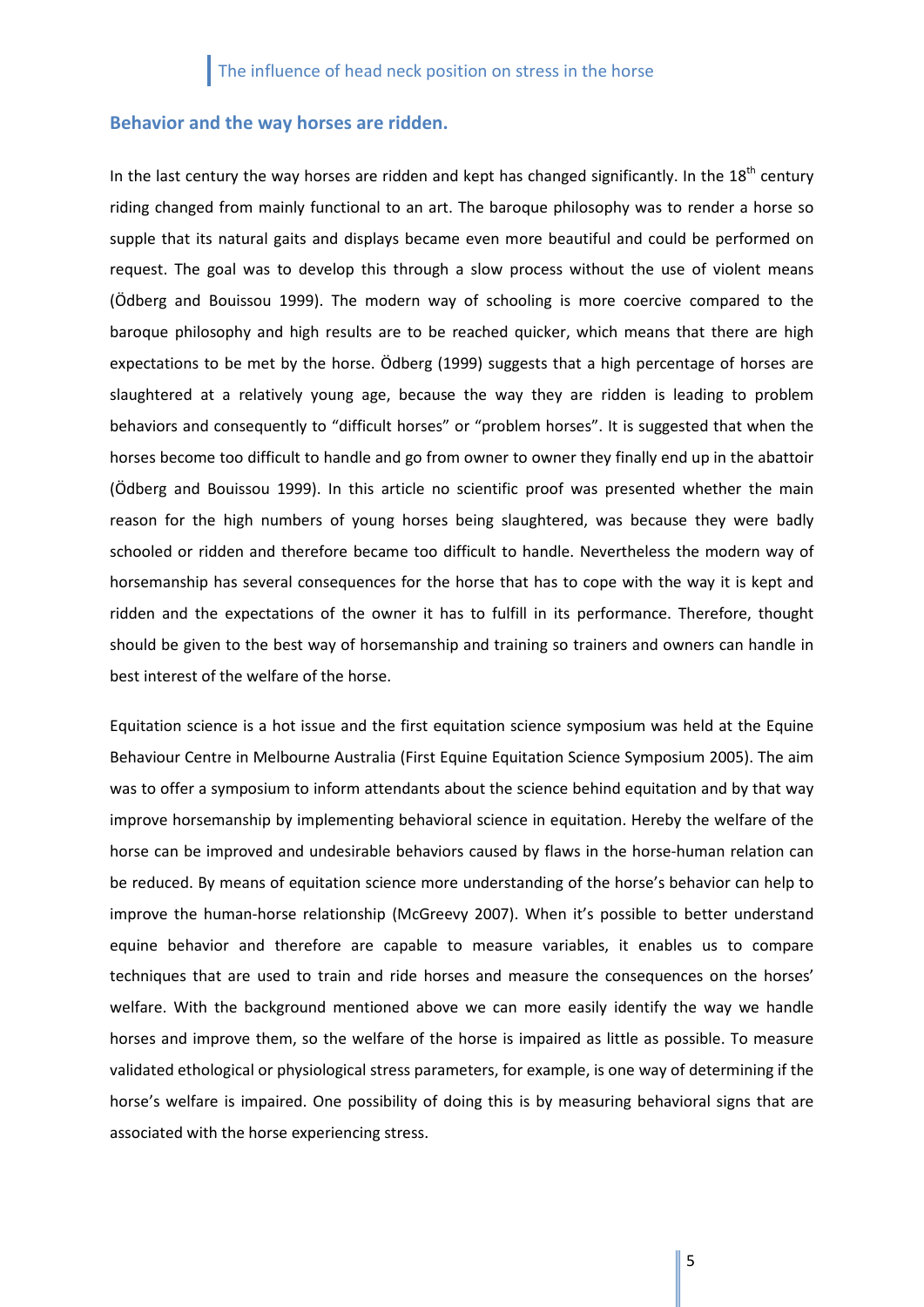Horses have different ways of coping with stressful circumstances, depending on the individual they will react differently. Both acute and chronic stress in a horse's live can be caused by the surroundings, the circumstances in which the horse is kept and the way in which the horse has to perform every day. Horses, as well as other animals, can react actively or passively to stress. If horses act passively to stress they don't show it as much as horses that react actively to stress, but this doesn't mean they don't suffer from stress. These horses have learned that they are unable to help themselves since the responses, that normally relieve them from pain or discomfort, don't work. By a process of habituation these horses often become unresponsive to the stimuli given by the rider (McGreevy 2004). In a way they are trapped in inescapable stress, pain or discomfort, to which they react passively and when a possibility is given to escape the stress, pain or discomfort they don't, as if they have learned that no other form of life exists (Ödberg 1987). These horses have seemed to accept the situation, but there is no evidence that they do not suffer from stress although giving the impression of not suffering (Ödberg and Bouissou 1999). Some horses fight back or tend to develop active abnormal behaviors such as stereotypes, aggression, rushing, etcetera. The horses that actively react to stress and fight back are often referred to as problem horses, because they simply refuse to obey. Often they are sold repetitively up till the point it isn't possible to ride the horse anymore and eventually in the worst case they get slaughtered at a young age as is mentioned earlier (Ödberg and Bouissou 1999). A lot of these problems can be prevented or solved by good training.

There are several ways that can be used to train a horse. All training methods use operant conditioning and classical conditioning. One part of operant conditioning is negative reinforcement; this is when the action of the horse leads to the subtraction of something aversive. This way the desired response is rewarded and lowers the motivational drive for that reinforcer (Skinner 1953). Horses are highly motivated to avoid physical or psychological pressure, therefore negative reinforcement is an effective way of training. Negative reinforcement takes the form of pressure release of for instance the bit, (thus, negative meaning the removal something aversive in this case the pressure performed on the mouth by the rider via the bit) and so horses in work learn to offer responses that results in pressure release (McGreevy 2007). Another part of operant conditioning is positive reinforcement; in this case the behavior of the horse evokes a reward, which is received or given when the desired response is given (Skinner 1953). Positive reinforcement is not often used in training. The reason negative reinforcement is used by humans on ridden horses is because it gives them a sense of control and security and because it feels natural to apply. By using pressure on the bit for example the horse can be controlled relatively easy, because the bit can be a source of tremendous discomfort, this is especially the case when used in the wrong way (Mills and McDonnell 2005).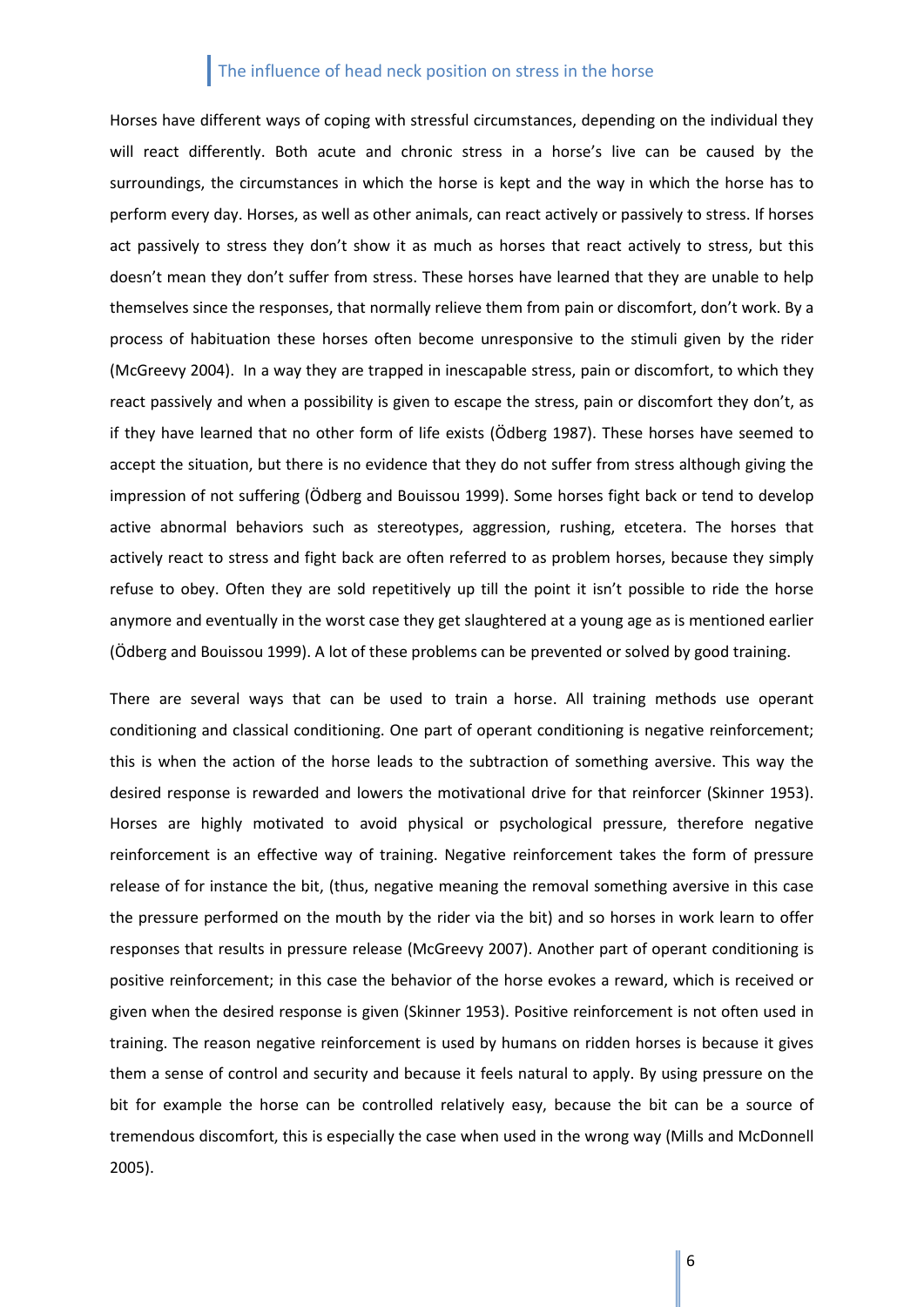The goal that the rider should strive after is to ride the horse with light contact, so a state of "selfcarriage" can be obtained, this means light rein- and leg contact and not riding the horse hard handed so that the horse leans on the riders hand as if it is "the fifth leg", as it is sometimes called (McGreevy and McLean 2007). The horse has to habituate to the 'normal' level of rein contact and learn to differentiate this from the 'stop-signal' (McGreevy 2004). For riders this is sometimes difficult to understand because they aren't familiar with equine learning processes and use much stronger pressure on the mouth. Pressure on the mouth is sometimes used to let the horse walk with its head and neck in poll flexion. To avoid the pressure the horse bends its neck but the real purpose isn't reached, and that is to get the horse collected. The aim of the collection of the horse is as described by the FEI:

- 1. To further develop and improve the balance and equilibrium of the horse, which has been more or less displaced by the additional weight of the rider.
- 2. To develop and increase the horse's ability to lower and engage its hindquarters for the benefit of the lightness and mobility of its forehand.
- 3. To add to the "ease and carriage" of the horse and to make it more pleasurable to ride.

### (FEI-Dressage-rules 2009)

Dressage or "dressed" meant trained or put into alignment in England in the 18<sup>th</sup> century, but also conveyed the raising of the neck and head of the horse which cannot naturally take place if the horse isn't trained to collection. In England it was thought that the horse was not fully "dressed" unless able to carry out full collection (Loch 1990). Riders ride their horses being "on the bit" with a poll flexion in an attempt to get their horses to collect, because collection is necessary to execute dressage routines. To achieve collection often the power of pressure on the bit is used to let the horse walk with its head in poll flexion, but the horse isn't really collected. If the simultaneously given 'go' and 'stop' cues become confusing to the horse a state of conflict can occur, which can lead to problem behaviors or agonistic behaviors (McGreevy 2004; McGreevy and McLean 2007).

Conflict behaviors typically occur when performance horses are continually pressed to perform movements that they simply cannot physically express, or when they don't understand what the rider wants them to do, when they are in pain when performing the movement or when it brings them to a situation that the horse cannot control (for instance cannot see in the direction in which they are going). Trainers should be aware of the difference between movements the horse cannot express physically and unwillingness to comply. In dressage at higher levels the horses are taught very complex movements which demand a shift in gravity towards its hindquarters, which is why the horse has to be fully collected to be able to perform such movements (Mills and McDonnell 2005).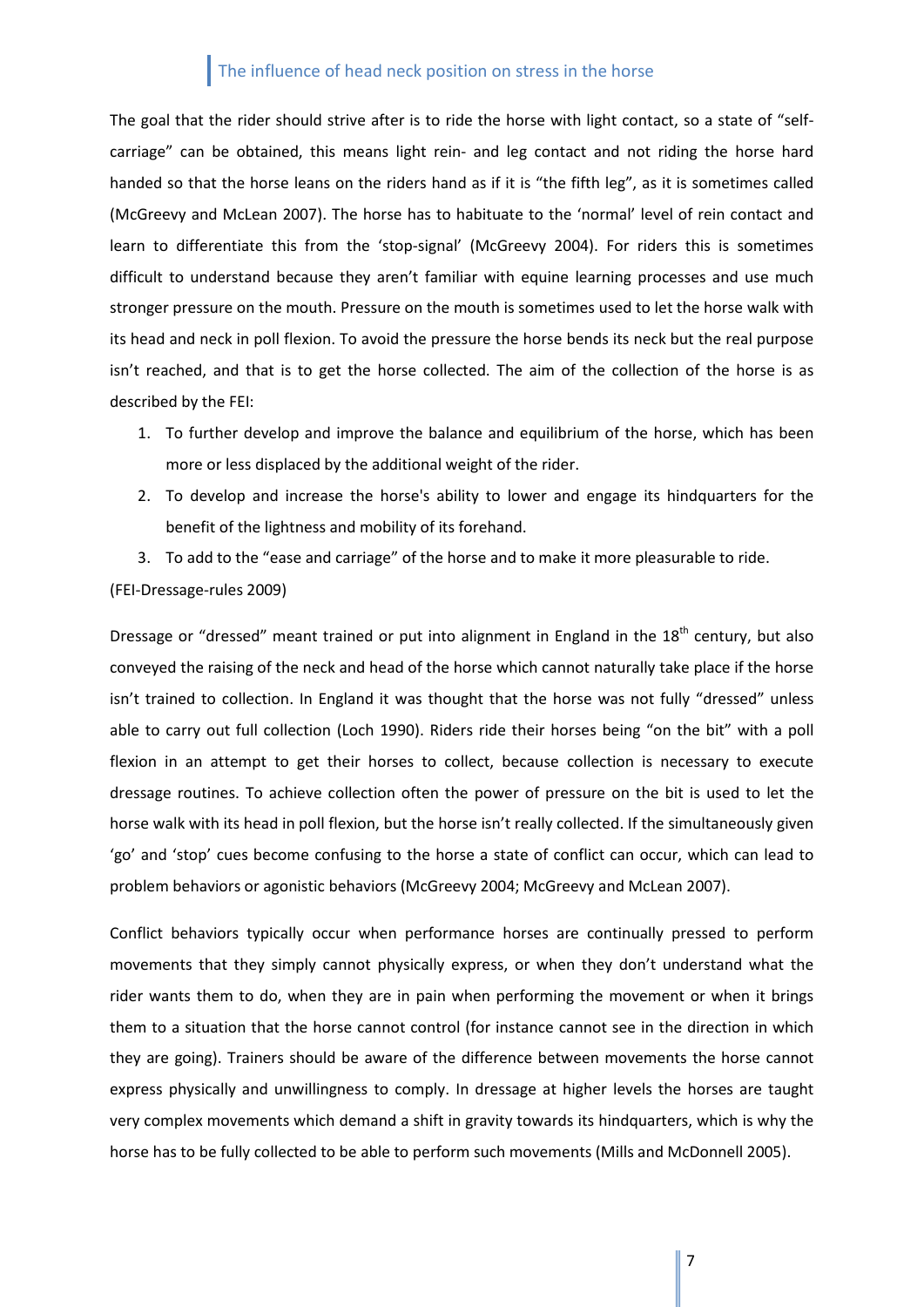## <span id="page-7-0"></span>**Studies performed researching hyperflexion**

Since the workshop, organized by the FEI (FEI-Workshop 2006), a number of studies were performed which I will discuss in this paragraph.

In a study performed by van Breda (2006) stress levels were measured in elite dressage horses trained in the "Rollkur" posture and in recreational riding horses. Stress was measured using heart rate variability. The conclusion drawn was that the preliminary data obtained from this study weren't sufficient as evidence that the rollkur training method has detrimental effect on stress and pain in the horse. Although no behavioral measurements were taken and therefore no definitive conclusions could be made (Breda 2006). In this study it was suggested that behavior observation with a standardized pain scoring system for objectivity is always necessary to determine pain in horses (Rietmann, et al. 2004). The conclusion drawn by van Breda 2006 based on the heart rate variability outcome was that training dressage horses in rollkur posture was less stressful than recreational training for recreational riding horses. In conclusion to this van Breda (2006) writes "these results indicate that intense exercise with an extensive period of Rollkur training more closely fits the nature of the horse than recreational riding".

In 2006 a study was done considering the effects of riding in low deep and round posture on workload and stress in the horse and compared this to workload and stress in horses ridden in a natural posture (Sloet van Oldruitenborgh-Oosterbaan, et al. 2006). The workload was evaluated using heart rate and blood lactate concentrations, among other variables that are commonly used to evaluate the effects of exercise, namely blood glucose concentration, blood pH, packed cell volume, blood pCO<sub>2</sub>, electrolytes and creatine kinase. Stress was measured using plasma cortisol concentration. It was noted by the author that cortisol is not a very reliable variable to measure stress, because many factors influence plasma cortisol concentrations. And also that the circadian rhythm can be easily disrupted by physical and psychological stress, this is also concluded by Irvine and Alexander (1994) and is discussed in the paragraph "cortisol". In this study no significant differences were found in cortisol samples taken immediately after the test or in the samples taken the evening of the test. Higher blood lactate concentrations and higher heart rates were found in horses ridden deep low and round compared to the horses ridden in natural posture (Sloet van Oldruitenborgh-Oosterbaan, et al. 2006).

The study by von Borstel et al. (2009) is the only study in which behavior was scored using a standardized ethogram to measure stress in horses. In this study almost all types of behavior in the ethogram were shown significantly more in rollkur posture compared to regular poll flexion. For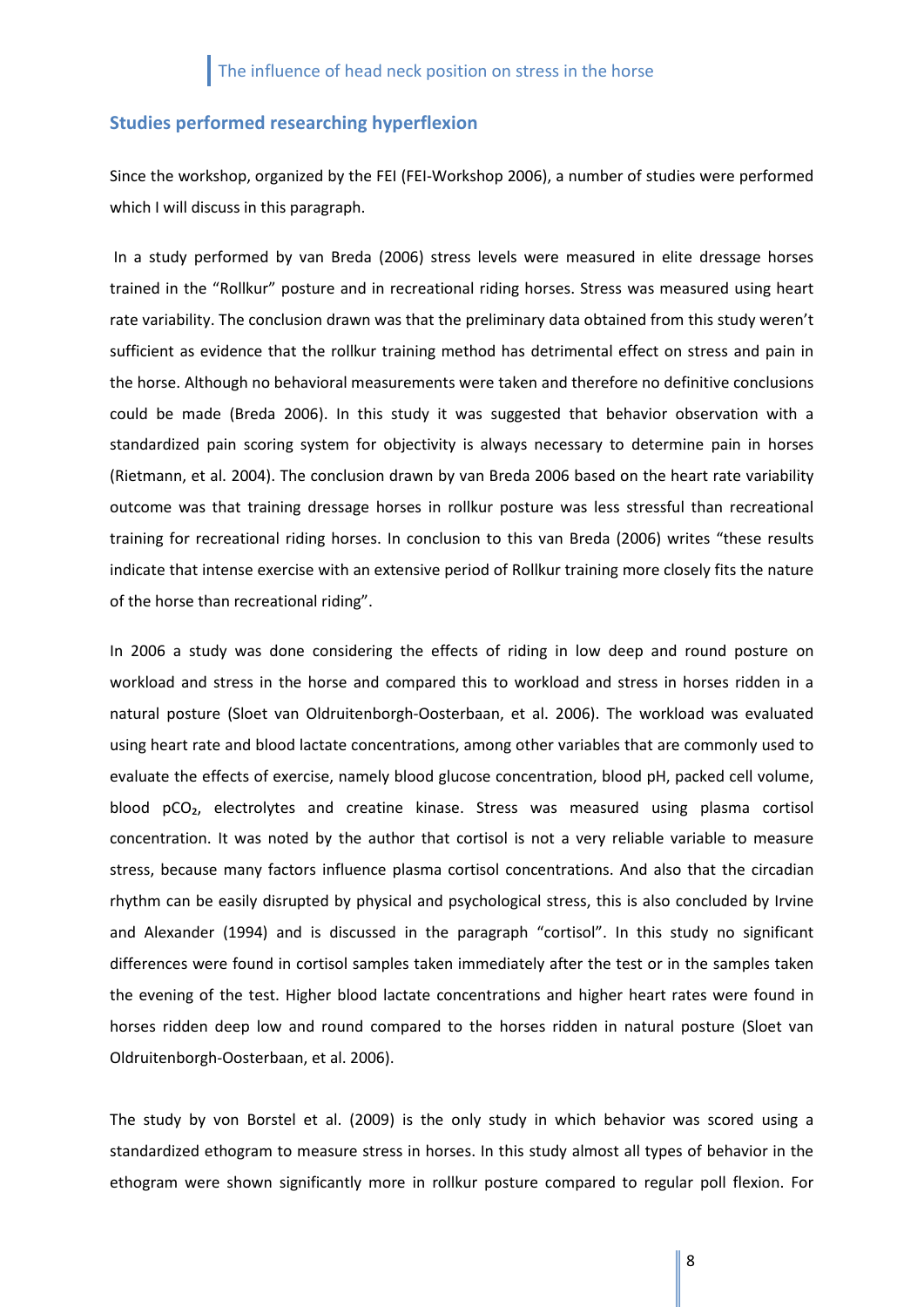example more tail swishing, head tossing and attempted bucks were seen in the rollkur posture compared to regular poll flexion. The conclusion was drawn that the horses showed more behavioral patterns suggestive of stress, discomfort or frustration when ridden in rollkur posture compared to poll flexion. Also the horses had to be encouraged more to move forwards in rollkur posture compared to regular poll flexion (Borstel, et al. 2009). As is suggested by the author, the horses were confused and trapped between the "stop signs" given by the reins and "go signs" given by the riders legs as is described by McGreevy (2004). Another possibility is that they were more reluctant to move forward, because of their limited eyesight in the direction in which they were going when ridden in rollkur posture.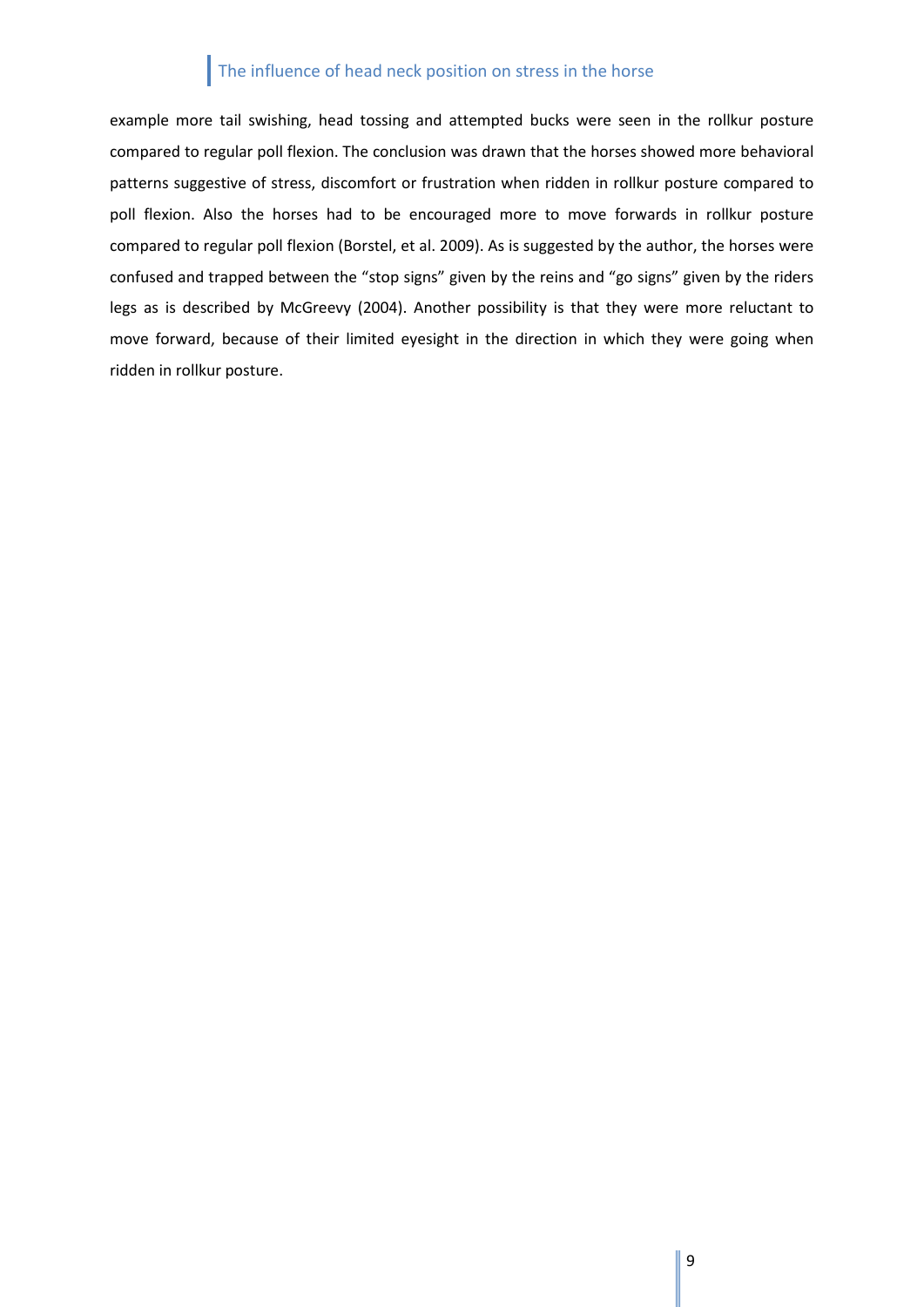## <span id="page-9-0"></span>**Measuring stress in the horse using behavior, cortisol and β-endorphins**

Stress in horses can be measured in different ways. In this study we chose to measure stress by behavioral observations, cortisol and β-endorphins measurement in plasma.

#### <span id="page-9-1"></span>**Behavior**

Although there is a lot of research done about equine behavior in the wild, there is little information about equine behavior during training or exercise and thus little information about behaviors shown by horses caused by stress during training and exercise. In this study an ethogram is used, outlined in appendix 1, which is composed using several sources and our own observations during testing. In this study an overview was made that was as complete as possible. Behaviors displayed during stress aren't described very extensively and some can be interpreted in multiple ways. The behaviors most observed in this study are briefly discussed below.

Headtossing and headshaking are one of the most reviewed behaviors when it comes to behaviors shown attributable to stress. They're almost always attributable to physical pain, discomfort and irritation McDonnell 2003; Mills and McDonnell 2005). In wild conditions the horse shows different types of headshaking, one of them are rotary swinging head movements which occur as substitute activity in conflict situations or more generally in states of overexcitement (Zeitler-Feicht 2004). The syndrome headshaking can be described as a behavior during which the horse exhibits violent, rhythmic head movements in a vertical or, less commonly a horizontal direction without a detectable external stimulus (Zeitler-Feicht 2004). A lot of causes for headshaking have nothing to do with stress, but are pathological and thus of clinical significance, these will not be reviewed here, only mentioned shortly. The causes can be classified globally in the following categories according to Zeitler-Feicht (2004):

- 1. Symptomatic behavioral aberration which is caused by disease or photosensitivity
- 2. By management and handling induced behavioral aberration resulting in stereotypic headshaking, or
- 3. Unwanted behavior

Unwanted behavior can be caused by fear or pain due to equipment deficits or improper influence of the rider. Horses express this behavior, because they have no other way to communicate pain or fear they're suffering (Zeitler-Feicht 2004). Zeitler-Feicht (2004) also points out that if headshaking or head tossing is shown mainly under saddle, without the presence of pathological reasons, it can be referred to as a behavioral response.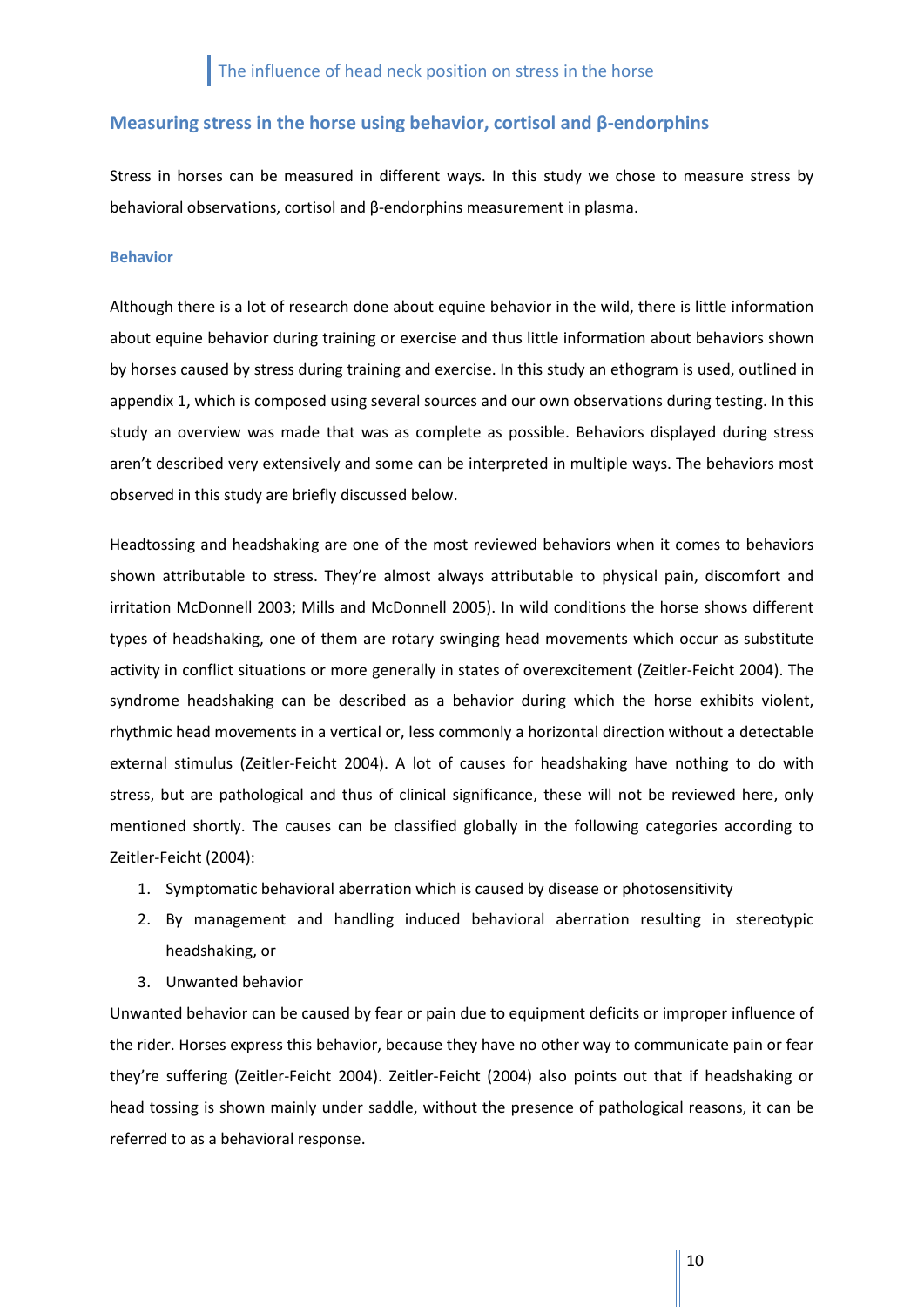Tail swishing is a form of communicating agitation (Weeks and Beck 1996). The tail can be indicative of mood and can be a sign of irritation. Tail swishing can be seen when behavioral conflicts arise. In dressage competition this is recognized as a sign of resistance (McGreevy 2004; FEI-dressage rules 2009). Forceful sideward motions of the tail, occasionally with vertical lashing are commonly shown when the horse is annoyed and can be preparatory for bucking or kicking (Waring 2003).

Snorting is seen in equestrian contexts in association with exercise and conflict during restraint (McGreevy 2004) and it's also associated with startle, fear and pain responses (McDonnell and Haviland 1995; Waring 2003). It can be a way to tell herd members there is something going on, beware! (Kiley-Worthington 1997)

Shying is defined by McDonnell (2003) as "a sudden veering to avoid novel or fear provoking animate or inanimate stimulus". Shying is a form of fear and is a normal response when a horse in startled for example. It can be due to impaired vision (Waring 2003), to bad experience in the past or lack of experience (Kiley-Worthington 1997; Zeitler-Feicht 2004). It can also be induced by the riders influence, riding with a hard hand, a harsh bit, or suppression of visual perception can evoke shying reactions. Shying can be rewarding if the rider gives up riding past the frightening stimulus or if the horse finds out that shying gives them release from rein or leg pressure. Shying can eventually evolve progressively into rearing if the horse receives sufficient practice, motivation (if pressure is not resolved) and reinforcement by dislodging the rider (McGreevy 2004).

A more extreme behavior indicative of stress can be bucking (Kaiser, et al. 2006). Bucking can be a conflict response that arises from unclear cues given by the rider, e.g. when rein pressure is still high, as if a 'stop signal' is given, but at the same time leg pressure is also high and a 'go signal' is given (McGreevy 2004). Bucking can also be caused by pain or fear, but pain can also be the cause of fear (Zeitler-Feicht 2004).

Shying and bucking can be a form of evasion and are in fact behaviors accompanied by a raised flight response (Mills and McDonnell 2005). In his domestic environment the horse doesn't have the means to flee as in the wild. The horse tries to evade the pain, but isn't able to, from this a state of panic can evolve, which can lead to behaviors that will seem inappropriate to the rider and can be interpreted as problem behaviors.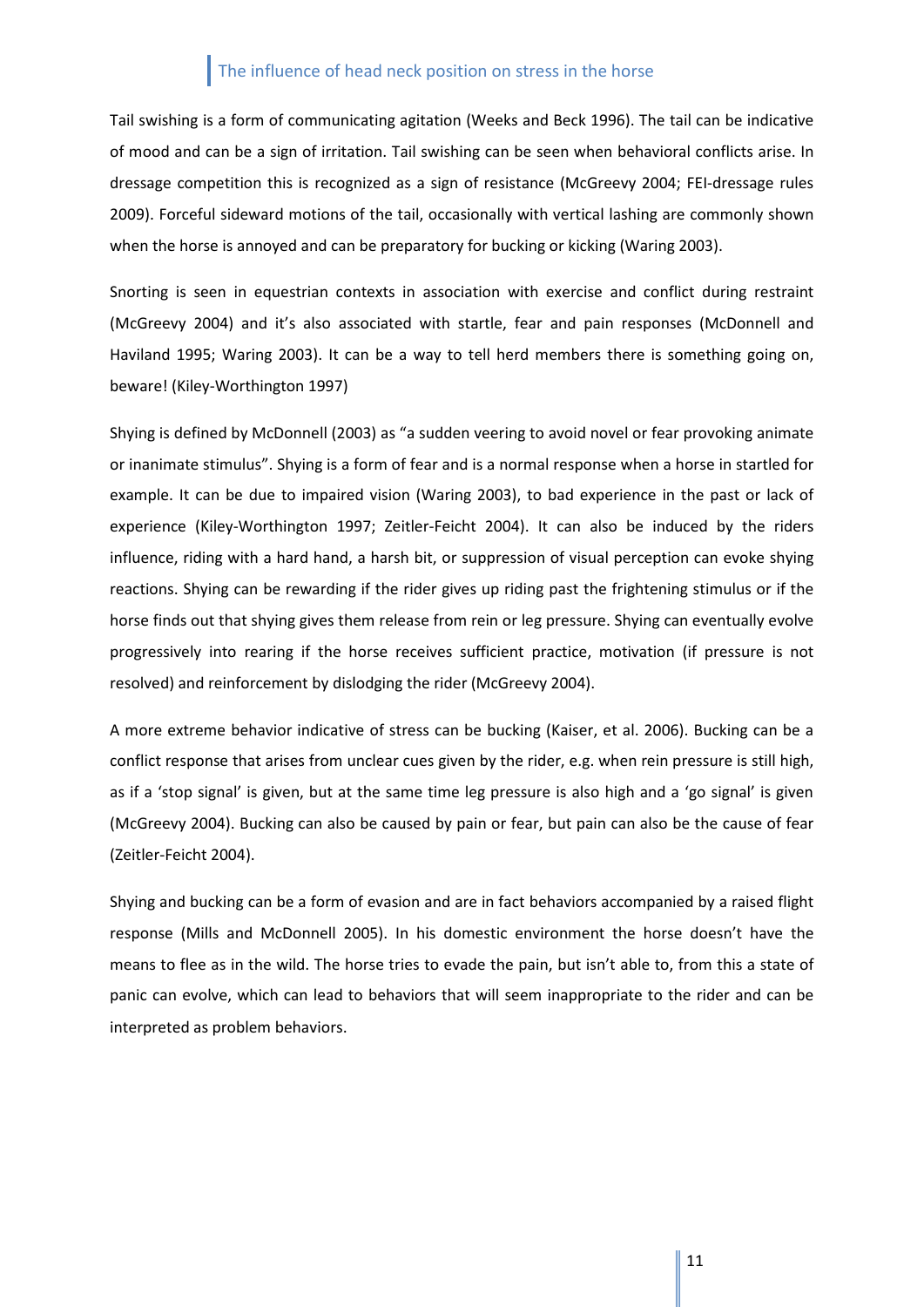### <span id="page-11-0"></span>**Cortisol**

Stress is a state that results in an increased activity of the Hypothalamo-Pituitary-Adrenal Axis (HPA axis). When an animal comes upon a stressful event a physiological response is activated. Corticotrophin-releasing hormone is released by the hypothalamus causing the release of adrenocorticotrophic hormone (ACTH) by the pituitary gland. ACTH stimulates the adrenal cortex to release corticosteroid hormones such as cortisol and corticosterone (Covalesky, et al. 1992). This is illustrated in figure 1. Cortisol has a negative feedback effect on the pituitary gland and the hypothalamus (Berne, et al. 1998). Increased plasma cortisol concentrations have been used as indicator of HPA axis activity. Because stressors consistently prompt cortisol production, plasma cortisol concentrations have frequently been used to characterize the stress responses of horses (Pell and McGreevy 1999). Cortisol accounts for almost 90% of the circulating corticosteroids in plasma (Covalesky, et al. 1992) next to cortisone, corticosterone and deoxycorticosterone which are present in plasma in much smaller amounts (Stull and Rodiek 1988). Unbound cortisol can be measured in both blood plasma and saliva of the horse.

#### **Figure 1: Simplified scheme of the HPA axis. (Berne, et al. 1998)**



Cortisol is transported in the blood primarily in association with binding proteins called cortisol binding globulins. The horse has relatively low concentrations of cortisol binding globulin, which consequently leads to a relatively large rise in bioactive "free" cortisol, when a small increase in total plasma cortisol occurs. Ten - fifteen percent of the cortisol remains unbound (Pell and McGreevy 1999) and can cross into the saliva. (Kolk, et al. 2001) However, in a study performed by Irvine and Alexander (1998), reference is made to a study by Gayrard et al., in which it is said that 67-87% of the cortisol is bound to cortisol binding globulin in several domestic species including the horse (Alexander and Irvine 1998). In a study by Lebelt et al. (1996) a close correlation (r = 0.83) was found between cortisol levels in saliva and plasma in four stallions. van der Kolk et al. showed a correlation (r = 0.93) between plasma and salivary cortisol concentrations at 6.00 hr. In a study by Pell and McGreevy (1999) also a significant correlation was found, but only in horses with an oral stereotypy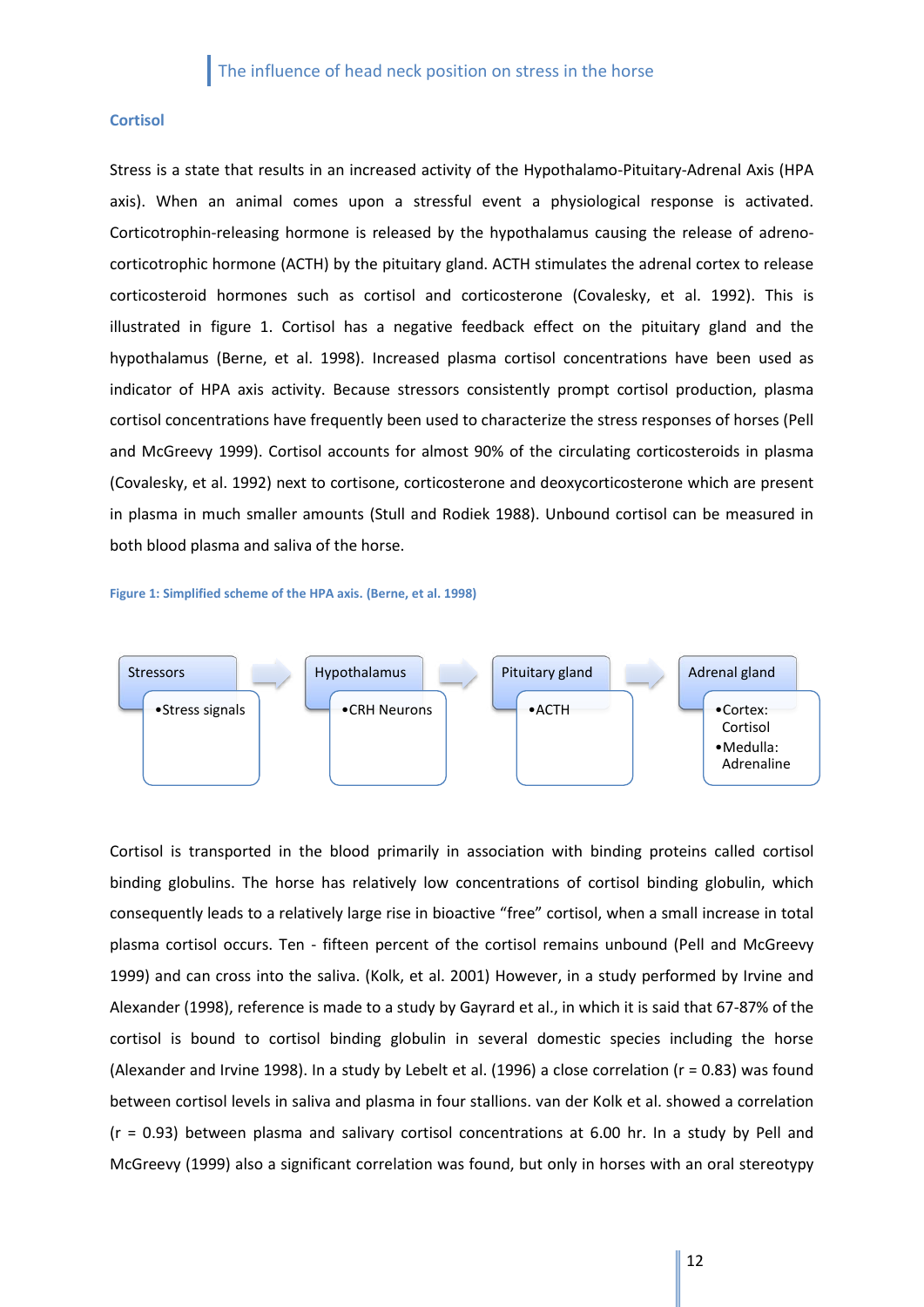$(r = 0.65; P = 0.01)$ . Social stress in the horse decreases the binding capacity of cortisol binding globulins which results in a higher concentration of free cortisol in plasma (Alexander and Irvine 1998).

Horses have a circadian rhythm in plasma glucocorticoid concentrations, with a peak between 6.00 and 9.00 hr and a trough between 19.00 and 23.00 hr. (Stull and Rodiek 1988) (Irvine and Alexander 1994). It has been described that this rhythm can easily be disturbed or changed by e.g. placing horses in a novel environment. In the study by Irvine and Alexander (1994) the total cortisol concentrations were elevated during the normal trough in the circadian rhythm, whilst the peak concentrations in the early morning were unaffected when the horses were placed in a novel environment (Irvine and Alexander 1994). The mean morning concentration of plasma cortisol was 193 nmol/l, and that of corticosterone 14 nmol/l (James, et al. 1970). In the study by Lebelt et al. (1996) the mean plasma cortisol concentration of four stallions in the morning was 120 nmol/l and salivary cortisol concentration was 110 nmol/l. In the afternoon the mean plasma cortisol concentration was 50 nmol/l and mean salivary cortisol concentration was 2.5 nmol/l. In the study by Irvine and Alexander (1998) the cortisol values rose quite quickly after social stress, which was measured 30 minutes after the stressor (Alexander and Irvine 1998). In a study by Fazio et al (2008) the concentration of cortisol, in Thoroughbreds, increased between 5 and 30 minutes after a competition which was the "stressor" in this study..

The cortisol half life lies between 60 and 90 minutes (Lassourd, et al. 1996). This explains why, after the stressor stops, the cortisol concentration drops to normal levels quite quick (Stull and Rodiek 2002). This was also seen in the study performed by Lebelt et al. (1996) in which cortisol concentrations were measured in 4 stallions after semen collection. In saliva, cortisol concentration peaked about 35-65 minutes after the stressor. Cortisol levels reached 190% of the mean basal value. After 80 minutes post semen collection the saliva cortisol levels were not different to pre-collection values. Knowing this we can conclude that the best time to measure cortisol concentrations in saliva is 30-45 minutes after the stressor has stopped. In blood plasma, cortisol concentrations peak around 30 minutes after the stressor has stopped (Fazio, et al. 2008).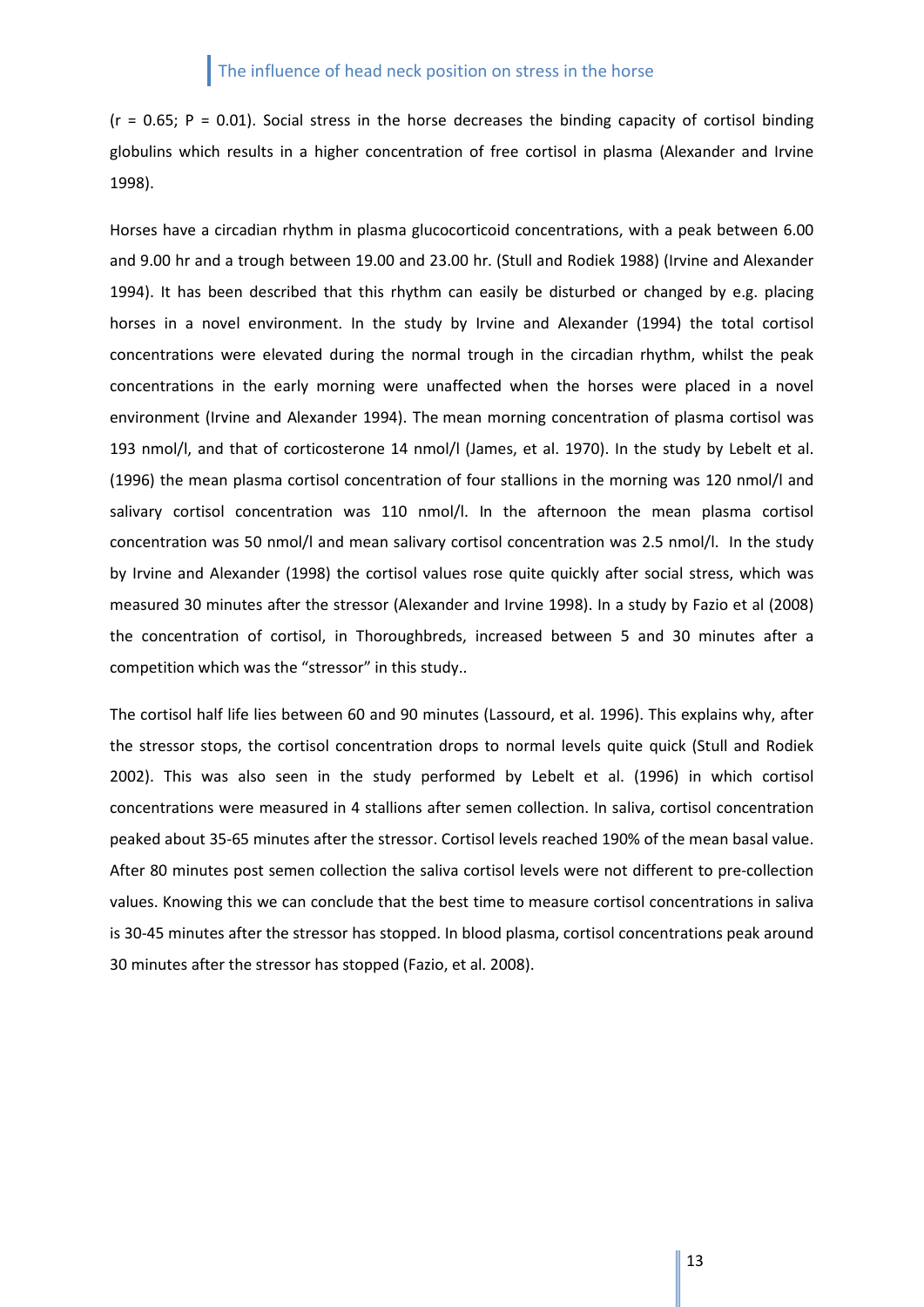## <span id="page-13-0"></span>**β-endorphins**

An alternative way to monitor stress is measuring β-endorphins. β-endorphin has the same precursor as the *adrenocorticotrophic hormone* (ACTH), namely *proopiomelanocortin* (POMC). In the anterior pituitary lobe, ACTH and β*-lipotropin* (β-LPH) are the major products of proopiomelanocortin. In the intermediate pituitary lobe and in the central nervous system ACTH is cleaved to produce *αmelanocyte stimulating hormone* (α-MSH) and *corticotrophin-like intermediate lobe peptide* (CLIP). β-LPH is cleaved in *β-endorphin* and γ-LPH. So, ACTH and β-endorphin have the same precursor and are both produced in the pituitary gland (Reed, et al. 2004). Therefore the release of ACTH and βendorphins is probably often concomitant. (Bossut, et al. 1983) There is a considerable variation amongst individuals in basal β-endorphin concentrations and rise in β-endorphins as result of exercise. McCarthy (1993) suggests this is a result of differences in age and relative fitness of the horses studied. Also, Canali et al. (1996) found that older horses had higher levels of plasma βendorphins and that there was great variability between individuals, although a relatively constant basal concentration within individuals (Canali, et al. 1996). Another study by McCarthy (1993) showed that the basal concentration and response to exercise of plasma β-endorphin concentrations decreased with increasing fitness (McCarthy, et al. 1993). Opioids are involved in many responses to stress (Canali, et al. 1996). β-endorphin concentrations rise in response to stressors and can be successfully used to monitor stressful situations in the horse (McCarthy, et al. 1993). β-endorphin levels rise immediately in response to a stressor and decrease rapidly after removal of the stressor in the case when a lip twitch is used as stressor (Canali, et al. 1996). In a study performed by Hydbring et al. (1996) there were different stressors that the horses had to endure and two of the stressors caused an elevation in β-endorphin concentration in blood plasma. In these two cases the plasma cortisol concentration tended to be more elevated for a longer period of time (Hydbring, et al. 1996). In this study nose twitching was one of the stressors.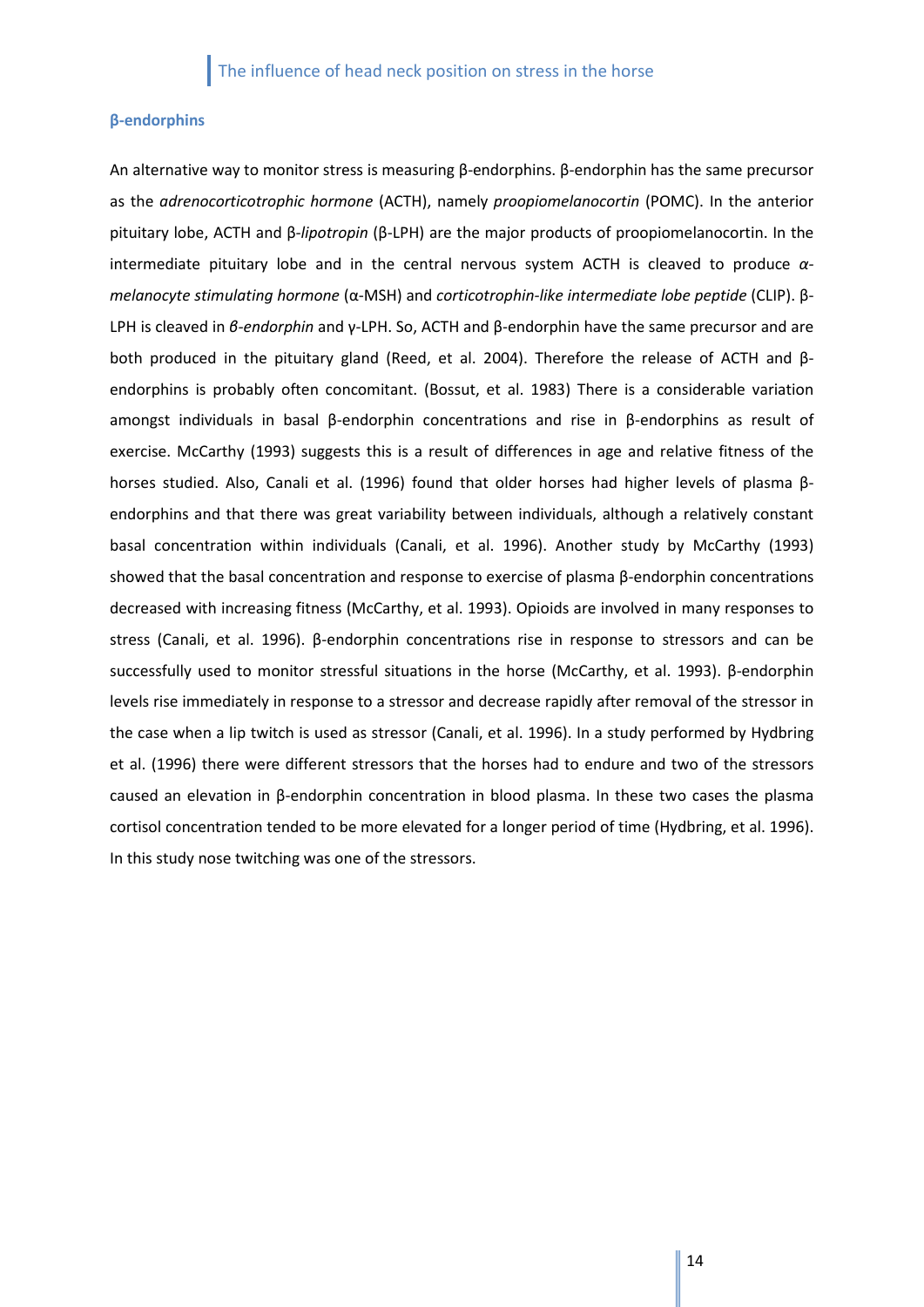## <span id="page-14-0"></span>**Objective**

This study was part of a greater study by Sleutjens (2009), which focused on the physiological, physical and anatomical effects of different head neck positions. The objective of this partial study was to determine whether horses experienced different head neck positions as stressful compared to a free head neck position. This was done by means of standardized behavioral observations and cortisol and β-endorphin measurement in blood plasma and saliva. The horses were trained on the lunge in the different head and neck positions intensively before testing began. During testing the horses were exercised on the lunge in 5 different head and neck positions while being filmed. Blood and saliva were taken at fixed times. The behavior was scored afterwards using an ethogram especially developed for this study based on publications and own observations.

Our hypothesis was that there would be no difference in behavior and plasma cortisol and βendorphin concentrations indicating stress in the different head and neck positions compared to the free head neck position.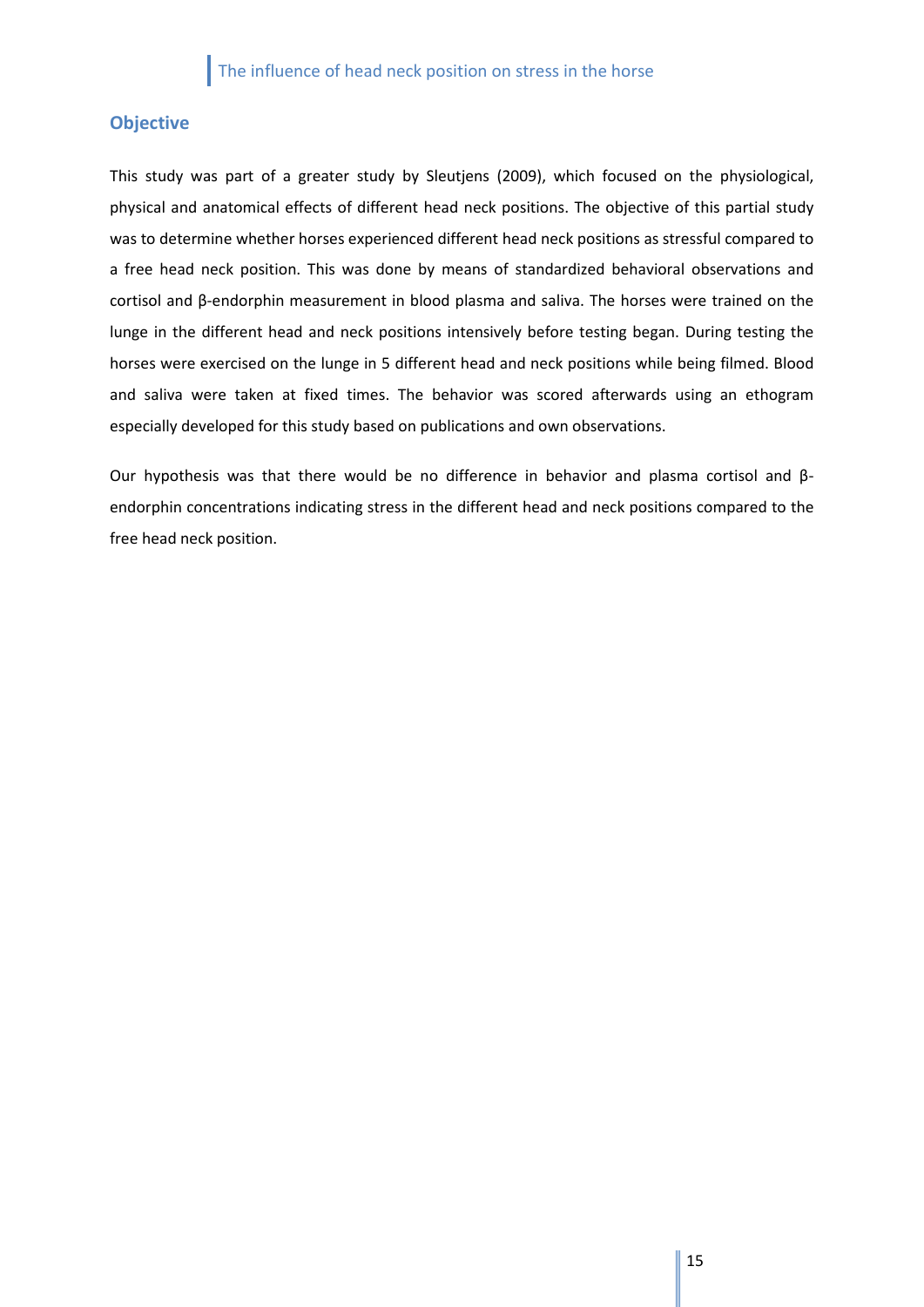## <span id="page-15-0"></span>**Animals, Materials and methods**

### <span id="page-15-1"></span>**Horses**

For this study we used seven warmblood horses, 5 mares and 2 geldings, which were used as recreational riding horses and were base level trained. Their height was  $161.2 \pm 1.4$  cm and their weight was 531  $\pm$  47.3 kg. All the horses were clinically tested and had no history of respiratory, circulatory or neuromuscular disorders, no radiographic or echographic cervical abnormalities were found. Four of the horses were owned by Utrecht University, and three of the horses were privately owned and were leased by Utrecht University. Previous to testing the horses were intensively trained at the lunge every day for at least 3 weeks in all the different HNP's by the same handler that would be handling them during testing. The age of the horses varied between 4 and 14 with a mean of 10.3 ± 3.6 years. The horses were individually housed in boxes and their diet consisted of grass silage supplemented with concentrate feed and met the nutrient requirements for maintenance and performance. During training- and testing days they had access to ad libitum grass silage and were fed extra concentrate feeds. Water was available to them ad libitum.

## <span id="page-15-2"></span>**Head neck positions**

The following head and neck positions (HNP's) were tested based on the HNP's used in two studies performed by Weishaupt (2006) and Gómez Álvarez (2006). HNP 1, 2, 4 and 5 are identical to the HNP's used in the studies previously mentioned. HNP 7 was added based on a study by Back et al. (2010). The Head neck positions and their definitions are shown in the figures 2-6 below.

**Figure 3: HNP 1** Unrestrained, free position. Reference position.



**Figure 2: HNP 2** Neck raised with nose around the vertical. Position corresponding with the position determined as standard position during FEI competition. (FEI Dressage rules 2009)

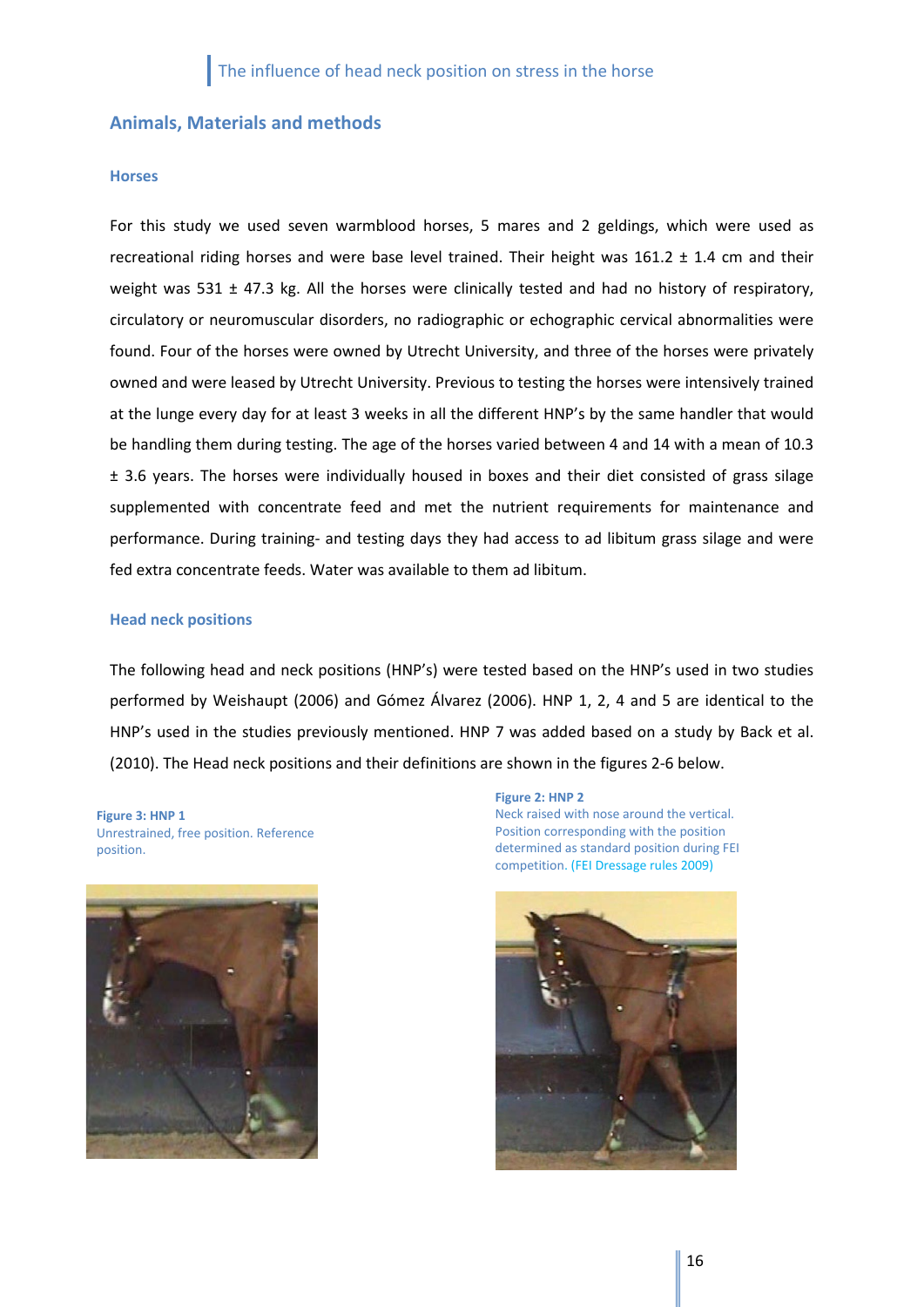## **Figure 4: HNP 4**

The neck low and flexed, with the nose towards the chest and neck extremely flexed.



**Figure 4: HNP 5**

The neck raised extremely high with the nose pointed forward considerably in front of the vertical.



## **Figure 6: HNP 7**

The head and neck considerably flexed and low. The nose pointing towards the carpus.

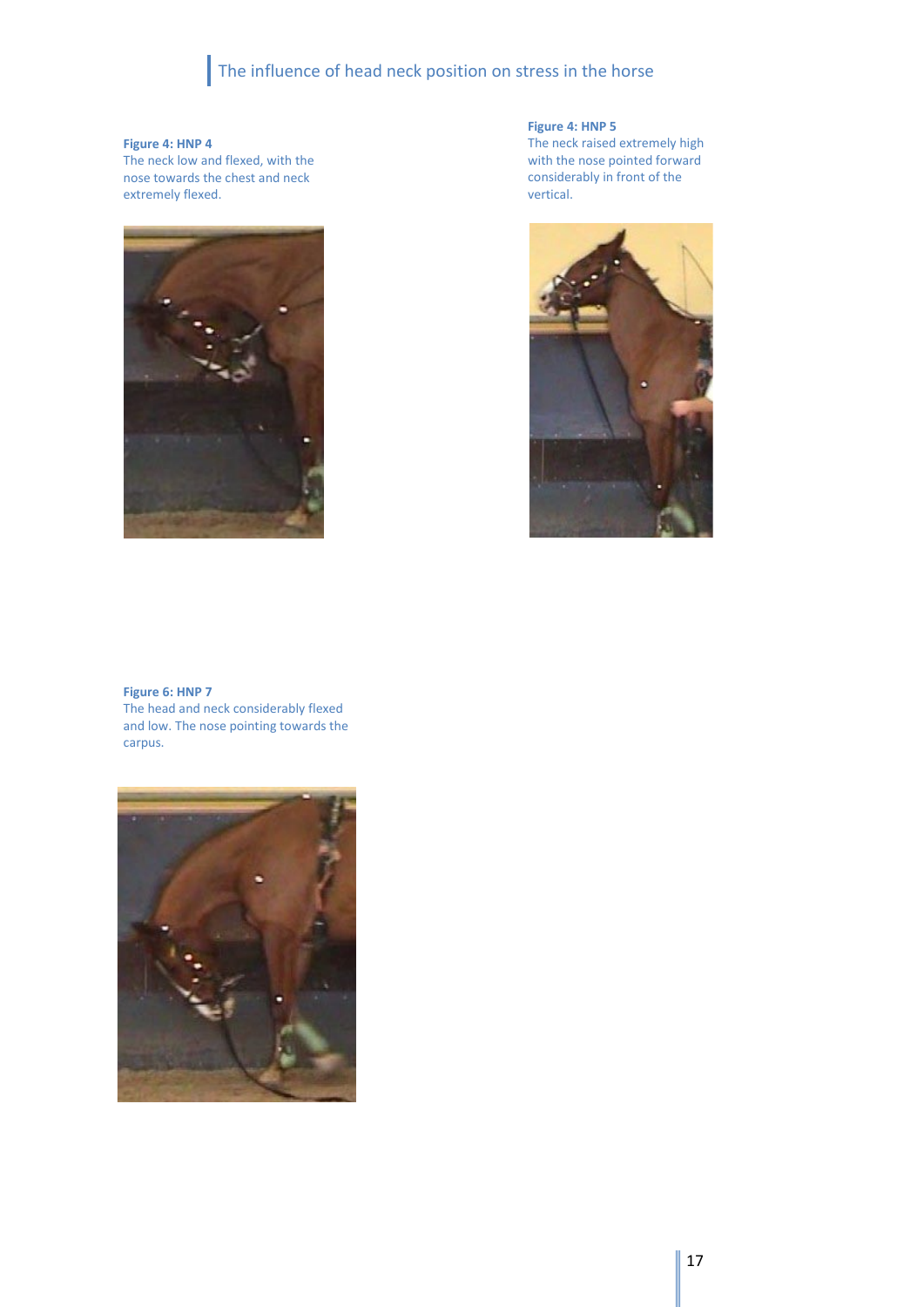## <span id="page-17-0"></span>**Testing**

Per horse, one HNP per day was tested, the HNP's were randomly chosen. On the first day every horse exercised in HNP 1, the following testing days each horse was tested in a different HNP.

There was a standardized testing protocol. 30 minutes prior to the test the horses were taken to a saddling area to which they were accustomed to. During saddling 2 Polar electrodes were attached underneath the girth, on the girth a Polar registration apparatus was attached to measure heart rate and heart rate variability (Polar® 810i, Polar electric B.V., Almere, the Netherlands). Next to the polar an electrocardiogram was continuously recorded during the test using a telemetric device (Televet 100 Rösch and Associates Information Engineering GmBH, Frankfurt am Main, Germany). Therefore 4 electrodes were positioned on the left chest just caudally of the elbow and on the left shoulder. As shown in figure 7. Before the bridle was put on blood and saliva were taken for cortisol measurements just before the test began. After blood and saliva were taken the bridle was put on and the horse was taken into the test arena by the handler. The arena measured 20 x 60 meters and has a standardized floor by Agterberg B.V.

**Figure 5: Horse in saddling area during tacking up.**



After entering the testing area the horse began the warming up, which consisted of 3 minute walk and a 5 minute trot on the lunge. After the warming up the HNP was applied, using side reins designed especially for each HNP, a set time span of 6 minutes was taken to do this. After this the exercise in the HNP started, which consisted of a 15 minute trot; 4 minute canter; 10 minute trot and a 5 minute walk respectively. During the training period we noticed that the horses had the most difficulty with walking in the different HNP's compared to trot and canter. During testing we could achieve full relaxation after the horse had completed trotting and canter. Therefore we chose to let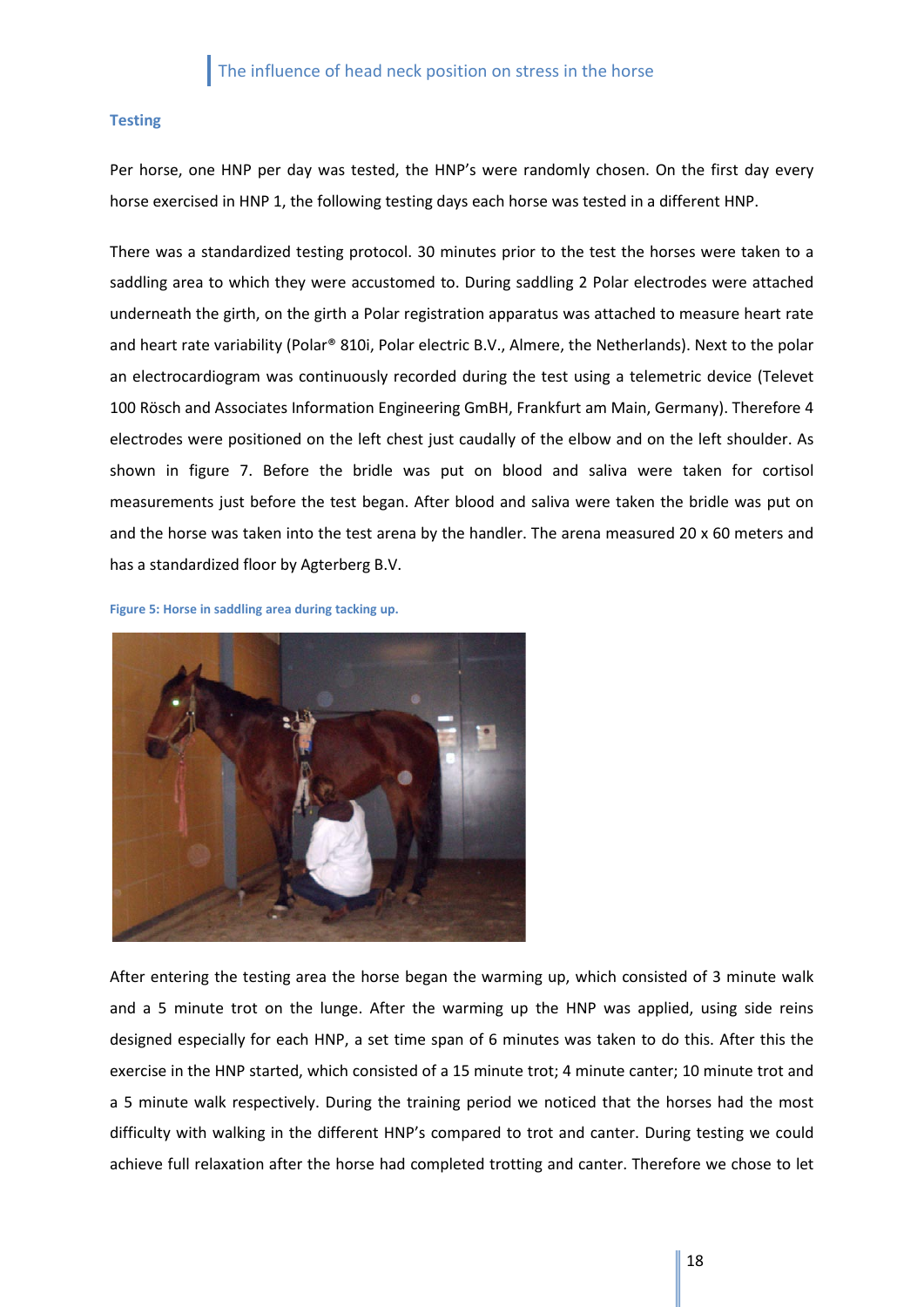the horses walk after they completed trotting and cantering during the test. After the exercise the side reins were removed during standstill and the horses were given the opportunity to relax and get used to the free position again for 2 minutes. After this the cooling down started which consisted of a 5 minute walk in free head and neck position. The warming up, exercise and cooling down were executed on the left hand side, because this was the preferred side by all the horses.

After the exercise the horses were taken to the saddling area and blood and saliva samples were taken immediately. After the horses were unsaddled they were taken to their stables and groomed accordingly.

#### <span id="page-18-0"></span>**Cortisol and β-Endorphin samples**

Blood and saliva cortisol and β-endorphin samples were taken every testing day at 8 AM, 5 minutes prior to warming up, directly after cooling down, 30 and 60 minutes after the exercise ended and the side reins were removed and at 8 PM and the day after testing at 8 AM. The samples were put on ice immediately and transported on ice to the laboratory. Every horse was tested every testing day at exactly the same time, in order to get the cortisol and  $\beta$ -endorphin blood and saliva samples at exactly the same time every day.

The blood samples were collected with vacuum blood collection tubes with EDTA and Heparin so exposure to oxygen could be minimized, samples were taken from the jungular vein.

**Figure 6: Salivette tube**



Saliva samples were taken using Salivette tubes (Sarstedt B.V. Etten-Leur). The cotton roll inside the tube was especially prepared for use in horses, a nylon string was sowed through it, with which it was attached to a double broken shank bit. The cotton roll was left in the mouth during a minimum of two minutes.

The blood and saliva samples were centrifuged at 6000 G for 5 minutes and the supernatant plasma was put into Eppendorf tubes and put directly in the freezer of -20 °C. The sample taken 5 minutes prior to testing was put on ice during the test and was processed directly after the test. The cortisol and β-endorphin samples were processed and measured in a laboratory after validation using radioimmunoassay (RIA).

### <span id="page-18-1"></span>**Observation**

The horses were filmed with a handheld camcorder by the brand Panasonic using mini DV (Digital Video) Tapes. Every test was filmed by the same person. The horses were filmed from the moment they entered the arena until leaving. The observer stood next to the handler, who lunged the horses,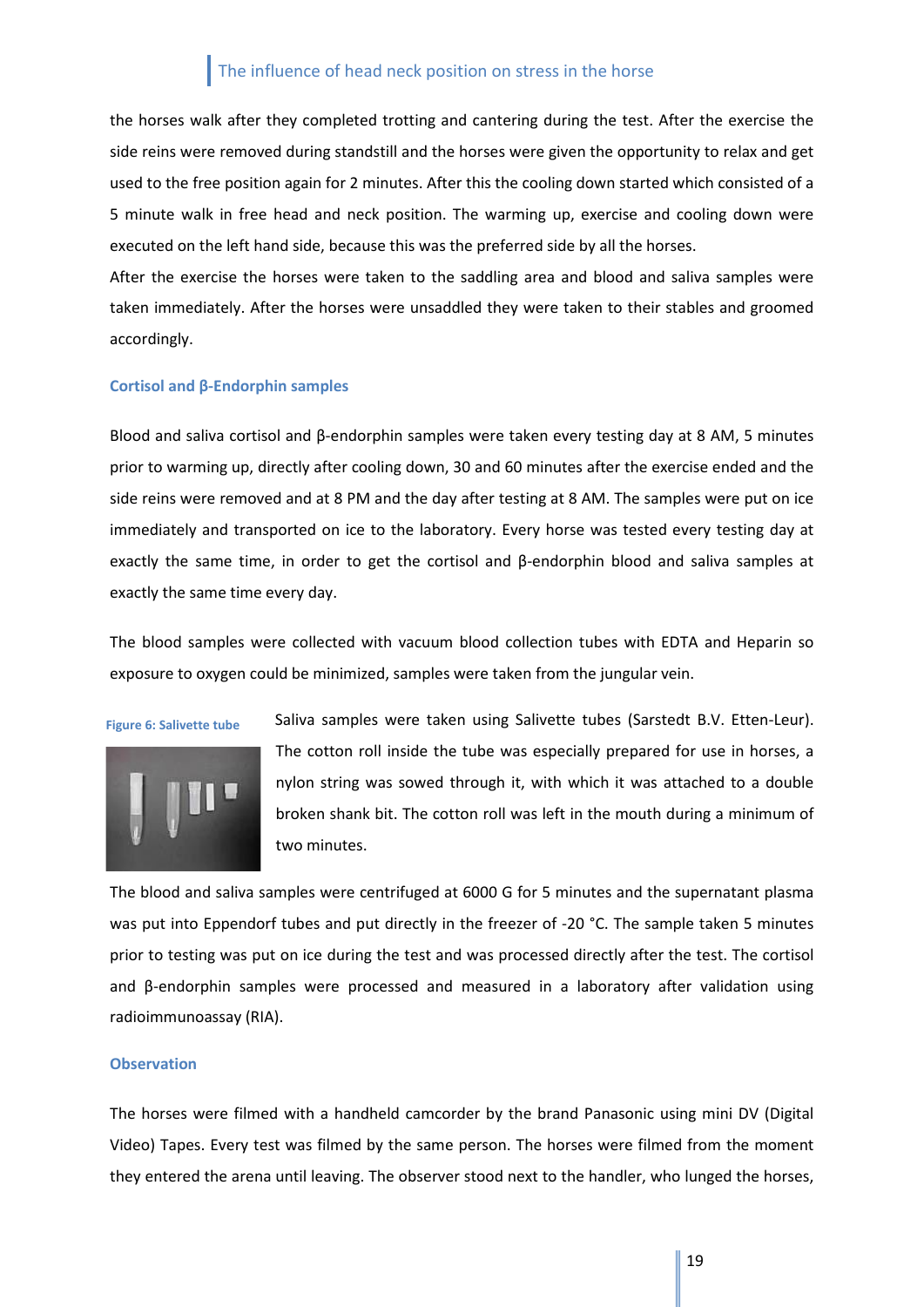and followed the horses in the circle in which they moved by turning on the spot. During the exercise external distractions were prevented as much as possible so the horses' behavior could be recorded in the most optimal way. The point of view is shown in figure 9 below.

**Figure 7: The horse is being lunged by the handler in the exercise arena. As it is seen from the point of view of the observer.**



The films were observed using The Observer 5.0, by the same person that filmed during testing. An ethogram was developed using literature and our own observations. This way we tried to make an overview that was as complete as possible for this study. All behaviors we observed in this study are listed in the ethogram in appendix 1. To allow detailed observations each horse was watched on tape two times in the same HNP to score each of two categories: head position, with mouth and ear gestures and locomotion with tail and nose gestures and movements.

Every behavior displayed by the horse was scored. Behaviors were scored in frequency or duration in time. The observations were split in warming-up, applying HNP, trot 1, canter, trot 2, walk and cooling down. The observations "trot 1, canter, trot 2 and walk" are listed in the results as *exercise*.

Besides the video recording observations, a general subjective of resistance or stress level the horses showed during different parts of the test was created. We called this the independent scoring possibility. We scored them during different events besides the exercise itself. These events were: warming up, transition to trot during warming up, applying HNP, detaching HNP and cooling down. The scoring possibilities used are listed in appendix 2.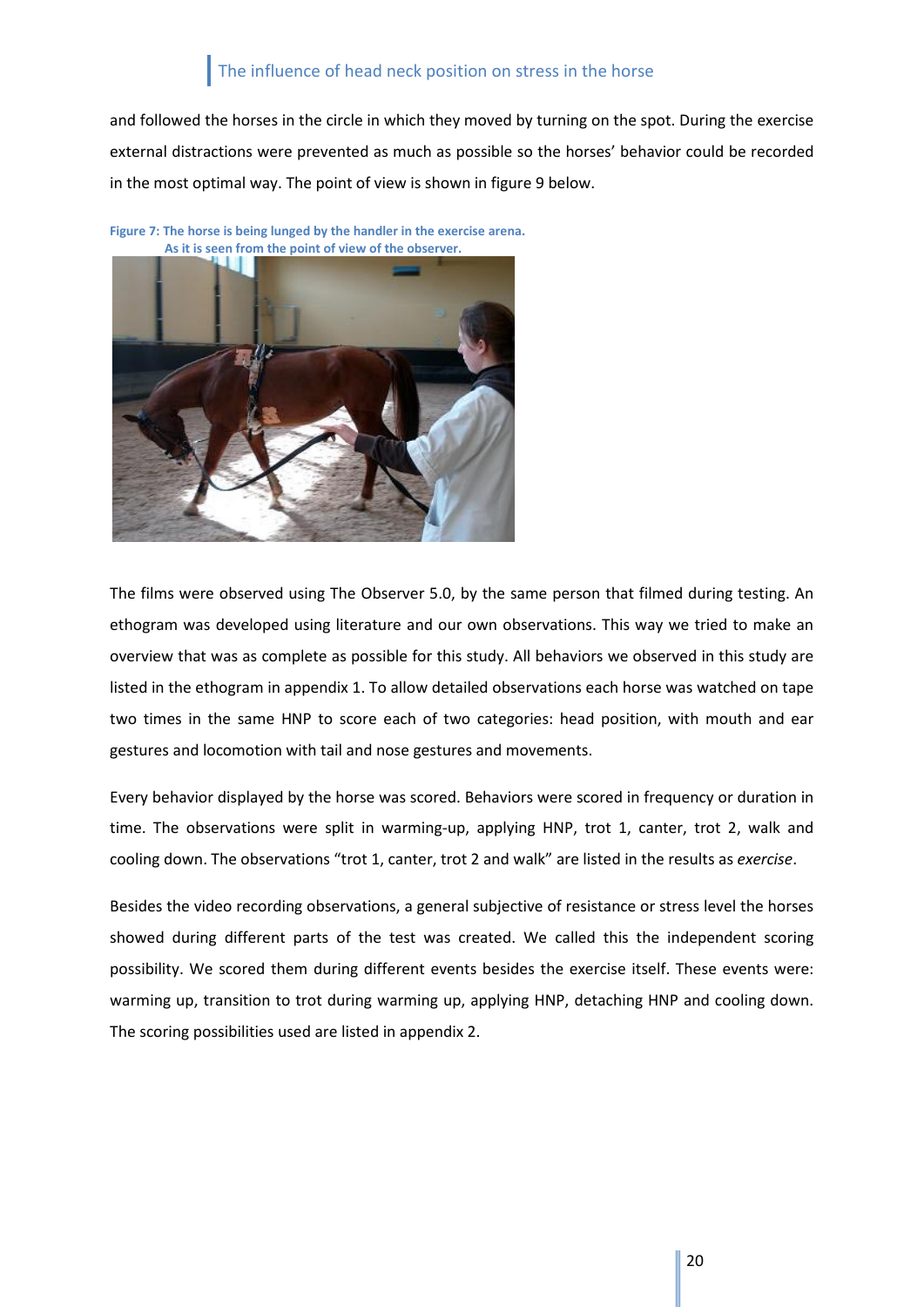## <span id="page-20-0"></span>**Statistics**

The different HNP's were compared to HNP 1 as the reference position. For quantitative purposes the data were analyzed in 4 different periods: namely "Applying the HNP" during which we applied the reins and put the head and neck of the horse into the different positions during 6 minutes. "Exercise" which consisted of respectively trot, canter, trot and walk. "Detaching" during which we removed the side reins and let the horse get used to the 'free' position during two minutes and the "Cooling down" period of five minutes in which the horse could move its head and neck freely. The Poisson distribution was used for the behaviors scored in frequencies and the Gaussian distribution was used for the behaviors scored in duration. The hypothesis we postulated was that no difference in behavior could be found when comparing HNP 2, 4, 5 and 7 to HNP 1. Data were compared in a linear mixed model corrected with a post-hoc Bonferroni correction by multiplying the P-value by four, being the number of comparisons made; which were: HNP 2, 4, 5 and 7. The outcome we used to assess significance in relation to  $P = 0.05$ .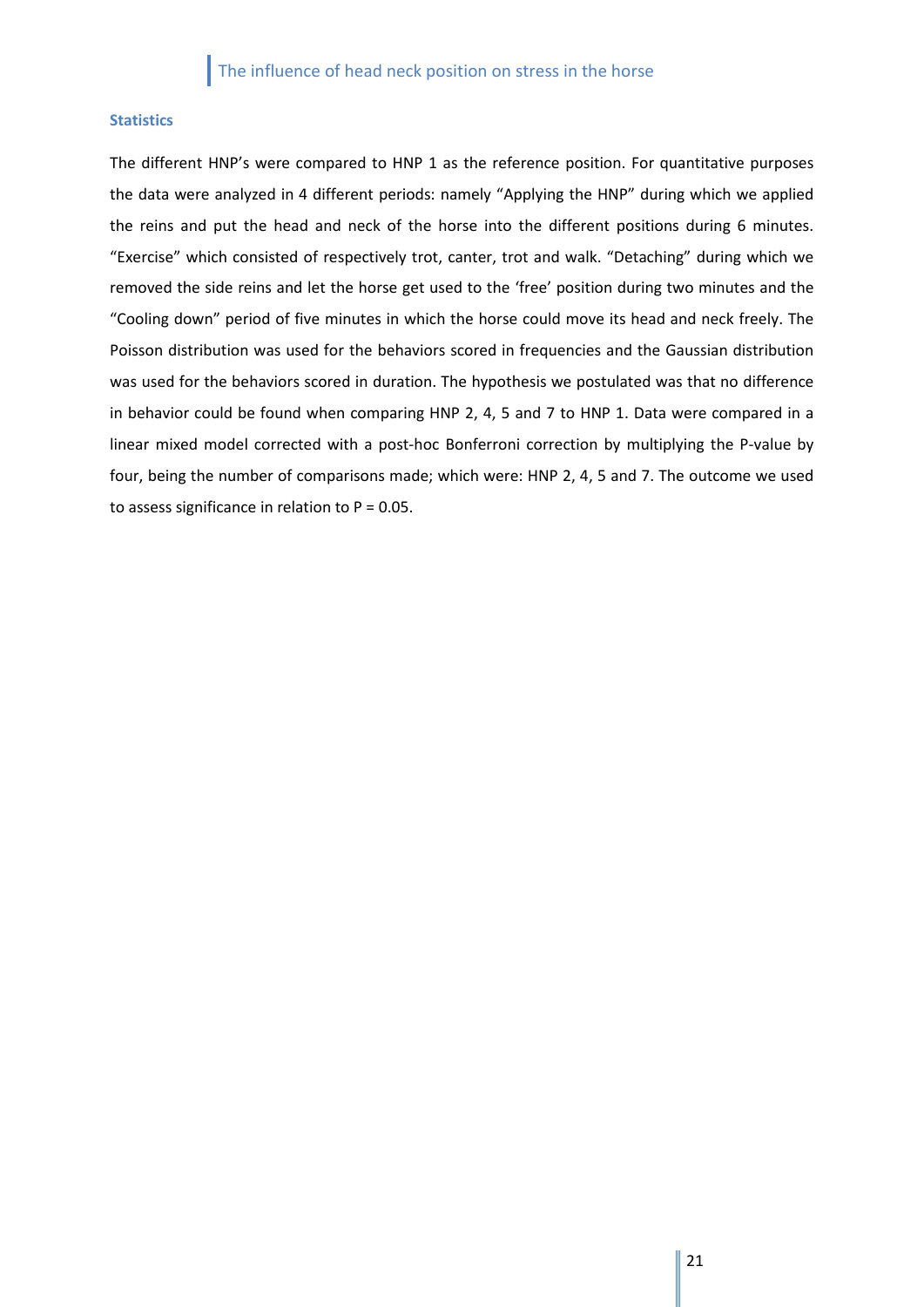## <span id="page-21-0"></span>**Statistical results behavior tests**

Below the results of significant importance are listed in tables divided according to different parts of the test, namely "*Applying the HNP"* during which we applied the reins and put the head and neck of the horse into the different positions during 6 minutes. "*Exercise"* which consisted of respectively trot, canter, trot and walk. "*Detaching"* during which we removed the side reins and let the horse get used to the 'free' position during two minutes and the *"Cooling down"* period of five minutes in which the horse could move its head and neck freely.

In appendix 1 the definitions for the different behaviors used here are listed in the ethogram.

| <b>Applying HNP</b>   | In combination with      | D/F | <b>T-Value</b> | Z-Value | P-Value |
|-----------------------|--------------------------|-----|----------------|---------|---------|
| HNP <sub>2</sub>      |                          |     |                |         |         |
| Tail swishing         | $\overline{\phantom{a}}$ | F   |                | 0.001   | < 0.01  |
| Helper slow down      | $\overline{\phantom{m}}$ | F   |                | 0.004   | 0.02    |
|                       |                          |     |                |         |         |
| HNP <sub>4</sub>      |                          |     |                |         |         |
| Neutral head position | Playing with bit         | D   | 3.6            |         | < 0.01  |
|                       |                          |     |                |         |         |
| HNP <sub>7</sub>      |                          |     |                |         |         |
| Head held low         | Neutral mouth            | D   | 3.2            |         | 0.01    |
| Head held low         | $\overline{\phantom{a}}$ | D   | 3.4            |         | 0.01    |

**Table 1:** Statistical results of behavior observation during applying of the HNP**.** 

**(D: Duration, F: frequency)**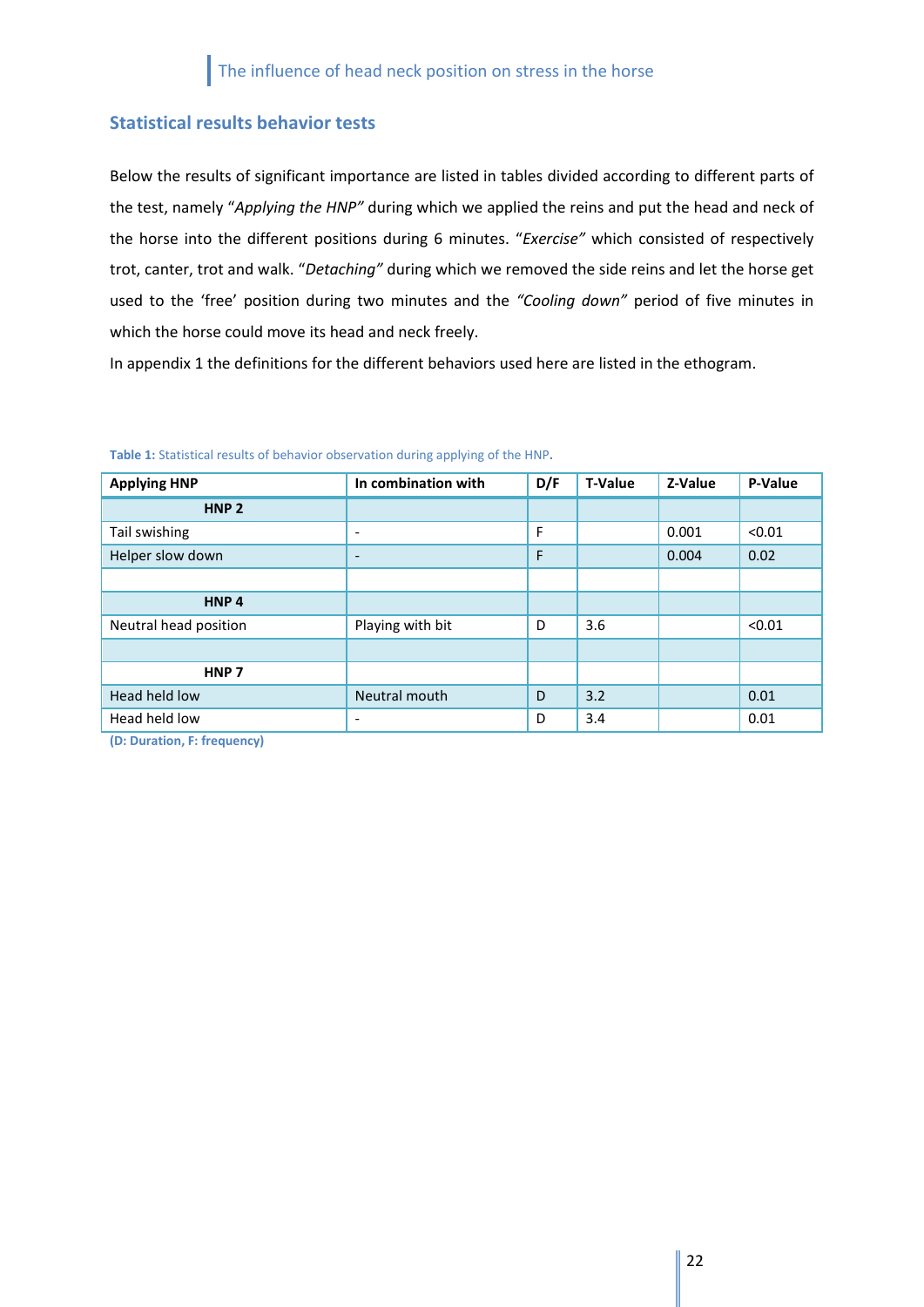| <b>Exercise</b>             | In combination with      | D/F | T-Value | Z-Value | P-Value  |
|-----------------------------|--------------------------|-----|---------|---------|----------|
| HNP <sub>2</sub>            |                          |     |         |         |          |
| Head neutral position       | $\overline{\phantom{0}}$ | D   | $-5.9$  |         | < 0.0001 |
| Head neutral position       | Mouth neutral with foam  | D   | 3.5     |         | < 0.01   |
| Head neutral position       | Tense mouth with foam    | D   | 2.8     |         | 0.03     |
| <b>Head pulling</b>         | $\frac{1}{2}$            | D   | 6.9     |         | < 0.0001 |
| <b>Head pulling</b>         | Tense mouth              | D   | 2.8     |         | 0.02     |
| <b>Head pulling</b>         | Earplay                  | D   | 4.0     |         | < 0.001  |
| <b>Head pulling</b>         | Neutral ears             | D   | 4.8     |         | < 0.0001 |
| Head held low               | Playing with bit         | D   | $-3.1$  |         | < 0.01   |
| <b>Head tossing</b>         |                          | F   |         | 8.4     | < 0.0001 |
| <b>Head shaking</b>         | $\overline{\phantom{a}}$ | F   |         | 4.3     | < 0.0001 |
| Tail swishing               |                          | F   |         | 5.9     | < 0.0001 |
| Velocity neutral            | Nostrils wide open       | D   | 3.4     |         | < 0.01   |
| Nose blowing                |                          | F   |         | 3.7     | < 0.001  |
| <b>Helper Encouragement</b> | $\overline{a}$           | F   |         | 14.7    | < 0.0001 |
| Helper slow down            |                          | F   |         | 8       | < 0.0001 |
|                             |                          |     |         |         |          |
| HNP <sub>4</sub>            |                          |     |         |         |          |
| Head neutral position       | Playing with bit         | D   | 4.0     |         | < 0.001  |
| Head neutral position       | Neutral mouth with foam  | D   | 3.2     |         | < 0.01   |
| Head held low               | $\frac{1}{2}$            | D   | $-3.4$  |         | < 0.01   |
| Head held low               | Earplay                  | D   | $-3.5$  |         | < 0.01   |
| Neutral velocity            | Nostrils wide open       | D   | 4.4     |         | < 0.0001 |
| Neutral velocity            | Nasal discharge          | D   | 2.9     |         | < 0.02   |
| Halting                     | $\frac{1}{2}$            |     |         |         | 0.03     |
| Nose blowing                | $\overline{a}$           | F   |         | 3.5     | < 0.01   |
| Helper encouragement        | $\blacksquare$           | F   |         | 14.1    | < 0.0001 |
|                             |                          |     |         |         |          |
| HNP <sub>5</sub>            |                          |     |         |         |          |
| Head neutral position       | Tense mouth              | D   | 4.7     |         | < 0.0001 |
| Head held low               |                          | D   | $-3.4$  |         | < 0.01   |
| Head held low               | Playing with bit         | D   | $-3.1$  |         | < 0.0001 |
| Head held low               | Earplay                  | D   | $-3.5$  |         | < 0.01   |
| Head shaking                | $\overline{\phantom{0}}$ | F   |         | 3.5     | < 0.01   |
| <b>Head tossing</b>         | $\qquad \qquad -$        | F   |         | 12.8    | < 0.0001 |
| Neutral velocity            | Nostrils open            | D   | 3.4     |         | < 0.01   |
| Helper slow down            | $\Box$                   | F   |         | 8.1     | < 0.0001 |

**Table 2:** Statistical results of the behavior observation, during the Exercise.

**(D: Duration, F: frequency)**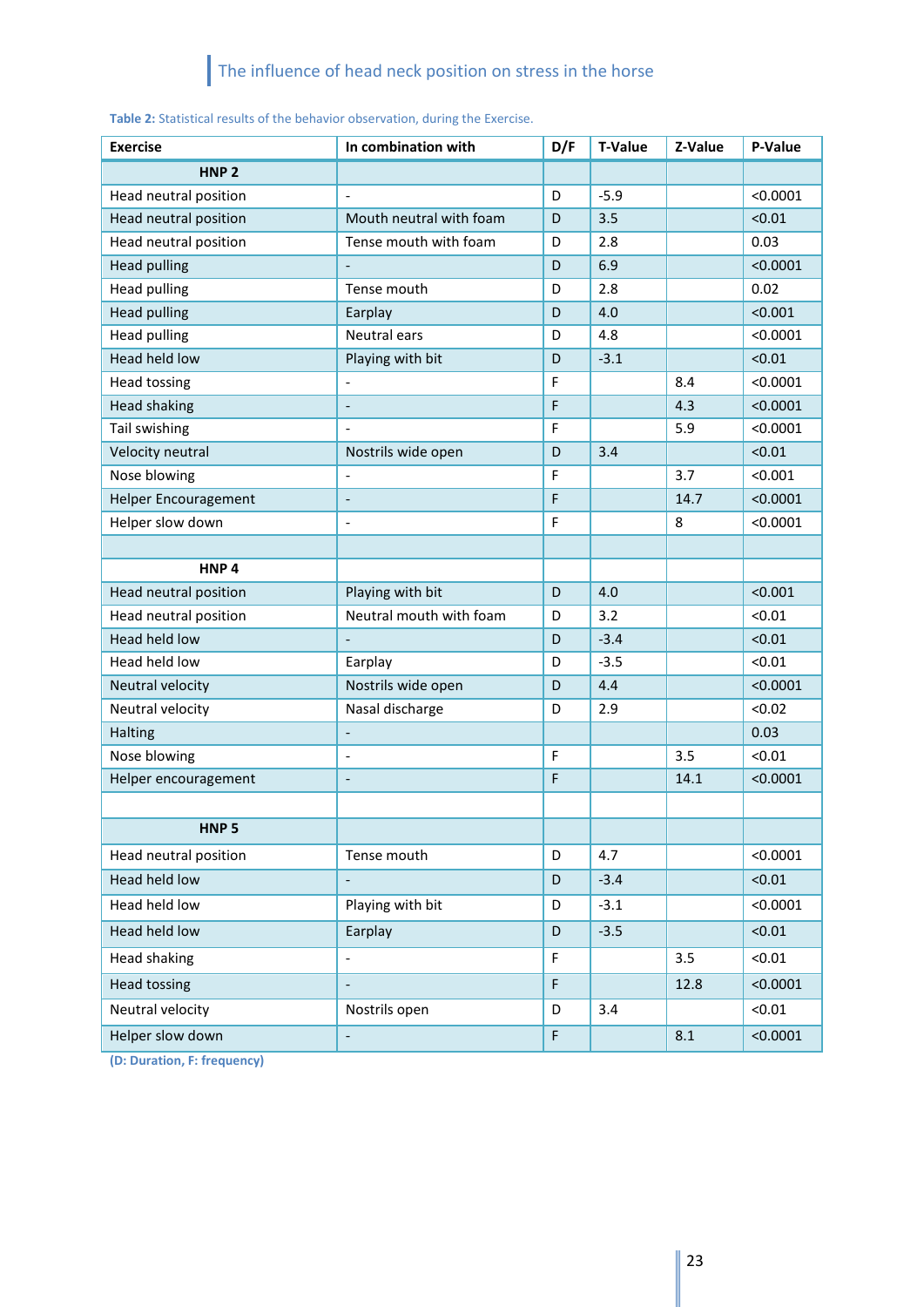| <b>Exercise</b>       | In combination with          | D/F | <b>T-Value</b> | Z-Value | P-Value  |
|-----------------------|------------------------------|-----|----------------|---------|----------|
| HNP <sub>7</sub>      |                              |     |                |         |          |
| Head neutral position | Playing with bit             | D   | 4.0            |         | < 0.01   |
| Head neutral position | Playing with bit with foam   | D   | 2.6            |         | 0.04     |
| Head neutral position | Neutral mouth with foam      | D   | 3.4            |         | < 0.01   |
| Head neutral position | Earplay                      | D   | $-14.9$        |         | < 0.0001 |
| Head held low         | Earplay                      | D   | 3.5            |         | < 0.01   |
| Head held low         | $\overline{\phantom{0}}$     | D   | $-3.4$         |         | < 0.01   |
| Head tossing          | ٠                            | F   |                | $-4.2$  | < 0.0001 |
| Snorting              | $\qquad \qquad \blacksquare$ | F   |                | 3.7     | < 0.001  |
| Shying                | $\overline{\phantom{a}}$     | F   |                | $-2.8$  | 0.02     |
| Velocity neutral      | Nasal discharge              | D   | 2.7            |         | 0.03     |
| Helper encouragement  | ٠                            | F   |                | 6.4     | < 0.0001 |

## **Table 3 (continuation):** Statistical results of the behavior observation, during the Exercise.

**(D: Duration, F: frequency)**

## **Table 4:** Statistical results of the behavior observation, during detaching of the HNP.

| <b>Detaching</b>                                                                                                                                                           | In combination with      | D/F | <b>T-Value</b> | Z-Value | P-Value  |
|----------------------------------------------------------------------------------------------------------------------------------------------------------------------------|--------------------------|-----|----------------|---------|----------|
| HNP <sub>2</sub>                                                                                                                                                           |                          |     |                |         |          |
| Head neutral position                                                                                                                                                      | Earplay                  | D   | $-2.9$         |         | 0.03     |
| Head neutral position                                                                                                                                                      | Neutral mouth            | D   | $-3.6$         |         | < 0.01   |
| Head shaking                                                                                                                                                               | $\overline{\phantom{0}}$ | F   |                | 4.4     | < 0.0001 |
| Tail swishing                                                                                                                                                              | $\qquad \qquad -$        | F   |                | 3.4     | < 0.001  |
|                                                                                                                                                                            |                          |     |                |         |          |
| HNP <sub>4</sub>                                                                                                                                                           |                          |     |                |         |          |
| Head neutral position                                                                                                                                                      | Ears neutral             | D   | 4.2            |         | 0.001    |
| Head neutral position                                                                                                                                                      | Earplay                  | D   | $-3.2$         |         | 0.02     |
| Head neutral position                                                                                                                                                      | Neutral mouth            | D   | $-5.3$         |         | < 0.0001 |
| <b>Head shaking</b>                                                                                                                                                        | $\overline{\phantom{m}}$ | F   |                | 3.5     | < 0.001  |
|                                                                                                                                                                            |                          |     |                |         |          |
| HNP <sub>5</sub>                                                                                                                                                           |                          |     |                |         |          |
| Head held low                                                                                                                                                              | $\overline{\phantom{0}}$ | D   | 2.9            |         | 0.03     |
| <b>Head shaking</b>                                                                                                                                                        | $\overline{\phantom{a}}$ |     |                |         | < 0.001  |
|                                                                                                                                                                            |                          |     |                |         |          |
| HNP <sub>7</sub>                                                                                                                                                           |                          |     |                |         |          |
| Head neutral position                                                                                                                                                      | Neutral mouth            | D   | $-2.9$         |         | 0.03     |
| Head neutral position                                                                                                                                                      | <b>Neutral ears</b>      | D   | 4.1            |         | < 0.01   |
| Head shaking                                                                                                                                                               | $\overline{\phantom{a}}$ | F   |                | 3.5     | < 0.001  |
| Tail swishing<br>$\mathbf{r} = \mathbf{r}$ , $\mathbf{r} = \mathbf{r}$ , $\mathbf{r} = \mathbf{r}$ , $\mathbf{r} = \mathbf{r}$ , $\mathbf{r} = \mathbf{r}$<br>$\mathbf{A}$ | $\overline{\phantom{a}}$ | F   |                | 2.6     | 0.03     |

**(D: Duration, F: frequency)**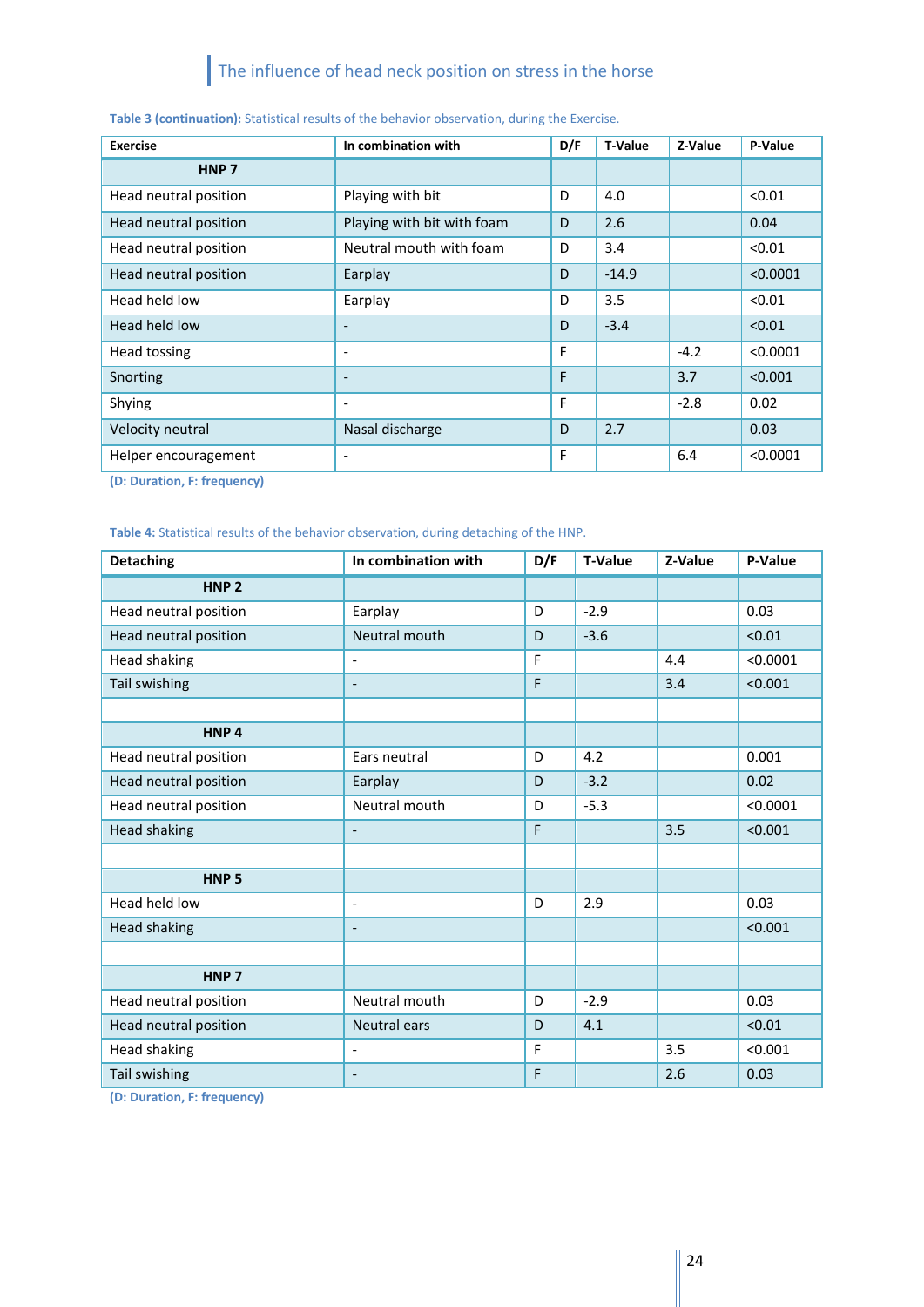| Cool down             | In combination with          | D/F | <b>T-Value</b> | Z-Value | P-Value |
|-----------------------|------------------------------|-----|----------------|---------|---------|
| HNP <sub>2</sub>      |                              |     |                |         |         |
| Head neutral position | Neutral mouth                | D   | $-4.4$         |         | < 0.001 |
| Head held low         | Earplay                      | D   | 3.3            |         | 0.01    |
| Head held low         | $\overline{\phantom{a}}$     | D   | 3.1            |         | 0.02    |
|                       |                              |     |                |         |         |
| HNP <sub>4</sub>      |                              |     |                |         |         |
| Head neutral position | Neutral mouth                | D   | $-3.4$         |         | 0.01    |
| Head held low         | $\overline{\phantom{a}}$     | D   | 2.9            |         | 0.03    |
| <b>Halting</b>        | Neutral tail                 | D   | 2.9            |         | 0.03    |
| Halting               | <b>Neutral nostrils</b>      | D   | 2.7            |         | 0.05    |
|                       |                              |     |                |         |         |
| HNP <sub>5</sub>      |                              |     |                |         |         |
| Head held low         | Neutral mouth                | D   | 4.1            |         | < 0.01  |
| Head held low         | Neutral ears                 | D   | 2.99           |         | 0.02    |
| Head held low         | $\qquad \qquad \blacksquare$ | D   | 3.97           |         | < 0.01  |

**(D: Duration, F: frequency)**

Ш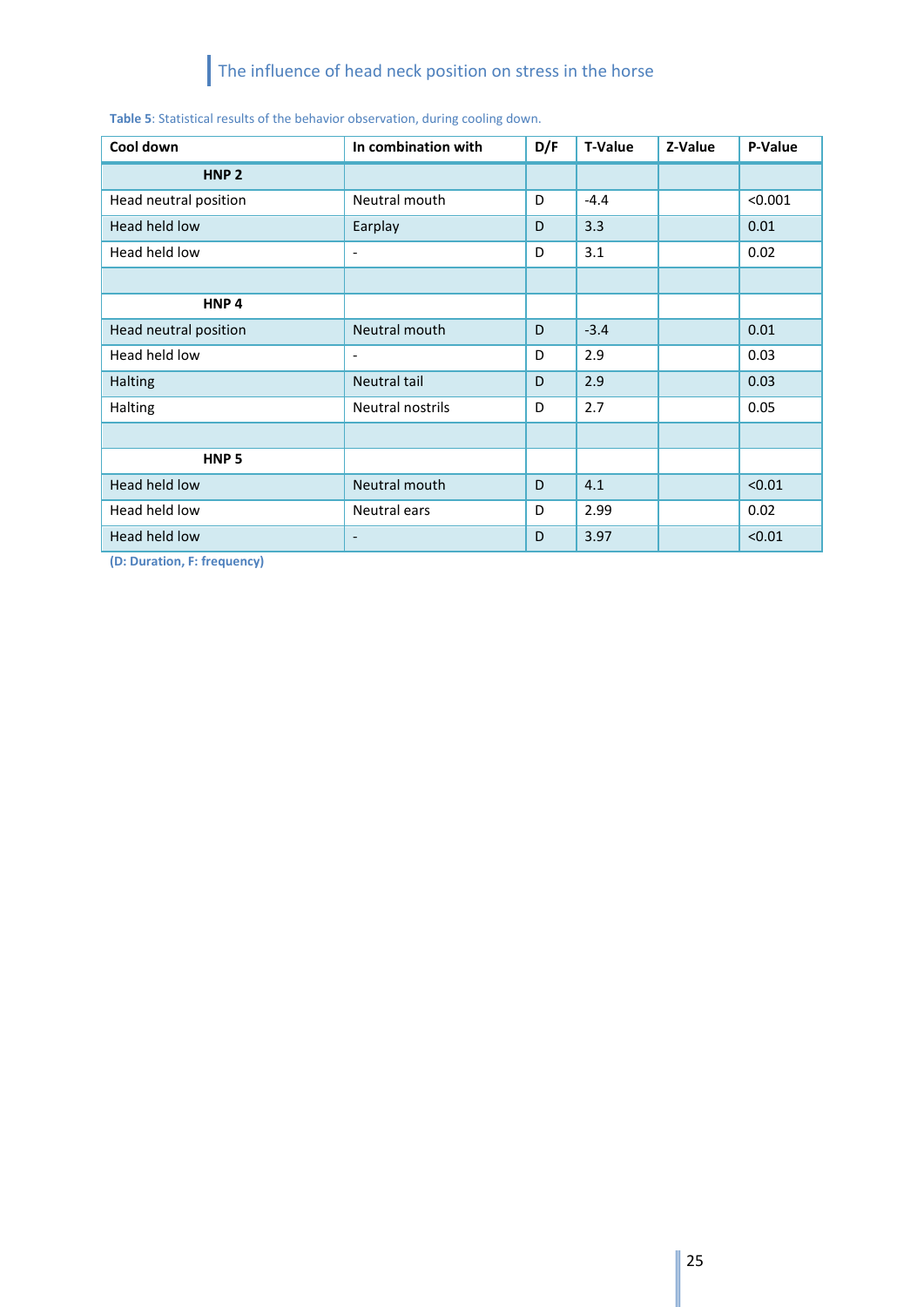Looking at the tables above it can be concluded that certain behaviors occur more often than others during the different parts of the test, namely applying HNP, exercise, detaching HNP and cooling down. The most observed behaviors, tail swishing, head tossing and -shaking, were outlined in subsequent graphs.



Graph 1: Mean of the most displayed conflict behaviors during the applying of the HNP ± standard error of the mean. (\*: p<0.05, \*\*: P<0.01, \*\*\*: p<0.001)

Graph 2: Mean of the most displayed conflict behaviors during exercise ± standard error of the mean. (\*: p<0.05, \*\*: P<0.01, \*\*\*: p<0.001)**.**

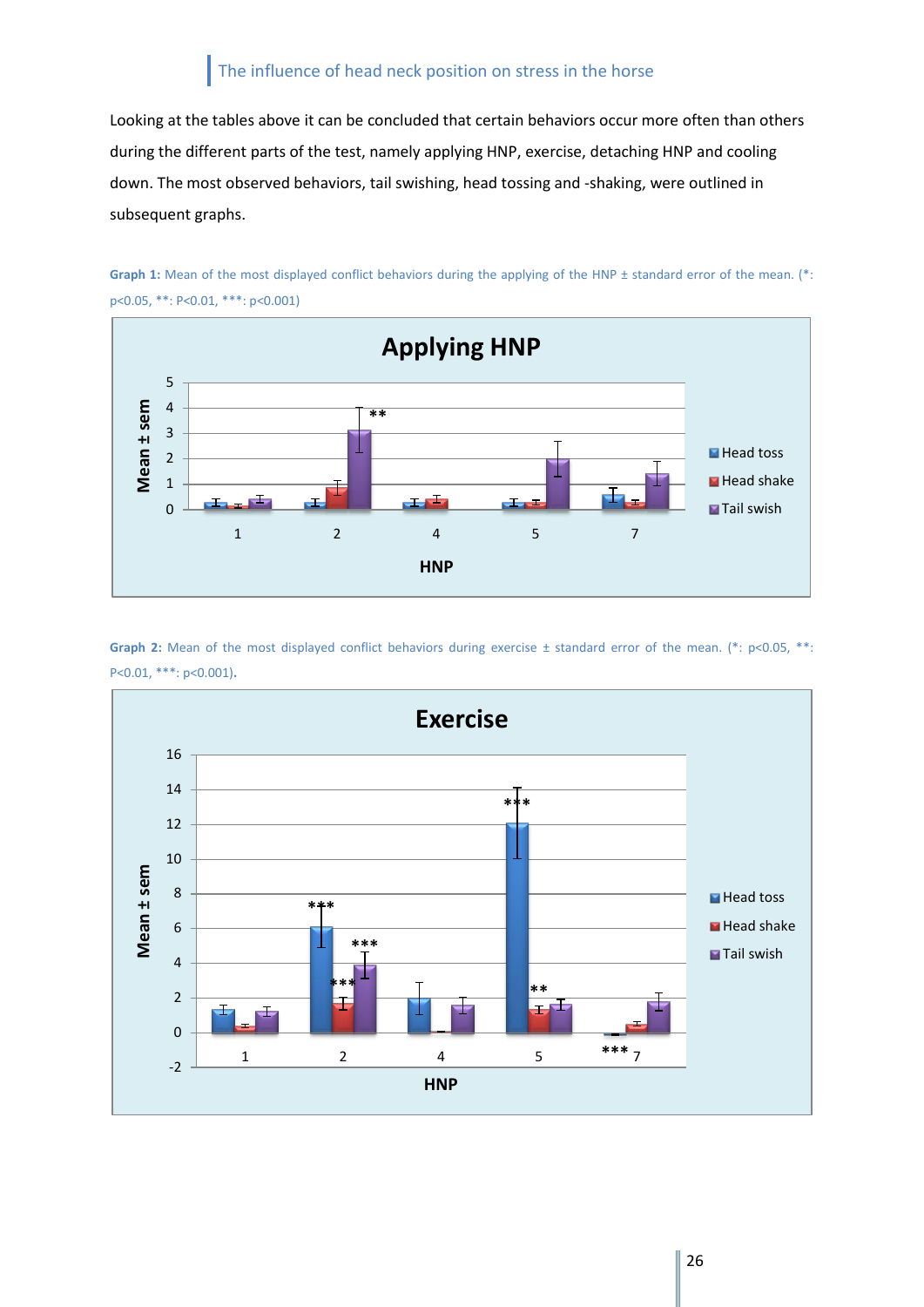



Graph 4: Mean of the most displayed conflict behaviors during cooling down ± standard error of the mean.

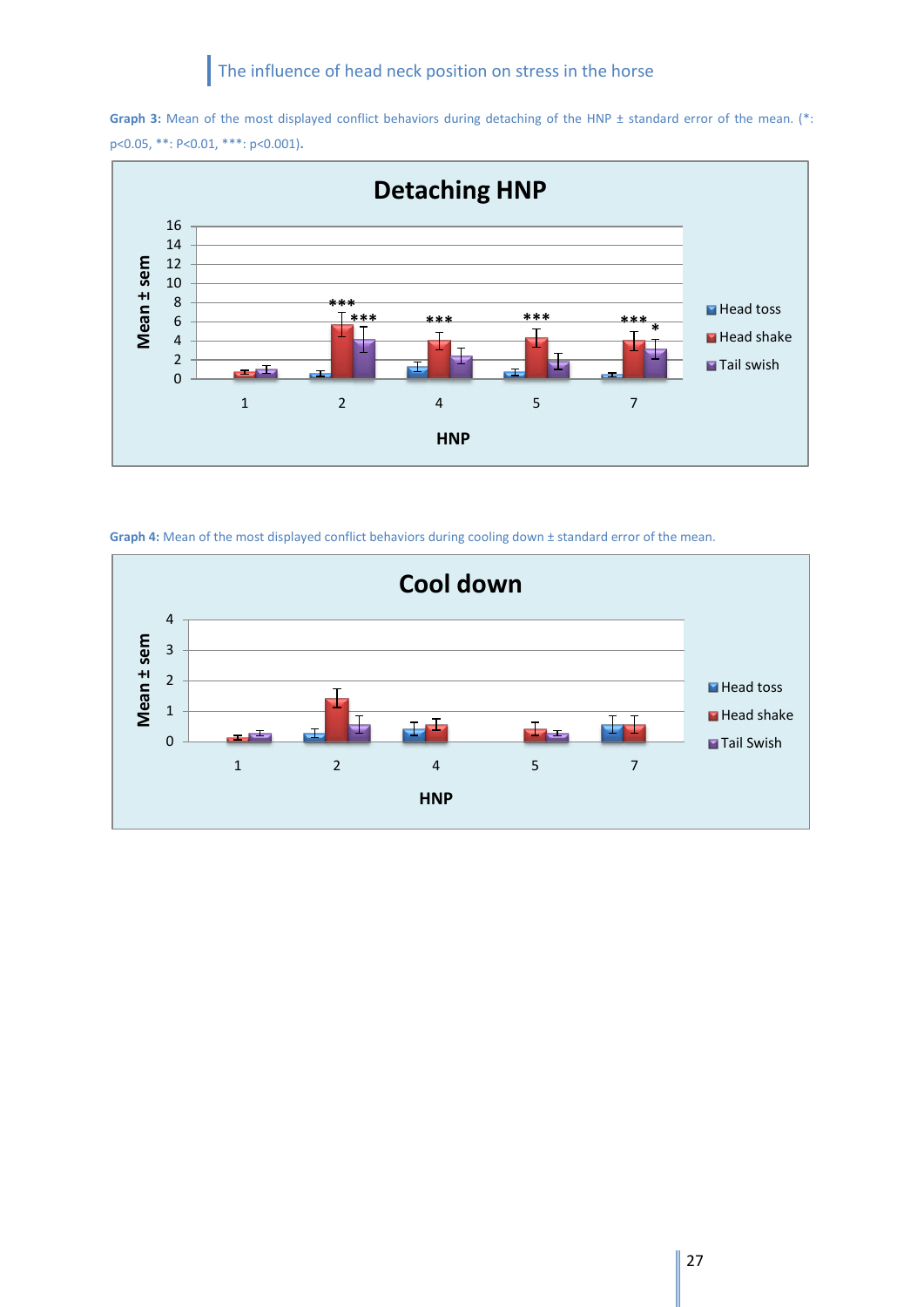## <span id="page-27-0"></span>**Results of overall stress level**



**Graph 5: Mean of level of resistance or stress level in the horses. (For scoring possibilities see appendix 2)**

Outlined in the graph 5 is the mean of stress level and the general resistance per HNP with standard error of the mean (sem). The scoring possibilities used for determining the stress level are outlined in appendix 2. It must be noted that the mean score in HNP 2 during "applying HNP" was 2, which means that horses showed one conflict behavior during the applying of the side reins. Remarkable was that a high score was seen during the detaching of the reins in HNP 2, 4, 5 and 7. The mean for all HNP's, except HNP 1, was around 3. This means that the horse stretched its neck and showed at least one conflict behavior.

## <span id="page-27-1"></span>**Results cortisol and β-endorphin measurements**

Results are still to be awaited.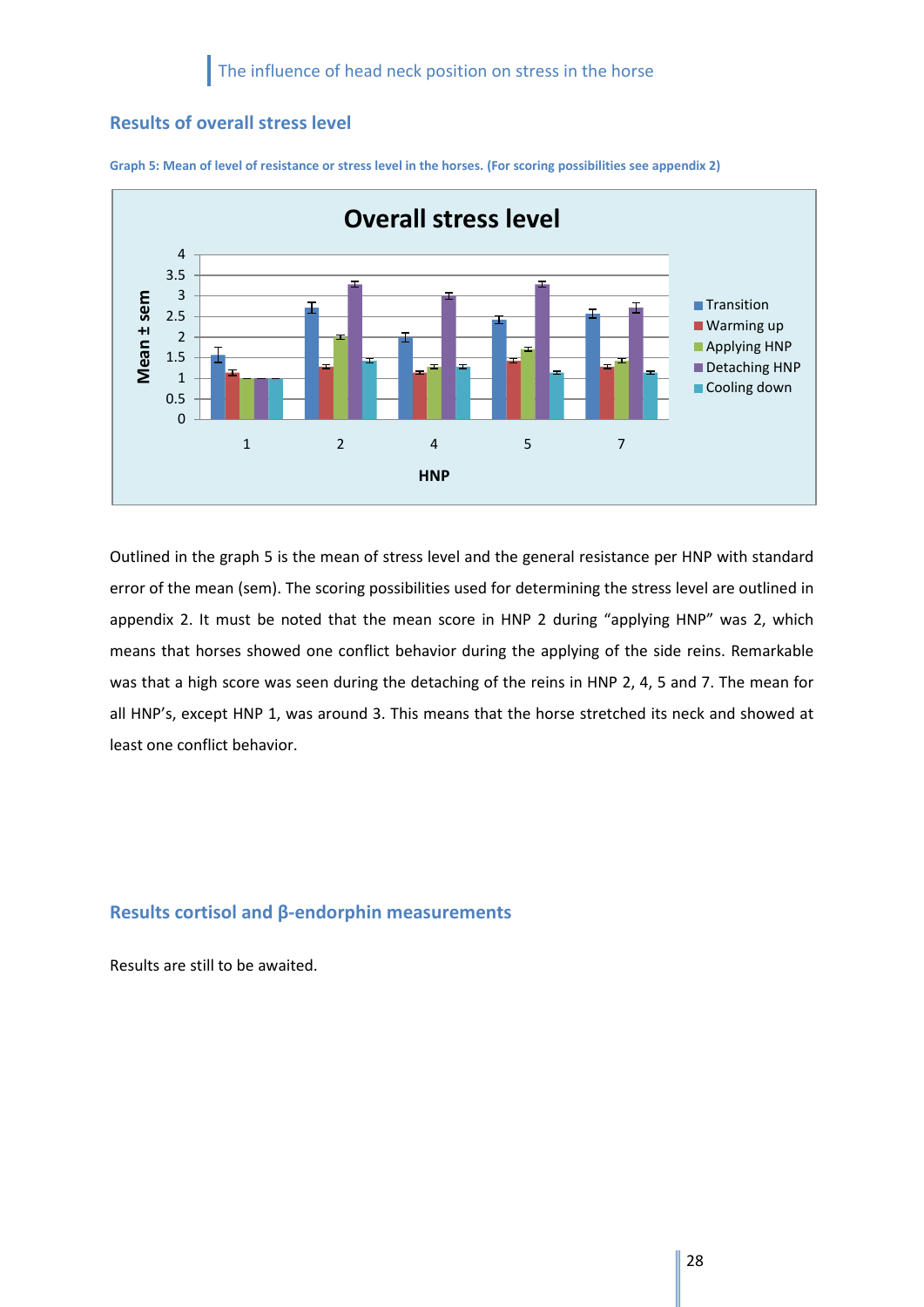## <span id="page-28-0"></span>**Discussion**

#### <span id="page-28-1"></span>**Behavior results**

With the behavior analysis in this study we can conclude that several behaviors were seen that indicate stress or resistance in the horse in the different head neck positions. I will discuss the behavior shows in different parts of the test below.

#### *Applying HNP*

In HNP 2 the horse had to be slowed down more often, because the horses started walking during the application of the reins. We interpreted this as avoidance of the pressure of the reins when they were applied. Also the increased swishing of the tail implicated irritation (McGreevy 2004). When HNP 4 was applied the horses held their head neutral when playing with the bit as if they were getting accustomed to the position. Besides this we noticed the horses' eyes almost closed as if in a trance. Although this was not in the ethogram it is worth mentioning. It is suggested that head lowering has a calming effect on horses, although in a study done no evidence was found that head lowering influenced cardiac responses (Warren-Smith, et al. 2007). The horses played with the bit significantly more after the head was put into position 4 compared to HNP 1.

#### *Exercise*

In HNP 2 and 5 both headtossing and headshaking were seen significantly more, this indicates irritation, pain and discomfort (McDonnell 2003; Mills and McDonnell 2005). The number of times headtossing or headshaking were seen wasn't significantly more when HNP 4 and HNP 7 were compared to HNP 1, whereas headtossing and headshaking were seen significantly more in HNP 2 and 5 when compared to HNP 1. There can be several reasons for this. In HNP 4 the horse's head was restrained in a way that the range of movement was diminished, therefore head shaking and head tossing was more difficult compared to HNP 1. Another reason could be that HNP 4 and 7 irritated the horses less than HNP 2 and 5 when compared to HNP 1. In HNP 7 the number of times headtossing occurred was significantly lower when compared to HNP 1.

A significant increase of head pulling was seen in HNP 2, this we interpreted as a form of resistance against the side reins and bit. The head pulling was as severe at times that the mouth was opened wide.

Tail swishing was seen more in HNP 2, which can be a sign of irritation or behavioral conflict (McGreevy 2004). Helper encouragement was raised in HNP 2, 4 and 7. Whilst helper's slow down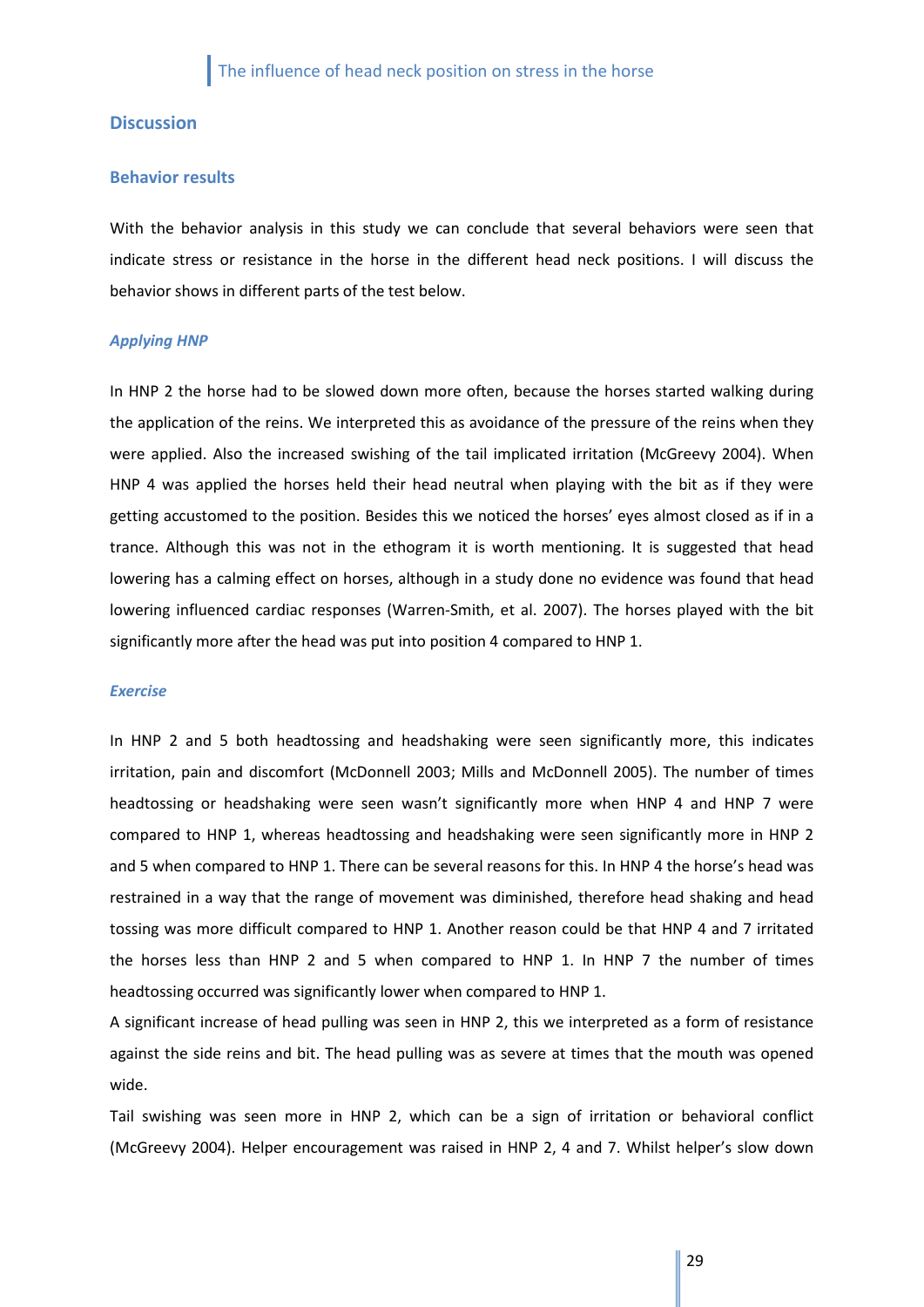was increased in HNP 2 and 5, this could mean that the horses were in conflict and didn't know which cues to follow, 'stop' or 'go' (McGreevy 2004).

In HNP 4 the nostrils were seen wide open while exercising in normal velocity and discharge from the nose was seen significantly more compared to HNP 1, this could indicate that breathing is more difficult in this position due to the head neck position.

S*hying* was seen less in HNP 7 compared to HNP 1. Because of the lack of good vision in the direction the horses were going it is to be expected that the horse shies more easily. The horses had to concentrate to keep their equilibrium, because of the posture. We thought that therefore the horses were more careful to shy away. In HNP 4 the horses' vision in the direction they were going was also limited this is illustrated in figure 10.The difference is shown between the vision the horse has in HNP 1 and when ridden with its nose to the chest. The posture shown in the figure isn't exactly the same as HNP 4, but the vision the horse is comparable in both postures.

**Figure 8: The eyesight of the horse in free head and neck position (left) and a posture comparable to HNP 4 (right) (McGreevy 2004).** 



### *Detaching HNP*

After detaching of the side reins more headshaking was seen in all the positions compared to HNP 1, probably indicating relieve after the stressor, which in our case was the exercise in the head and neck position. It has to be noted that one horse showed a body shake after the exercise. This is remarkable because horses usually show this behavior after rolling (McDonnell 2003; Zeitler-Feicht 2004) or after a period of recumbency (Waring 2003). It is also seen after untacking (McGreevy 2004), which was in a certain degree the case here.

In HNP 2 and 7 tail swishing was increased which can indicate irritation even after the stressor was relieved. After the detachment of the reins in HNP 5 the head was held lower for an increased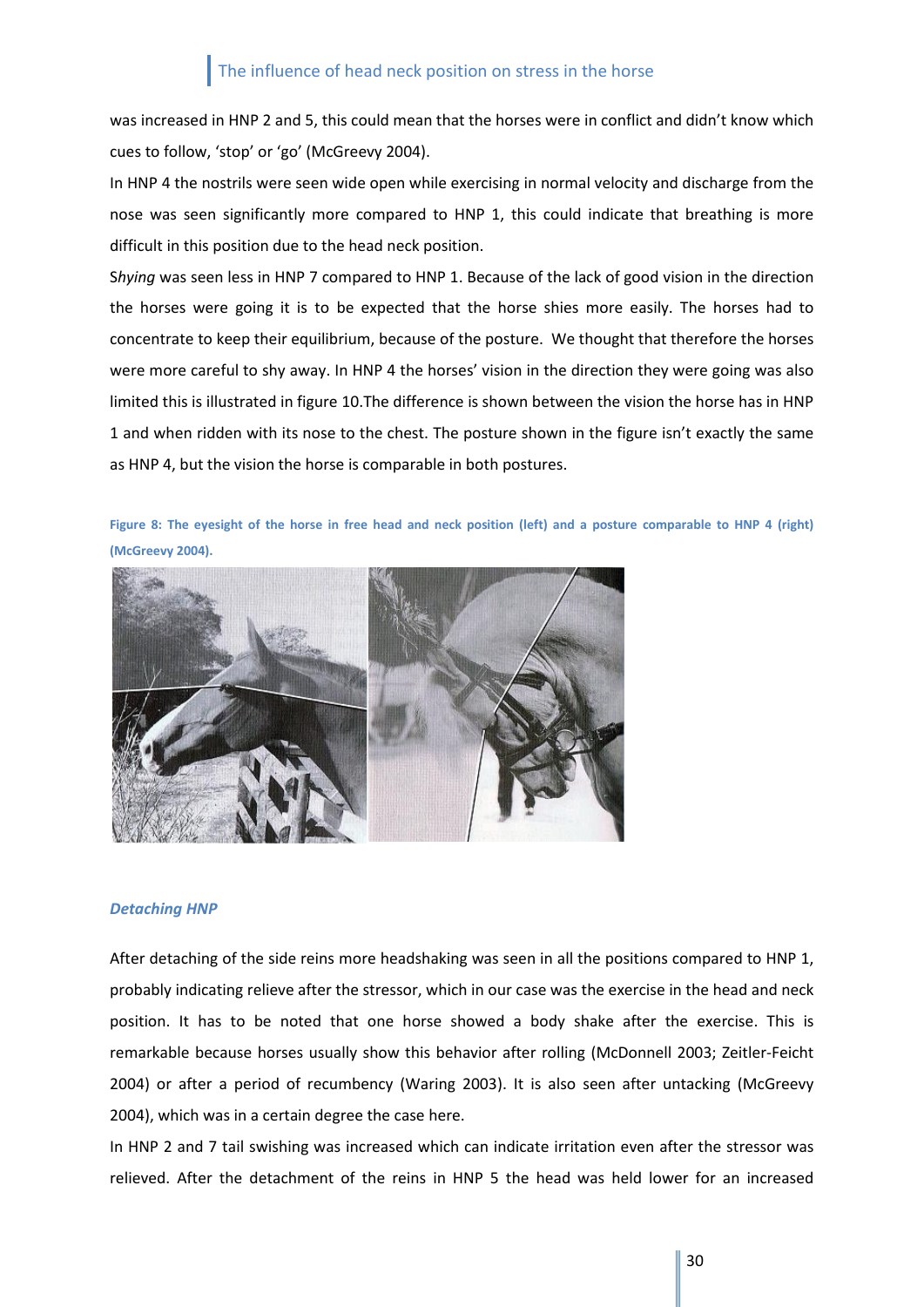amount of time. This could be interpreted this as a compensation for the position in which the head had to be carried very high for a long period of time.

## *Cool down*

During the cool down in HNP 2, 4 and 5 the head was carried low significantly longer and the time the head was in neutral position significantly decreased in HNP 2 and 4. This is probably attributable to relaxation of the neck muscles and stretching of the neck. Remarkable was that the horses halted more often in the cool down after exercise in HNP 4, this could be attributable to exhaustion. Since the horses weren't made to walk in the position we didn't think of it as protest, also no behavioral signs of protest were seen during the cool down.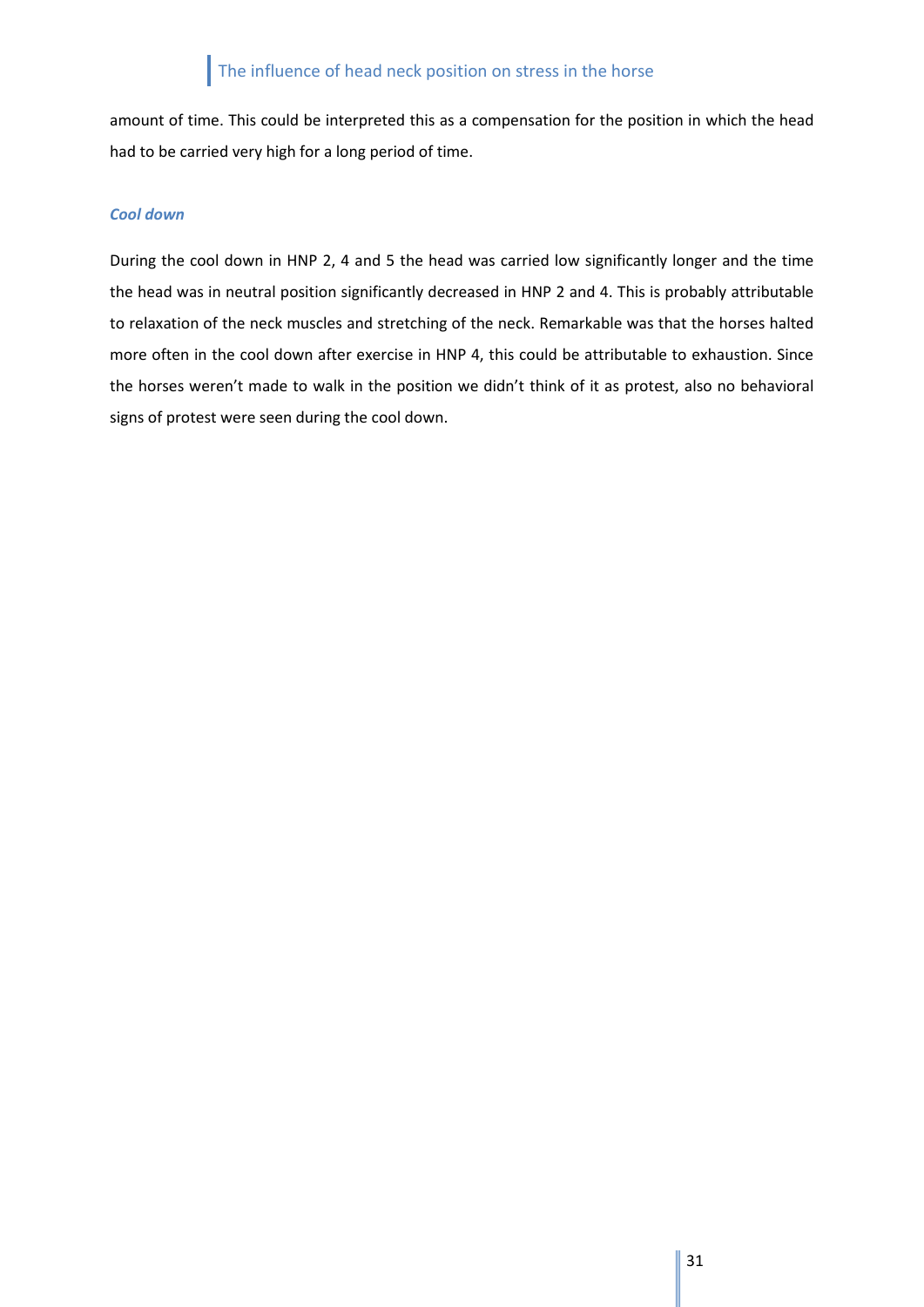#### <span id="page-31-0"></span>**Overall discussion**

Due to the discussion surrounding the hyperflexion posture several studies were done in the last few years to evaluate stress levels in horses caused by this head and neck position (Sloet van Oldruitenborgh-Oosterbaan et al. 2006; Breda 2006; Borstel et al. 2006). Different parameters to determine stress levels were used in these studies, therefore the results can be interpreted in different ways. This study is part of a greater study done by Sleutjens (2009) in which physiological, anatomical and physical measurements were done to compare the different HNP's to the natural position. In combination with the results obtained from this study a conclusion can be drawn determining if the welfare of this population of horses is impaired, and why the horses showed more resistance when exercised in different HNP's.

In this study four different postures were compared to the natural head and neck position. Although hyperflexion is the posture most under discussion at the moment, other postures also occur regularly in riding. The postures that were used in this study were based on previous studies (Weishaupt 2006; Gómez Álvarez 2006). HNP 7 was a different interpretation of the long-deep-and-round or rollkur posture, because two different interpretations seem to exist in the equine community (Back, et al. 2010). In this study a way was designed to test stress levels in the horse in the different HNP's. Bias caused by external influences was diminished as much as possible by reducing these influences.

In this study the horses were lunged in the different head neck positions. It was chosen to do so based on the outcome of the pilot study done preceding this study in which the horses were trained on the lunge, on the treadmill and while being ridden. Stress levels caused by these different training methods were compared (Denderen 2009). The chance of bias was smaller when the horses were lunged by one person, because the horses weren't influenced by the rider, also lunging caused less stress compared to exercising the horses on the treadmill. We used side reins to let the horses walk in the desired HNP's. The side reins assured that the different horses walk in the same HNP the whole time during testing, which makes it easier to standardize the different HNP's. In daily practice side reins are used quite often by riders. It is shown that collection achieved by the application of side reins has demonstrated a decrease of the movement of the back (Rhodin, et al. 2005) which isn't preferable when riding dressage in which the goal is to render a supple horse by exercise.

The horses used in this study were not elite dressage horses and therefore not used to training regimes to which high level dressage horses are used to. The horses used in this study were intensively trained beforehand and therefore habituated to training in the different head neck positions. In daily practice less skilled riders ride their base level trained horses in head and neck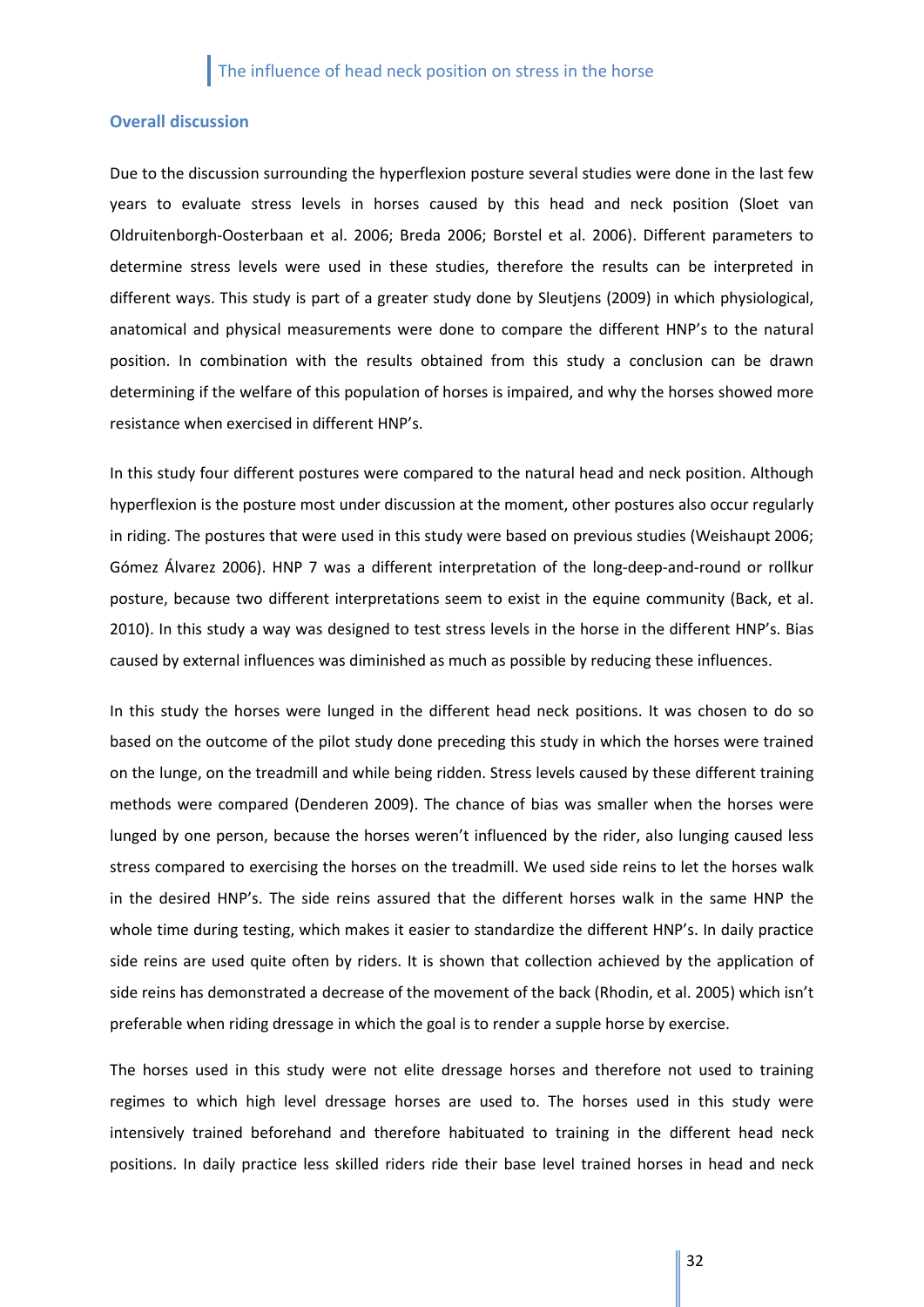positions similar to the HNP's used in this study, sometimes for longer periods of time with or without side reins so there is a resemblance when this study Is compared to the daily practice. It would be interesting to perform a study to compare stress levels caused by training in the different head-neck positions in elite dressage horses and compare this to the levels of stress in the base level trained horses that were used in this study.

Different studies were done previous to this study discussed in the paragraph "Studies performed researching hyperflexion". In the study done by Sloet van Oldruitenborgh-Oosterbaan (2006) cortisol samples were taken immediately after the test and the evening following the test. In our study it was chosen to collect samples for the plasma cortisol concentrations just before exercise and 30 minutes after the exercise had stopped and side reins were detached. We based this decision on the outcomes of studies by Lebelt et al. (1996) and Fazio (2008)in which was shown that plasma cortisol concentrations are highest 30-45 minutes after the stressor stops and concentrations fall relatively quick after that (Stull and Rodiek 2002). Several studies pointed out that cortisol was a good parameter to determine stress in the horse (Lebelt et al. 1996; Alexander and Irvine 1998; Fazio et al. 2008). Together with β-endorphin, which can also be an indicator of stress (McCarthy et al. 1993; Canali et al. 1996; Hydbring et al. 1996), these measurements can support our conclusion based on our behavior observation findings.

van Breda (2006) used both elite dressage horses and recreational horses. They were ridden without side reins, which made standardization of the HNP's more difficult. The riders were not blind to the treatments. This wasn't experienced using lunging as a training technique as was done in this study. van Breda used the physiological parameter heart rate variability for stress measurements and no behavioral observations were done to determine stress levels in the horses. Therefore the conclusion drawn by van Breda, that "intense exercise with an extensive period of Rollkur training more closely fits the nature of the horse than recreational riding", cannot be regarded as a definite one. Behavioral observation is a crucial element of studies done to determine stress, but stress is best determined when observation of behavior is combined with heart rate variability, cortisol and endorphin plasma concentrations.

In the study done by von Borstel (2009) the stress levels experienced by the horses ridden in HNP 4 is compared to stress levels experienced by horses ridden in HNP 2. A disadvantage in the study by von Borstel (2009) was that the horses were not used to riding in rollkur posture. Therefore the horses could have reacted differently if they were trained in rollkur beforehand and were therefore habituated, so stress caused by novelty of the posture could have been ruled out, as was done in this study. The results in the study by von Borstel are different from the results obtained in this study. The reason for this could be the novelty experienced by the horses, when exercised in HNP 4.

33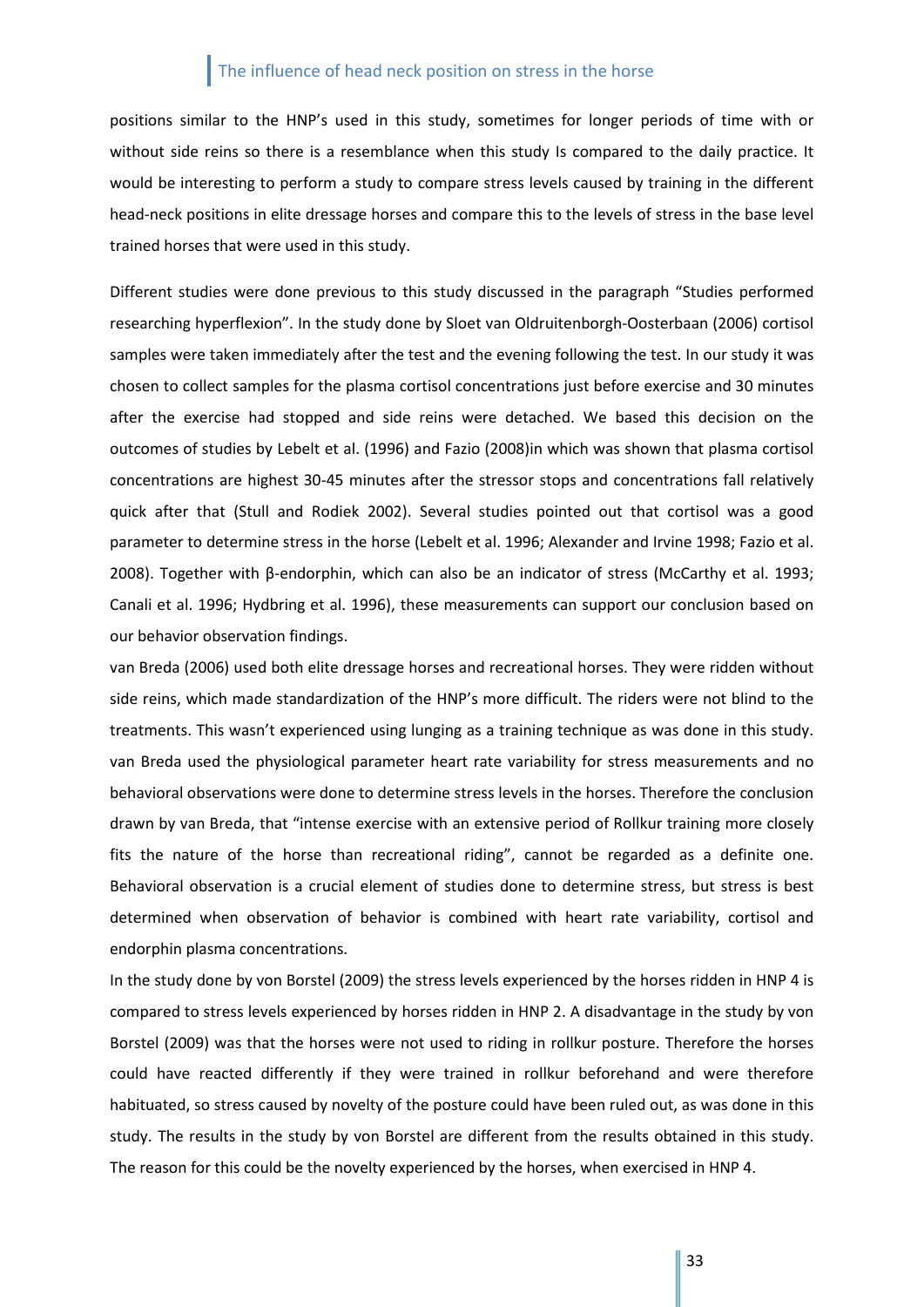Recently the FEI ruled, after a special "round-table meeting" in Lausanne, "that the rollkur posture is no longer accepted as a training method, but that the low-deep-round (LDR) posture is still accepted as a training method, LDR wouldn't be detrimental for the horse, provided that it is done by crafted horsemen" (Hendrix 2010). The rollkur and LDR method mentioned above are two training methods comparable with respectively HNP 4 and 7 used in this study. In this study there isn't a significant difference in stress level in the horses based on behavioral observations when they were exercised in HNP 4 and 7.

Questions could be raised about the use of the standardized poll flexion (HNP 2), described by the FEI, in FEI competition and training. The question is if HNP 4 is an impairment to the welfare of the horse according to the ruling of the FEI mentioned earlier, isn't this the same for HNP 2 or 5, when looking at the outcomes of the behavior observation in this study? The most important thing is that, when practiced by unskilled riders, every posture the horses' head and neck are put in, the welfare of the horse could be impaired when force is used. The solution underlying this problem is training riders how to ride or train their horse the best way. Equestrianism has an old history and it isn't going to change overnight, but an effort can be made to change parts of the traditions in riding by reconsidering them. This could be done using research and by educating horse owners the best way to keep, handle and train their horses. Horse behavior is well studied in the field, but there is more that we can find out and learn about the horse and its behavior in its domestic environment.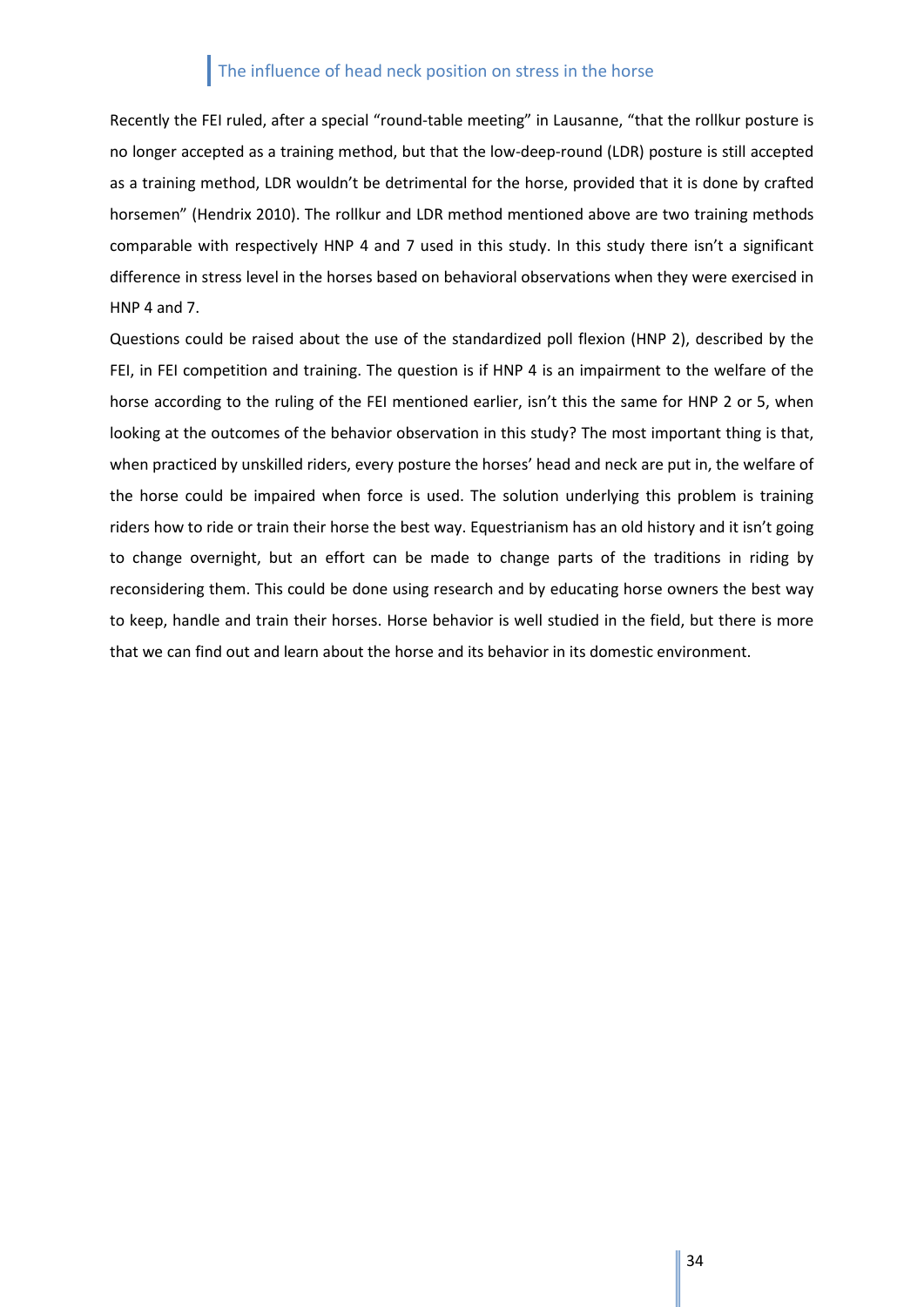## <span id="page-34-0"></span>**Conclusion**

Behavioral findings in this study suggest that the HNP's compared to the natural position caused different levels of stress in the horse. The behavioral observations in this study according to our ethogram point out that the horses got frustrated, irritated and that they resisted against the different head neck positions they were exercised in.

HNP 2 and 5 have in common that the neck was raised and HNP 4 and 7 have in common that the neck was lowered. It can be concluded that, based on the results of the behavioral observations, less resistance was shown in HNP 4 and 7 compared to HNP 2 and 5. The reason why the horses show more stress in HNP 2 and 5 has to be assessed by measurements done in other studies.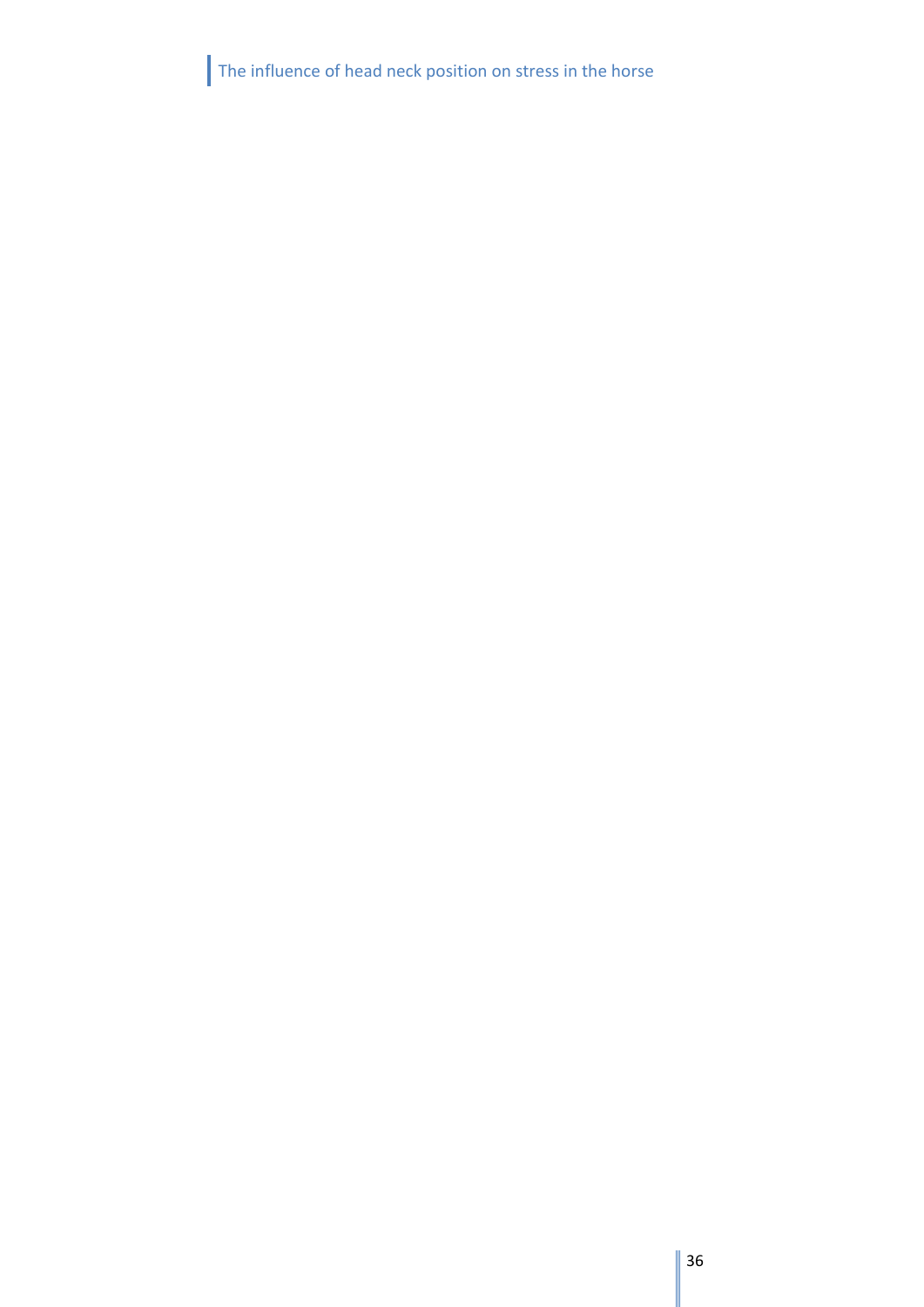## <span id="page-36-0"></span>**References**

Alexander, S.L., and C.H.G. Irvine. "The effect of social stress on adrenal axis activity in horses: the importance of monitoring corticosteroid-binding globulin capacity." *Journal of Endocrnology 157*, 1998: 425-432.

Back, W., A.E. Elgersma, I.D. Wijnberg, J. Sleutjens, J.H. van der Kolk, and P.H. van Weeren. "Quantification of different in vivo head and neck positions used in training and competition of warmblood horses in the sagittal plane." *Accepted abstract ICEEP congress 7-12 november 2010.* Cape Town, South Africa, 2010.

Berne, R.M., M.N. Levy, B.M. Koeppen, and B.A. Stanton. *Physiology 4th edition.* Missouri: Mosby, 1998.

Borstel, von, U.U., I.J. Heatly Duncan, A.K. Shoveller, K. Merkies, L.J. Keeling, and S.T. Millman. "Impact of riding in a coercively obtained rollkur posture on welfare and fear of performance horses." *Applied Animal Behaviour Science*, 2009: 228-236.

Bossut, D.F.B., L.S. Leshin, M.W. Stromberg, and P.V. Malven. "Plasma cortisol and beta-endorphin in horses subjected to electro-acupuncture for cutaneous analgesia." *Peptides*, 1983: 4(4) 501-507.

Breda, van, E. "A nonnatural head-neck position (Rollkur) during training results in less acute stress in elite, trained, dressage horses." *Journal of applied animal Welfare Science*, 2006: 59-64.

Canali, E., et al. "Plasma levels of β-endorphin and in vitro lymfocyte proliferation as indicators of welfare in horses in normal or restrained conditions." *Pferdeheilkunde*, 1996: 415-418.

Covalesky, M.E., C.R. Russoniello, ., and K. Malinowski. "Effects of showjumping performance stress on plasma cortisol and lactate concentrations and heart rate and behavior in horses." *Journal of Equine Veterinary Science*, 1992: Vol. 12; No 4; 244-251.

Denderen, van, J.G. "Do horses show more stress during riding, lunging or working on the treadmill?" 2009.

Dierendonck, van, M.C., et al. "Intensified training induces ethological effects in standardbreds." In *Dissertation Utrecht University, Faculty of Veterinary Medicine; Endocrinological and behavioural adaptations to experimentally induced stress in horses*, by E. de Graaf-Roelfsema, 168-188. Utrecht, 2007.

Fazio, E., P. Medica, C. Cravana, and A. Ferlazzo. "Effects of competition experience and transportation on the adrenocortical and thyroid responses of horses." *The Veterinary Record*, 2008: 713-716.

FEI-Dressage-rules. "Rules for dressage events 23rd edition effective from 1st january 2009." FEI, 2009, 11.

FEI-Workshop. "Report of the FEI Veterinary and Dressage Commitees' workshop. The use of overbending ("Rollkur") in FEI competition." Lausanne, 2006.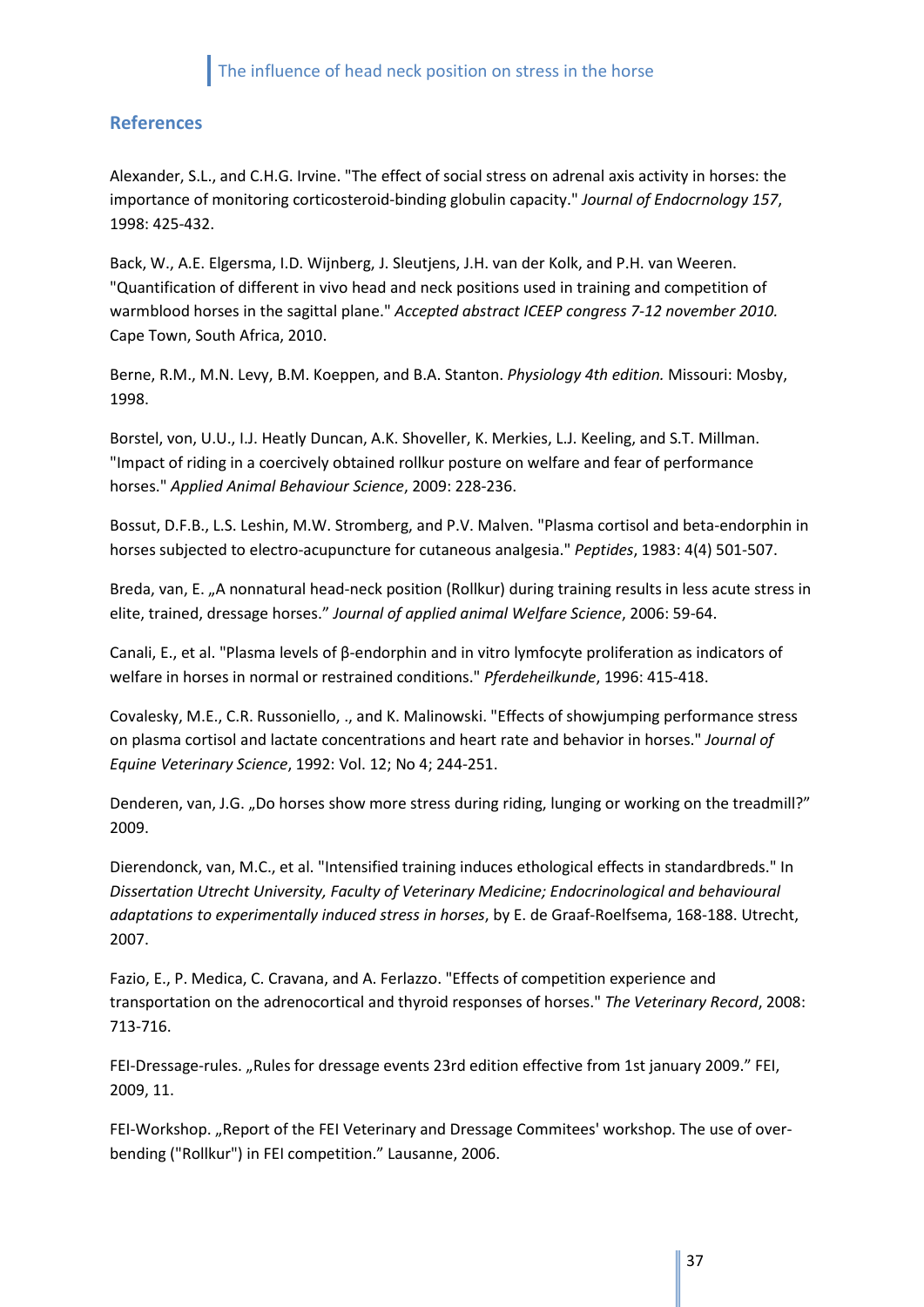Gómez Álvarez, C.B. "The effect of head and neck position on the thoracolumbar kinematics in the unridden horse." *Equine Exercise Physiology, Equine veterinary Journal supplement 36*, 2006: 445- 451.

Hendrix, G. "Trainingsmethoden taboe." *het Parool*, februari 10, 2010.

Hydbring, E., S. Nyman, ., and K. Dahlborn. "Changes in plasma cortisol, plasma Beta endorphin, heart rate, haematocrit and plasma protein concentration in horses during restraint and use of a nasogastric tube." *Pferdeheilkunde*, 1996: 12 (4) 423-427.

Irvine, C.H.G., and S.L. Alexander. "Factors affecting the circadian rhythm in plasma cortisol concentrations in the horse." *Domestic Animal Endocrinology*, 1994: 227-238.

James, V.H.T, M.W. Horner, M.S. Moss, and A.E. Rippon. "Adrenocortical function in the horse." *Journal of E ndocrinology*, 1970: 48; 319-335.

Kaiser, L., C.R. Heleski, J. Siegford, and K.A. Smith. "Stress-related behaviors among horses used in a therapeutic riding program." *Journal of American veterinary Medical Association*, 2006: vol 228; 39- 45.

Kiley-Worthington, M. *The behaviour of horses in relation to management and training.* London: J.A. Allen & Co. Ltd., 1997.

Kolk, van der, J.H., R.F. Nachreiner, H.C. Schott, K.R. Refsal, and A.J. Zanella. "Salivary and plasma concentration of cortisol in normal horses and horses with Cushing's disease." *Equine Veterinary Journal*, 2001: 33 (2) 211-213.

Lassourd, V., et al. "Cortisol deposition and production rate in horses during rest and exercise." *American Journal of Physiology*, 1996: (271) R25-R33.

Lebelt, D., S. Schonreiter, ., and A.J. Zanella. "Salivary cortisol in stallions: the relationship with plasma levels , daytime profile and changes in response to semen collection." *Pferdenheilkunde 12 (4)*, 1996: 411-414.

Loch, S. *Dressage.* North pomfret, Vermont: Trafalgar Square Publishing, 1990.

McCarthy, R.N., L.B. Jeffcott, ., and I.J. Clarke. "Preliminary studies on the use of plasma Betaendorphin in horses as an indicator of stress and pain." *Journal of Equine Veterinary Science*, 1993: (13) 4; 216-219.

McDonnell, S.M. *A practical field guide to horse behavior. The Equid Ethogram.* Lexington: The Blood-Horse, 2003.

Mcdonnell, S.M., and J.C.S. Haviland. "Agonistic ethogram of the equid bachelor band." *Applied animal behavior science*, 1995: 43; 147-188.

McGreevy, P.D. *Equine Behavior, a guide for veterinarians and equine scientists.* Saunders, Elsevier Limited, 2004.

McGreevy, P.D. "The advent of equitation science." *The Veterinary Journal*, 2007: 492-500.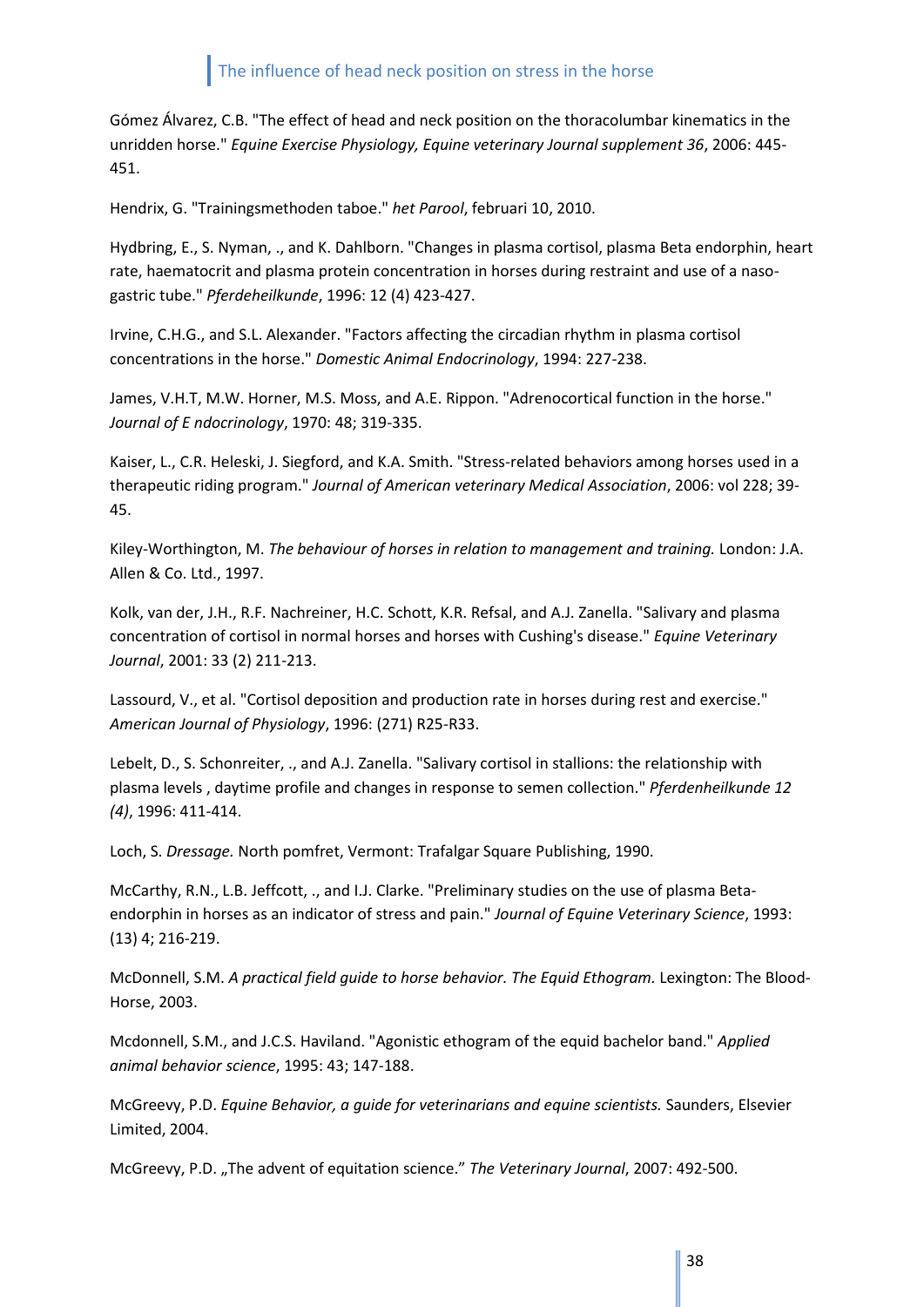McGreevy, P.D., A. McLean, A. Warren-Smith, D. Goodwin, and N. Waran. "First Equine Equitation Science Symposium." 2005.

McGreevy, P.D., A.N. McLean, A.K. Warren-Smith, and D. Goodwin. "Defining the terms and processes associated with equitation." *Proceedings of the 1st International Equitation Science Symposium.* 2005. 10-43.

McGreevy, P.D., and A.N McLean. "Roles of learning theory and ethology in equitation." *Journal of Veterinary Behavior*, 2007: 108-118.

Mills, D., and K. Nankervis. *Equine behaviour: principles & practice.* Oxford: Blackwel Science Ltd., 1999.

Mills, Daniel, and Sue McDonnell. *The Domestic Horse.* Cambridge: Cambridge University Press, 2005.

Ödberg, F.O. "Chronic stress in riding horses." *Equine Veterinary Journal*, 1987: 268-269.

Ödberg, F.O., and M.F. Bouissou. "The development of equestrianism from the baroque period to the present day and its consequenses for the welfare of horses." *Equine Veterinary Journal*, 1999: Suppl. 28 26-30.

Pell, S.M., and P.D. McGreevy. "A study of cortisol and beta-endorfin levels in stereotypic and normal thoroughbreds." *Applied Animal Behaviour Science 64*, 1999: 81-90.

Reed, S.M., W.M. Bayly, ., and D.C. Sellon. *Equine in ternal medicine second edition.* St. Louis: Saunders Elsevier, 2004.

Rhodin, M., C. Johnston, K. Roethlisberger Holm, J. Wennerstrand, and S. Drevemo. "The influence of head and neck position on kinematics of the back in riding horses at the walk and trot." *Equine Veterinary Journal*, 2005: 37 (1) 7-11.

Rietmann, T.R., M. Stauffacher, P. Bernasconi, J.A. Auer, and M.A. Weishaupt. "The association between heart rate, HRV, endocrine and behavioral pain measures in horses suffering from laminitis." *Journal of Veterinary Medicine Series A*, 2004: 51; 218-225.

Skinner, B.F. *Science and human behavior.* New York: Macmillan, 1953.

Sloet van Oldruitenborgh-Oosterbaan, M.M., et al. "Workload and stress in horses: comparison in horses ridden deep and round ('rollkur') with a draw rein and horses ridden in a natural frame with only light rein contact." *Tijdschrift voor Diergeneeskunde*, 2006: 153-157.

Stull, C.L., and A.V. Rodiek. "Effects of crosstying horses during a 24h road transport." *Equine Veterinary Journal*, 2002: 34(6) 550-555.

Stull, C.L., and A.V. Rodiek. "Responses of blood glucose, insulin and cortisol concentrations to common equine diets." *The Journal of Nutrition*, 1988: 206-213.

Waring, G.H. *Horse behavior second edition.* Norwich, NewYork: Noyes publications William Andrew Publishing, 2003.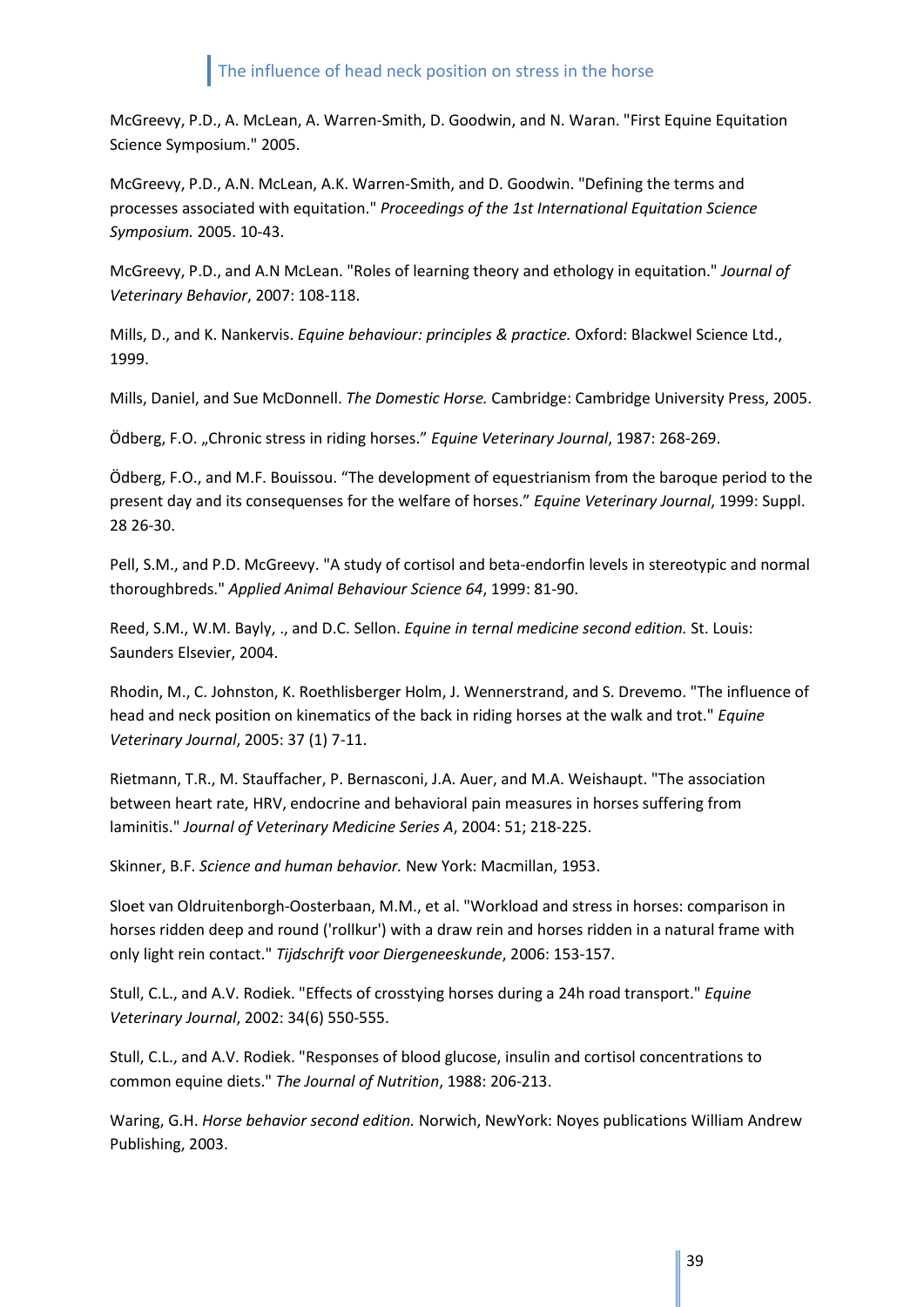Warren-Smith, A.K., L. Greetham, ., and P.D. McGreevy. "Behavioral and physiological responses of horses (Equus caballus) to head lowering." *Journal of Veterinary behavior*, 2007: 2, 59-67.

Weeks, J., and A.M. Beck. "Equine agitation behaviors." *Equine Practice*, 1996: 23-24.

Weishaupt, M. A. "Effect of head and neck position on vertical ground reaction forces and interlimb coordination in the dressage horse ridden at walk and trot on a treadmill." *Equine Exercise Journal, Equine Veterinary Journal Supplement 36*, 2006: 387-392.

Zeitler-Feicht, M.H. *Horse behavoiur explained, origins, treatment and prevention of problems.* London: Manson Publishing Ltd. , 2004.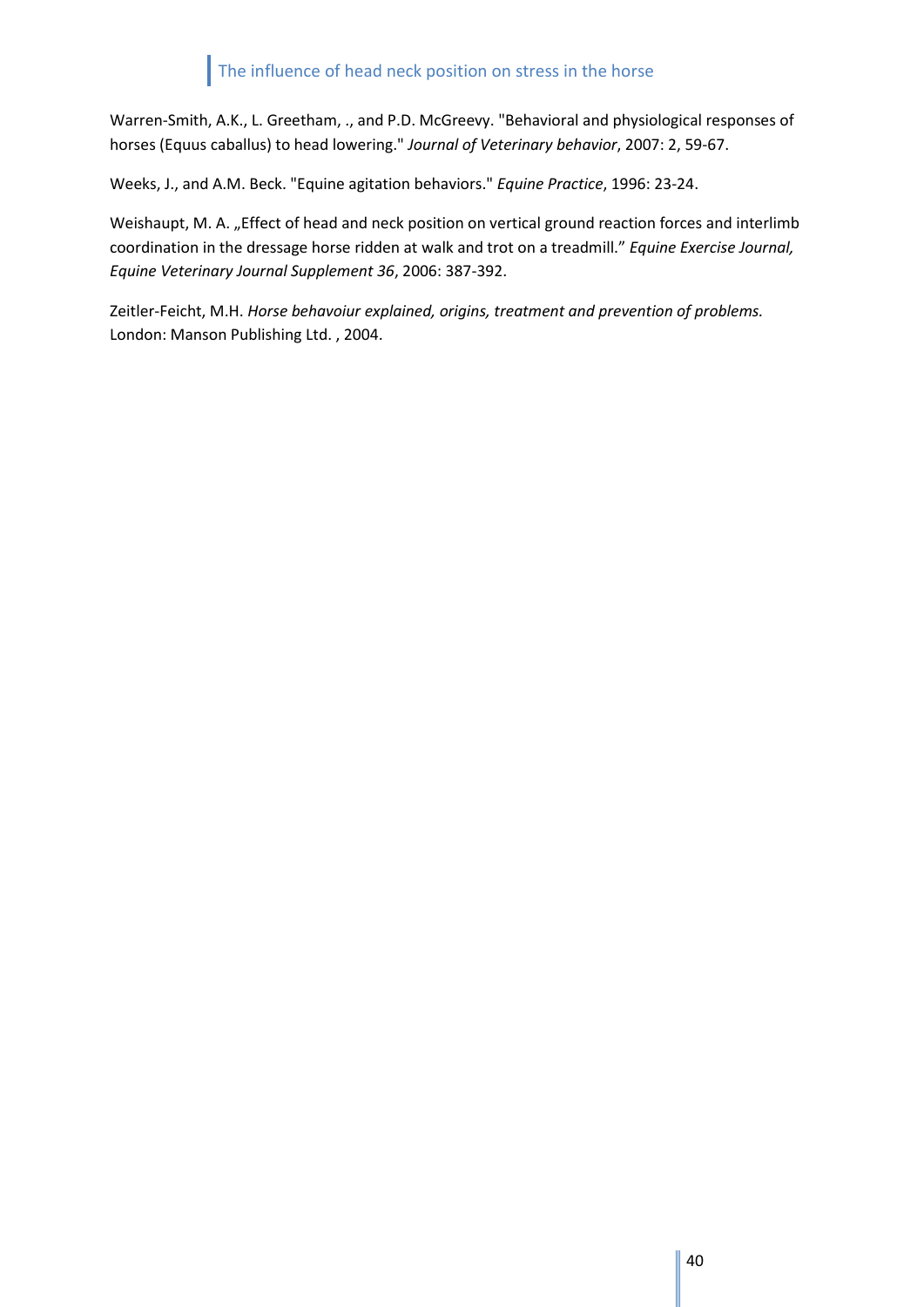## <span id="page-40-0"></span>**Appendix 1:**

## **Ethogram used for behavior observation.**

| <b>Ethogram during the exercise protocol:</b>               |    |                                                                                                     |  |  |  |
|-------------------------------------------------------------|----|-----------------------------------------------------------------------------------------------------|--|--|--|
|                                                             |    |                                                                                                     |  |  |  |
| State: Behavior that lasts for a longer period (in seconds) |    |                                                                                                     |  |  |  |
|                                                             |    | Event: Behavior that happens in a shorter time (in frequency)                                       |  |  |  |
|                                                             |    |                                                                                                     |  |  |  |
| <b>Head position:</b>                                       |    |                                                                                                     |  |  |  |
| States:                                                     |    |                                                                                                     |  |  |  |
| <b>Head neutral</b>                                         | hn | Head and neck are held reasonably stable in the desired position.                                   |  |  |  |
|                                                             |    | In HNP 1 the head and neck are held in a less or more horizontal                                    |  |  |  |
|                                                             |    | position.                                                                                           |  |  |  |
| <b>Head flexed</b>                                          | hf | The horse flexes the head more than required in the desired                                         |  |  |  |
|                                                             |    | position so it "comes loose" from the bit. The ropes are possibly                                   |  |  |  |
|                                                             |    | dangling loosely. The muzzle is drawn toward the chest.                                             |  |  |  |
|                                                             |    | (McDonnell 2003) (Waring 2003)                                                                      |  |  |  |
| <b>Head pulling</b>                                         | hp | The horse lets its head hang in the ropes and pulls the ropes                                       |  |  |  |
|                                                             |    | forward. (Own observations)                                                                         |  |  |  |
| <b>Head low</b>                                             | hl | In position 1: head and neck are held lower than in neutral                                         |  |  |  |
|                                                             |    | position, between the shoulder joint and the carpus. (Own                                           |  |  |  |
|                                                             |    | observations)                                                                                       |  |  |  |
| <b>Head to ground</b>                                       | hg | In position 1: head and neck are lowered so the nose is close to                                    |  |  |  |
|                                                             |    | touching the ground. The head is lower than the carpus. (Own                                        |  |  |  |
|                                                             |    | observations)                                                                                       |  |  |  |
| <b>Head high</b>                                            | hh | In position 1: head and neck are held higher than in neutral                                        |  |  |  |
|                                                             |    | position. (Own observations)                                                                        |  |  |  |
| <b>Head tilting</b>                                         | hk | The horse tilts its nose to one side. (Borstel, et al. 2009) (P.                                    |  |  |  |
| <b>Head turned</b>                                          | ht | McGreevy, A. McLean, et al. 2005)<br>The horse moves its head lateral towards the left or right and |  |  |  |
|                                                             |    | leaves it there for a longer (>5s) period. (own observations)                                       |  |  |  |
| <b>Rope pulling</b>                                         | rp | Helper applies pressure on the ropes during the applying of the                                     |  |  |  |
|                                                             |    | Head neck position. (Own observations)                                                              |  |  |  |
| <b>Head not visible</b>                                     | hz | Head position is not visible.                                                                       |  |  |  |
| Events:                                                     |    |                                                                                                     |  |  |  |
| <b>Head toss</b>                                            | ht | The horse attempts to move or moves the head in a quick                                             |  |  |  |
|                                                             |    | forward-upward motion. This is in most positions restricted by                                      |  |  |  |
|                                                             |    | the ropes. (Borstel, et al. 2009) (Kaiser, et al. 2006)(Own                                         |  |  |  |
|                                                             |    | observations)                                                                                       |  |  |  |
| <b>Head shake</b>                                           | hs | The horse attempts to shake or shakes its head in a quick left to                                   |  |  |  |
|                                                             |    | right motion. This is in most positions restricted by the ropes.                                    |  |  |  |
|                                                             |    | (Kaiser, et al. 2006)                                                                               |  |  |  |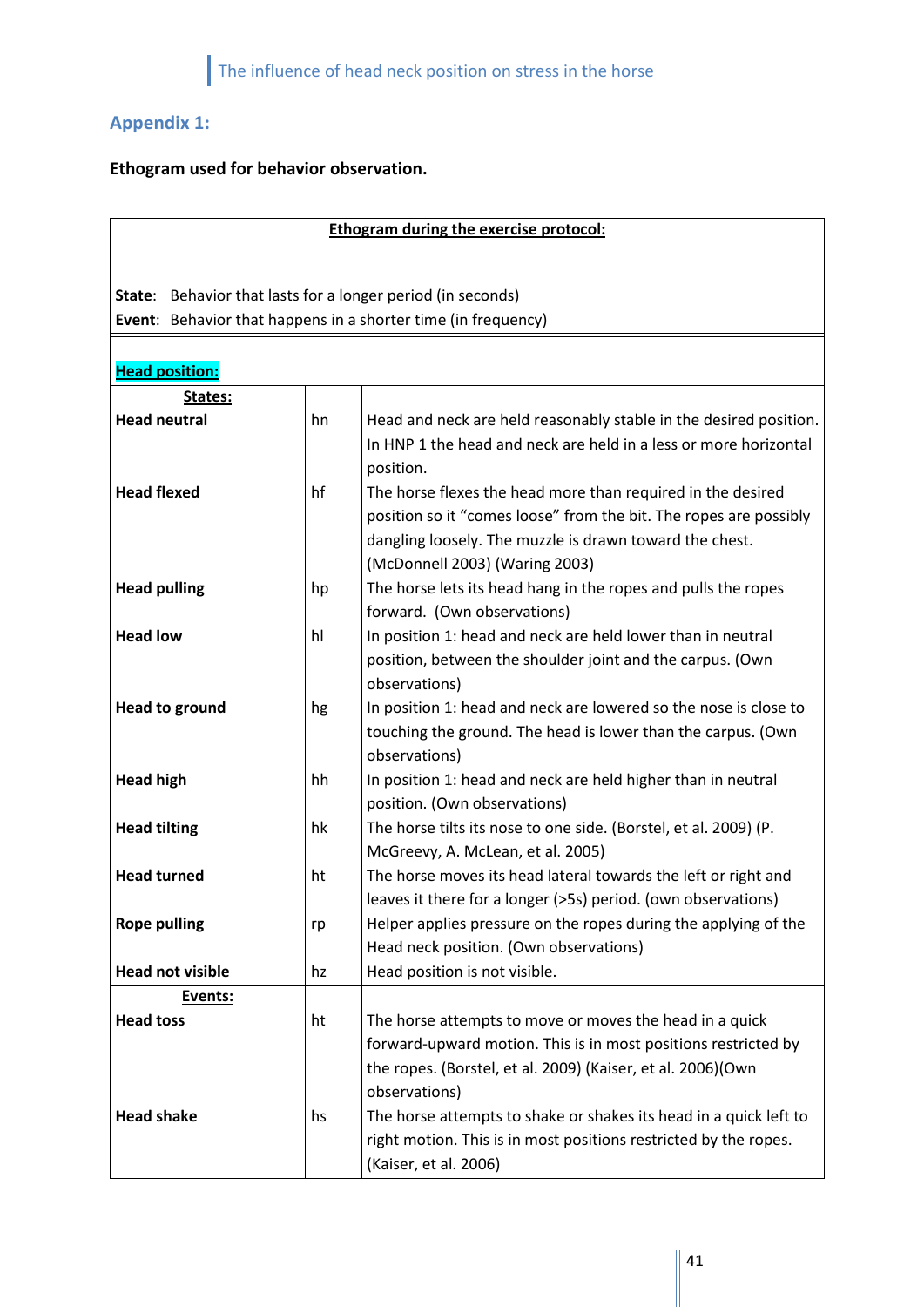| <b>Head stretch</b>     | hd | The horse attempts to stretch or stretches its head in a slow   |
|-------------------------|----|-----------------------------------------------------------------|
|                         |    | forward-downward motion. This is in most positions restricted   |
|                         |    | by the ropes. (Waring 2003)(Own observations)                   |
| <b>Head scratch</b>     | hc | The horse scratches its leg with its head, this is usually done |
|                         |    | during halt. (Own observations)                                 |
| <b>Walking forward</b>  | rf | The horse walks forward as reaction to applying the head neck   |
|                         |    | position.                                                       |
| <b>Walking backward</b> | rb | The horse walks forward as reaction to applying the HNP.        |

## **Mouth gestures:**

| States:                       |                |                                                                  |
|-------------------------------|----------------|------------------------------------------------------------------|
| <b>Neutral mouth</b>          | mn             | Cheeks are loose, the bit hangs loosely in the mouth without any |
|                               |                | movement of the jaw.                                             |
| <b>Tense mouth</b>            | mt             | Teeth occluded, tense jaw, no bit movement. (Dierendonck, et     |
|                               |                | al. 2007)                                                        |
| Play with bit                 | mp             | Cheeks are loose; the horse lets the bit move inside its mouth.  |
|                               |                | (Dierendonck, et al. 2007)                                       |
| <b>Abnormal oral behavior</b> | ma             | The horse opens the mouth for extended periods and/or opens      |
|                               |                | and closes the mouth repetitively and/or grinds its teeth.       |
|                               |                | (Borstel, et al. 2009) (P. McGreevy, A. McLean, et al. 2005)     |
| Chewing on bit                | mc             | Horse chews on the bit and puts lots of pressure on it.          |
| <b>Tongue lolly</b>           | tl             | Extraneous moving of the tongue in and out of the mouth.         |
|                               |                | (McDonnell 2003)                                                 |
| <b>Tongue out</b>             | to             | Tongue hanging far out of the mouth. (McDonnell 2003)            |
| <b>Flehmen</b>                | mf             | Flehmen                                                          |
| Mouth neutral + foam          | m1             | Cheeks are loose, the bit hangs loosely in the mouth without any |
|                               |                | movement of the jaw. Foam is seen on the lips.                   |
| Play with bit + foam          | m <sub>2</sub> | Cheeks are loose; the horse lets the bit move inside its mouth.  |
|                               |                | Foam is seen on the lips.                                        |
| Mouth tense + foam            | m <sub>3</sub> | Teeth occluded, tense jaw, no bit movement. (Dierendonck, et     |
|                               |                | al. 2007) Foam is seen on the lips.                              |
| <b>Mouth not visible</b>      | jz             | Mouth gestures aren't visible                                    |

## **Ear Gestures:**

| States:             |    |                                                                                                                                 |
|---------------------|----|---------------------------------------------------------------------------------------------------------------------------------|
| Ears neutral        | en | Ears pointing sideward with little or rhythmic movement in line<br>with the movement of the horse.                              |
| Earplay             | ep | Ear movement from pointing forward to pointing backward; may<br>be unilateral or bilateral. (Kaiser, et al. 2006)               |
| <b>Ears forward</b> | ef | Ears pointed forward for an extended period (>5s). (McDonnell<br>2003)                                                          |
| Ears backward       | eb | Ears turned backward (but not entirely flattened) for an<br>extended period (>5s). (Borstel, et al. 2009) (Kaiser, et al. 2006) |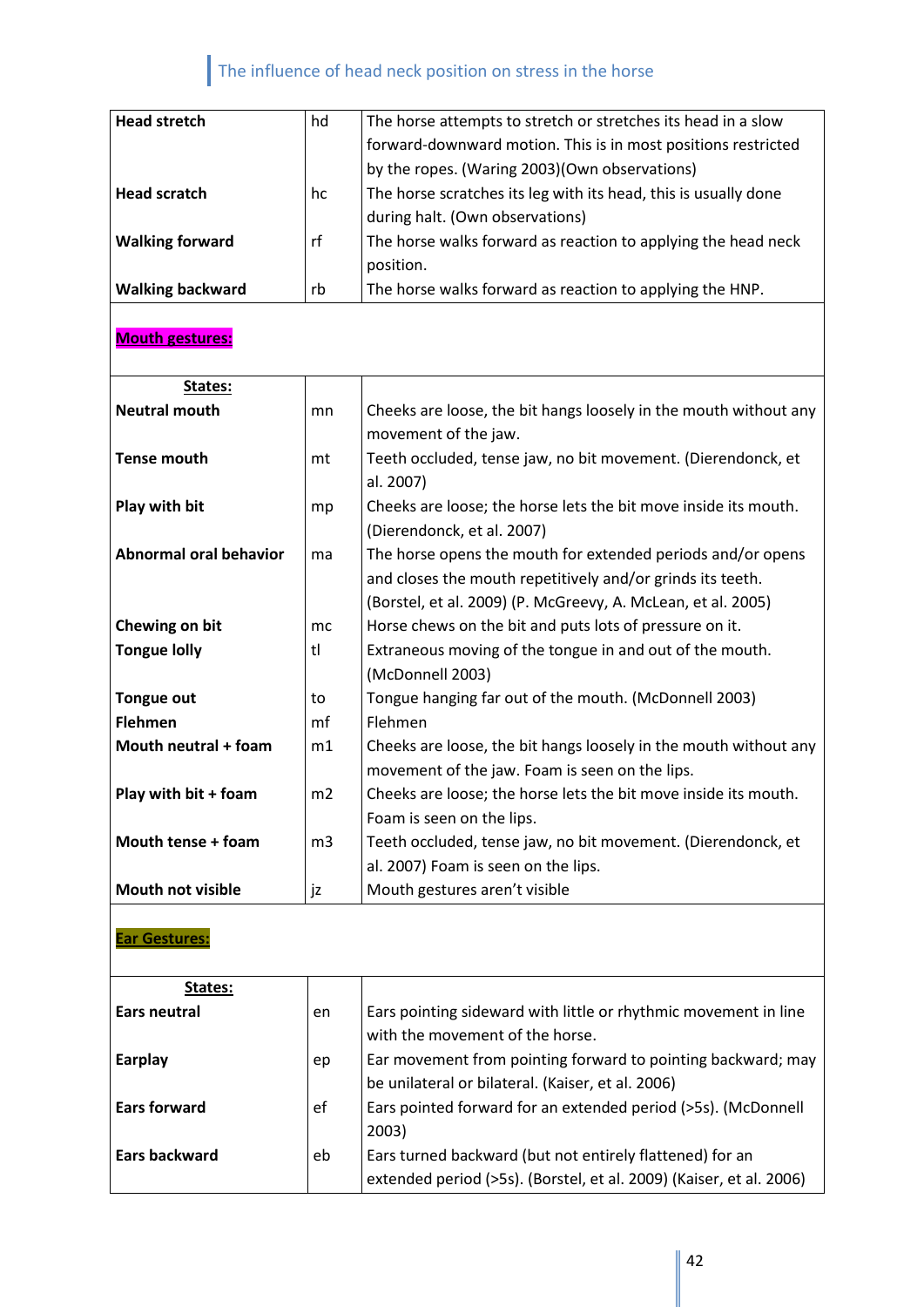F

| <b>Ears pinned back</b> | ec | Ears pressed caudally against the head and neck. (Borstel, et al.<br>  2009) (Kaiser, et al. 2006) (McDonnell 2003)<br>Ear gestures aren't visible |
|-------------------------|----|----------------------------------------------------------------------------------------------------------------------------------------------------|
| l Ears not visible      | ez |                                                                                                                                                    |

| Locomotor behaviour:        |    |                                                                      |
|-----------------------------|----|----------------------------------------------------------------------|
|                             |    |                                                                      |
| States:                     |    |                                                                      |
| <b>Neutral velocity</b>     | vn | The horse moves in desired velocity and desired gait.                |
| <b>Velocity faster</b>      | vf | The horse stays in the desired gait but moves faster.                |
| <b>Velocity slower</b>      | VS | The horse stays in the desired gait but moves slower.                |
| Halt                        | vh | Cessation of movement of all four feet. (Kaiser, et al. 2006)        |
| <b>Backwards</b>            | vb | Backward movement of the horse. (Kaiser, et al. 2006) (P.            |
|                             |    | McGreevy, A. McLean, et al. 2005)                                    |
| <b>Fast backwards</b>       | fb | Fast backward movement of the horse, usually followed after          |
|                             |    | abrupt halt. (Kaiser, et al. 2006)(Own observations)                 |
| <b>Abrupt halt</b>          | fh | Abrupt cessation of movement and reluctance of going forward.        |
|                             |    | (Kaiser, et al. 2006)(Own observations)                              |
| Change in gait              | vg | The horse moves in a different gait than desired, for example        |
|                             |    | cantering during trot or walk or trotting during canter. (Borstel,   |
|                             |    | et al. 2009) (P. McGreevy, A. McLean, et al. 2005)(Own               |
|                             |    | observations)                                                        |
| <b>Abnormal canter</b>      | va | Only during canter: horse moves in an unbalanced canter in           |
|                             |    | which the front limbs are moving in a different gait than the hind   |
|                             |    | limbs or in the different canter, or the horse travels in the wrong  |
|                             |    | canter altogether: the horse is in the right canter while travelling |
|                             |    | on the left hand side. (P. McGreevy, A. McLean, et al. 2005) (own    |
|                             |    | observations)                                                        |
| Locom. beh. not visible     | VZ | Locomoter behavior is not visible.                                   |
| Events:                     |    |                                                                      |
| <b>Helper encouragement</b> | up | Helper has to encourage the horse to move faster. (Own               |
|                             |    | observations)                                                        |
| <b>Helper slowing down</b>  | sl | Helper asks the horse to move slower. (Own observations)             |
| Jumping/rearing/bucking     | rb | Any form of movement in which the two front- and/or hind legs        |
|                             |    | are detached from the ground. For example jumping, rearing or        |
|                             |    | bucking. Or attempt of such a movement. (Borstel, et al. 2009)       |
|                             |    | (Dierendonck, et al. 2007)(Own observations)                         |
| <b>Change Canter</b>        | cc | The horse changes from left to right canter or right to left during  |
|                             |    | canter with either the front limbs, hind limbs or both. (Own         |
|                             |    | observations)                                                        |
| <b>Crabbing</b>             | VC | The horse moves sideward-forward. The hind legs of the horse         |
|                             |    | travel on a line beside the front legs. (Borstel, et al. 2009) (P.   |
|                             |    | McGreevy, A. McLean, et al. 2005)                                    |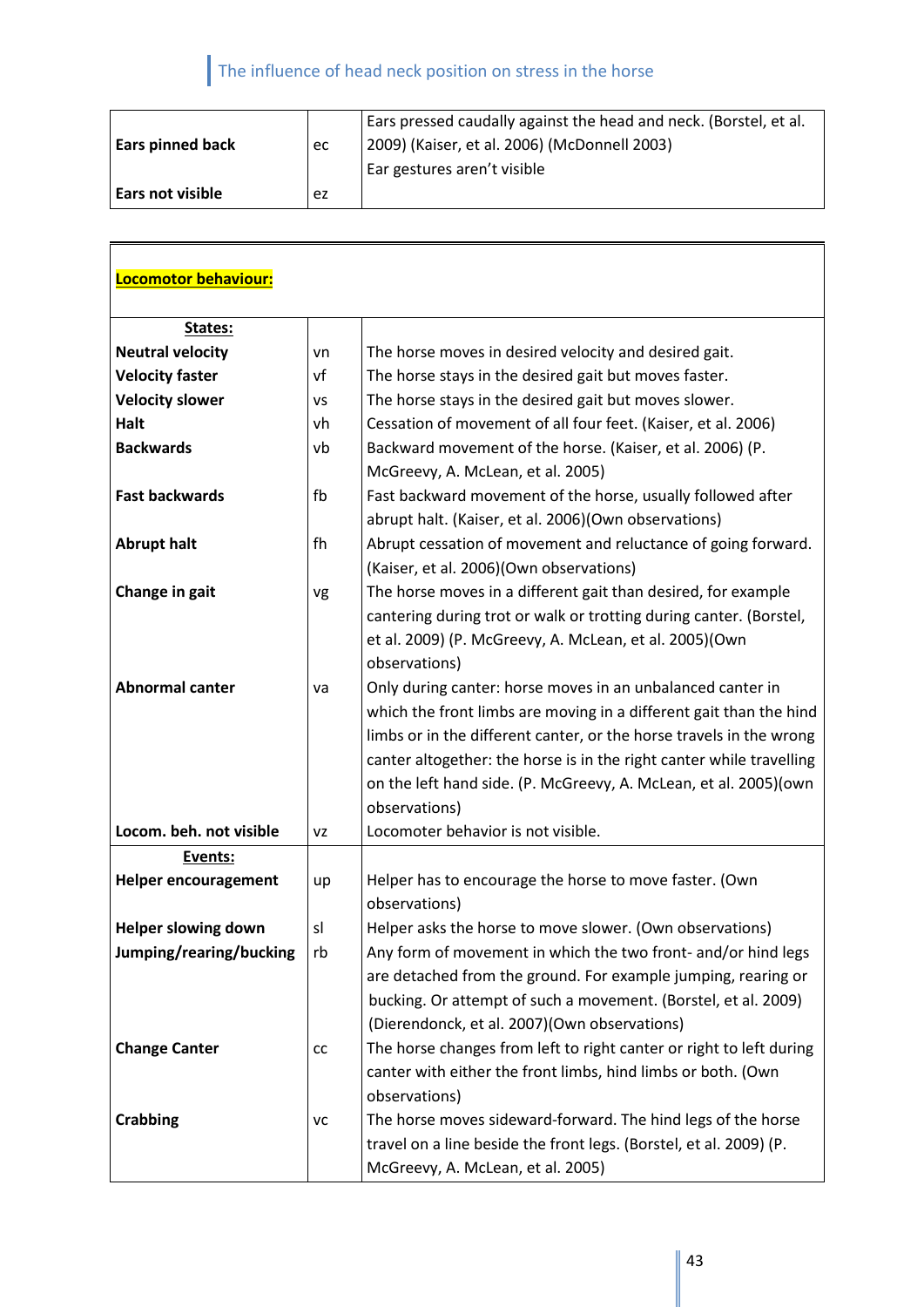| <b>Stumbling</b>        | st | An interruption of the gait-specific, rhythmic footfall with loss of |
|-------------------------|----|----------------------------------------------------------------------|
|                         |    | Balance. (Borstel, et al. 2009) (Own observations)                   |
| <b>Falling</b>          | sf | The horse falls. The shoulder and hipbone of the horse touch the     |
|                         |    | Ground. (FEI-Dressage-rules 2009) (Own observations)                 |
| <b>Turning</b>          | tu | The horse suddenly stops moving and turns around. (Own               |
|                         |    | observations)                                                        |
| <b>Shying</b>           | sh | The horse shies away from an object or side of the arena. (Own       |
|                         |    | observations)                                                        |
| <b>Defecation</b>       | df | Expelling of feces. (Dierendonck, et al. 2007) (Kaiser, et al. 2006) |
|                         |    | (McDonnell 2003) (Waring 2003)                                       |
| <b>Blowing</b>          | ab | Non-pulsated sound produced by forceful expulsion of air             |
|                         |    | through the nostrils                                                 |
| <b>Snorting</b>         | as | Snorting sound of forceful exhalation through the nostrils with      |
|                         |    | an audible flutter pulsation while the horse attempts to lower its   |
|                         |    | head.                                                                |
| <b>Groaning</b>         | ag | The horse makes a grunting sound. (Borstel, et al. 2009) (Waring     |
|                         |    | 2003)                                                                |
| <b>Sighing</b>          | ah | The horse makes a sighing sound. (Own observations)                  |
| Coughing                | ac | The horse makes a coughing sound.                                    |
| <b>Tail-swishing</b>    | ts | Any exaggerated movement of the tail, usually more of a              |
|                         |    | wringing motion than a rhythmic or directed swishing. (Borstel,      |
|                         |    | et al. 2009) (Kaiser, et al. 2006) (P. McGreevy, A. McLean, et al.   |
| <b>Stridor</b>          | ms | 2005)                                                                |
|                         |    | A high pitched sound resulting from turbulent air flow in the        |
| Visibility of eye-white | me | upper airway. (Own observations)                                     |
|                         |    | The horse shows the white of the eye for an extended (>5s)           |
|                         |    | period. (Borstel, et al. 2009)                                       |
| <b>Teeth grinding</b>   | tg | The horse grinds its teeth.                                          |
| Whinnying               | wh | The horse whinnies.                                                  |
| <b>Body shake</b>       | bs | The horse shakes its whole body starting at the head and ending      |
|                         |    | at the tail.                                                         |
| Air sucking             | 14 | The horse sucks air while walking.                                   |
| <b>Break out</b>        | 15 | The horse breaks out of the circle in which it is supposed to walk.  |
| Pawing                  | 16 | The horse makes a kicking movement with its legs.                    |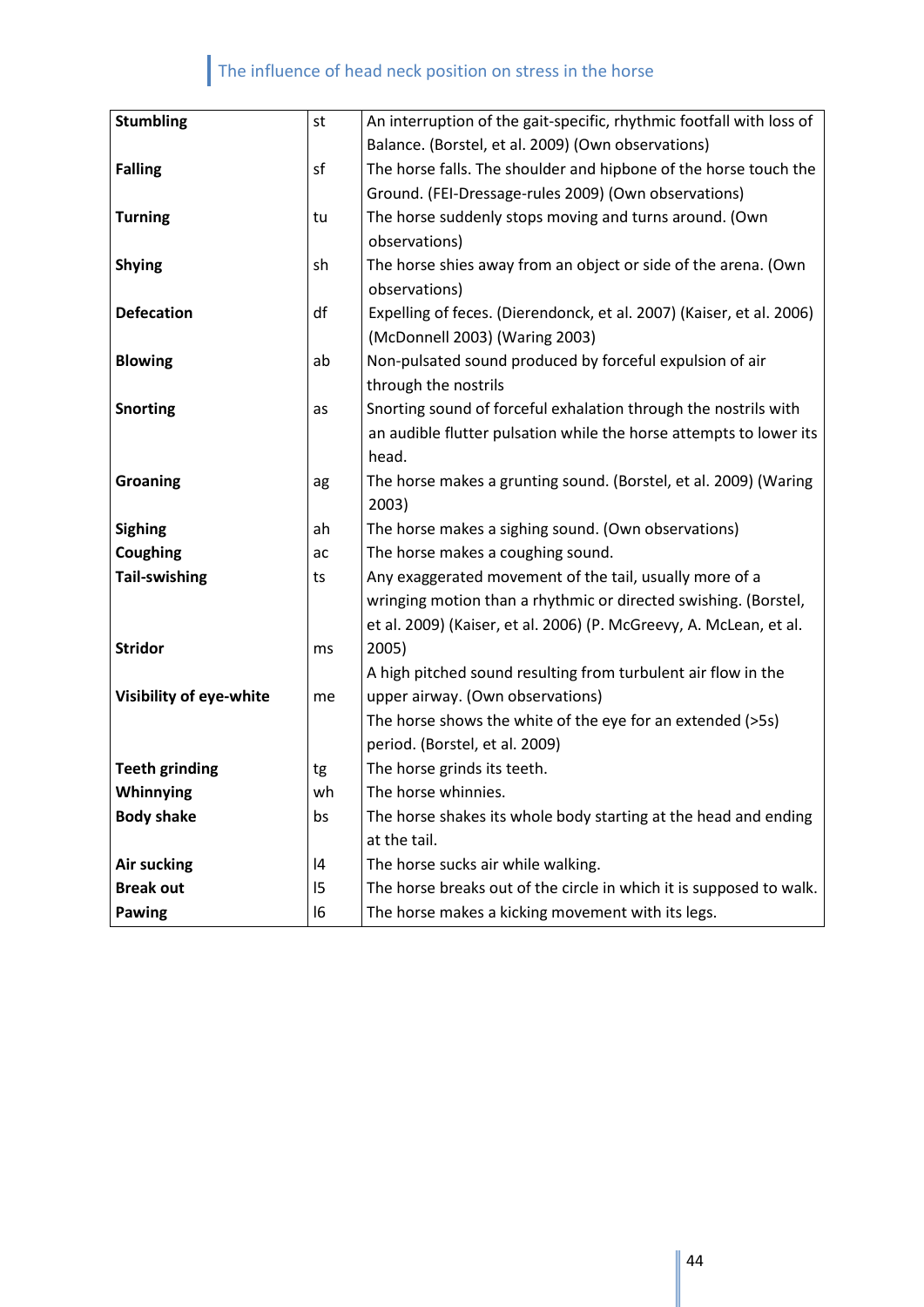| <b>Tail Gestures:</b>   |    |                                                                                              |  |  |
|-------------------------|----|----------------------------------------------------------------------------------------------|--|--|
|                         |    |                                                                                              |  |  |
| States:                 |    |                                                                                              |  |  |
| <b>Neutral tail</b>     | tn | Tail is held in neutral position. Tail elevation is correspondingly                          |  |  |
|                         |    | with the velocity of the horse. With elevation increasing at a<br>faster pace. (Waring 2003) |  |  |
|                         |    | Fleshy portion of tail stiffens with slight elevation at the                                 |  |  |
|                         |    | posterior                                                                                    |  |  |
| <b>Tense tail</b>       | tt | Fleshy part of the tail. Tail might also be held against body.                               |  |  |
|                         |    | (Waring 2003)                                                                                |  |  |
| <b>High tail</b>        | th | Tail is carried higher than could be expected at the present                                 |  |  |
|                         |    | velocity. (Waring 2003) (Own observations)                                                   |  |  |
| <b>Tail not visible</b> | tz | Tail gestures are not visible.                                                               |  |  |
|                         |    |                                                                                              |  |  |
| Nose:                   |    |                                                                                              |  |  |
|                         |    |                                                                                              |  |  |
| States:                 |    |                                                                                              |  |  |
|                         |    |                                                                                              |  |  |
| <b>Nostrils neutral</b> | nn | Nostrils are in a neutral position.                                                          |  |  |
| <b>Nostrils open</b>    | no | The nostrils are opened more than in neutral position.                                       |  |  |
| Nostrils wide open      | nw | The nostrils are opened wide.                                                                |  |  |
| Nose discharge          | nd | Discharge is coming out of the nose.                                                         |  |  |
| Nose/eye not visible    | nz | Nose not visible                                                                             |  |  |